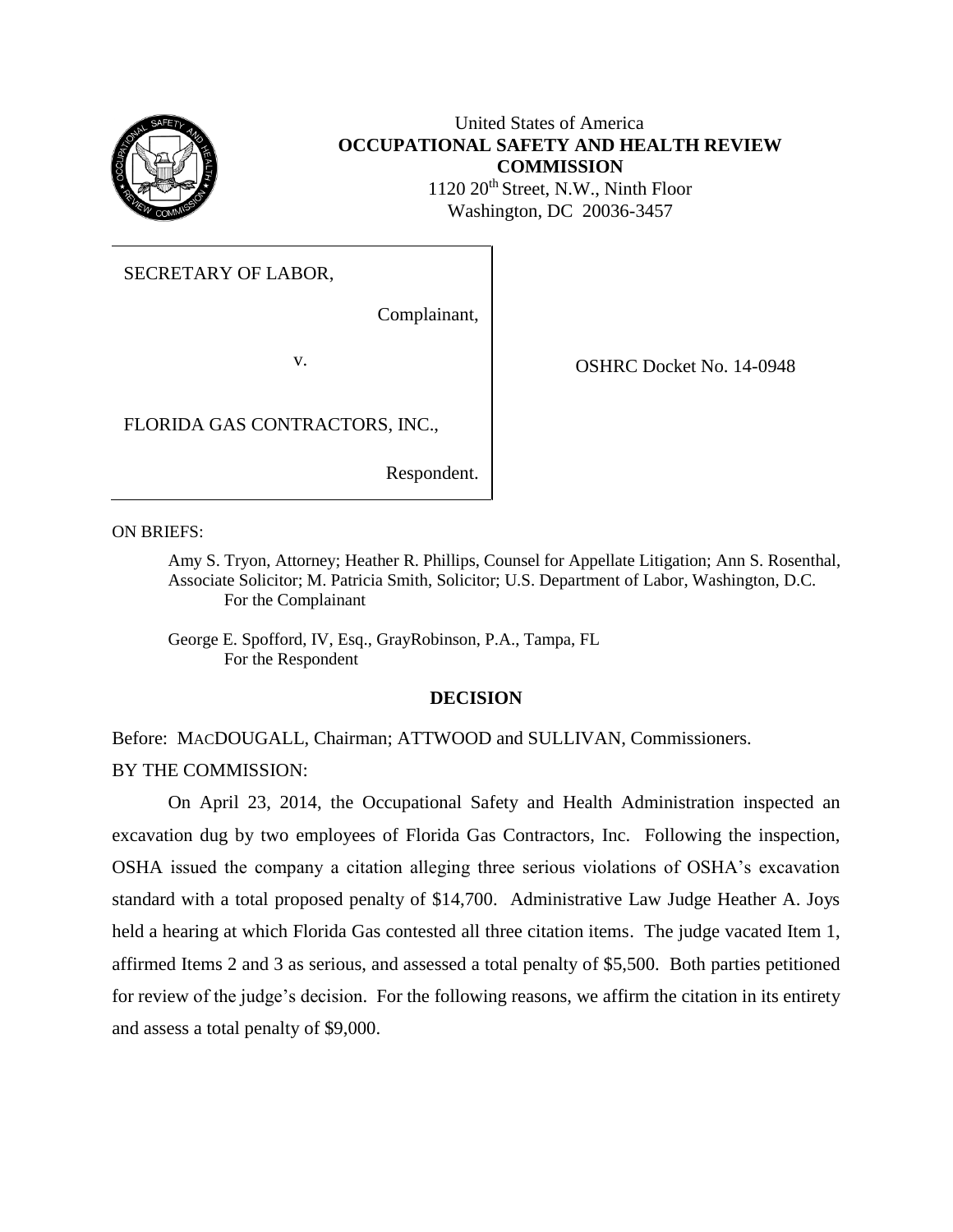### **BACKGROUND**

Florida Gas is engaged in the business of installing gas lines. On the day of the OSHA inspection, Florida Gas foreman Jonathan Horan and employee Isaac Perez were working to connect a main supply gas line to a restaurant in Tampa, Florida. The gas line was located beneath the sidewalk of an adjoining street outside the restaurant. Immediately adjacent to the sidewalk was a "curb-like" concrete structure with an attached metal handrail.<sup>1</sup>

The crew first removed a portion of the sidewalk, leaving the concrete structure in place. Using shovels, the two workers then began to dig along the east and west sides of the concrete structure to uncover the gas line below; Horan dug on the west side of the structure ("Horan section") and Perez dug on the east side ("Perez section"). When their sections met underneath the concrete structure, Horan and Perez continued to dig, leaving the bottom of a portion of the concrete structure exposed without anything below to support it. Upon reaching a depth of four feet, the workers installed a shoring system along two of the walls in the Horan section of the excavation but did not install shoring in the Perez section. After the shoring was installed, Horan noticed water beginning to collect at the bottom of his section, so they installed a "well point" pump system to remove it. Horan and Perez continued to dig until the excavation was more than six feet deep, at which point they left the worksite to take a lunch break.

OSHA Compliance Officer Christos Nicou approached Horan and Perez as the two were returning from their break. During his inspection, the CO observed water in the excavation, cracking and separation along two of the walls in the Perez section, and spoil piles on both sides of the excavation; the spoil pile on Perez's side was located at the very edge of the excavation. 2

## **DISCUSSION**

To establish a violation, the Secretary must show by a preponderance of the evidence that: (1) the cited standard applies; (2) the employer failed to comply with the terms of the standard; (3) one or more employees had access to the cited condition; and (4) the employer knew or could have known with the exercise of reasonable diligence of the violative condition. *JPC Grp., Inc.*, 22 BNA OSHC 1859, 1861 (No. 05-1907, 2009).

 $1$ . The concrete structure was approximately 28 inches tall (about half of it above the original ground level and half below), 18 inches wide at the bottom, and 12 inches wide at the top.

 $<sup>2</sup>$  Although there were two spoil piles, the citation specifically addresses only the spoil pile at the</sup> Perez section.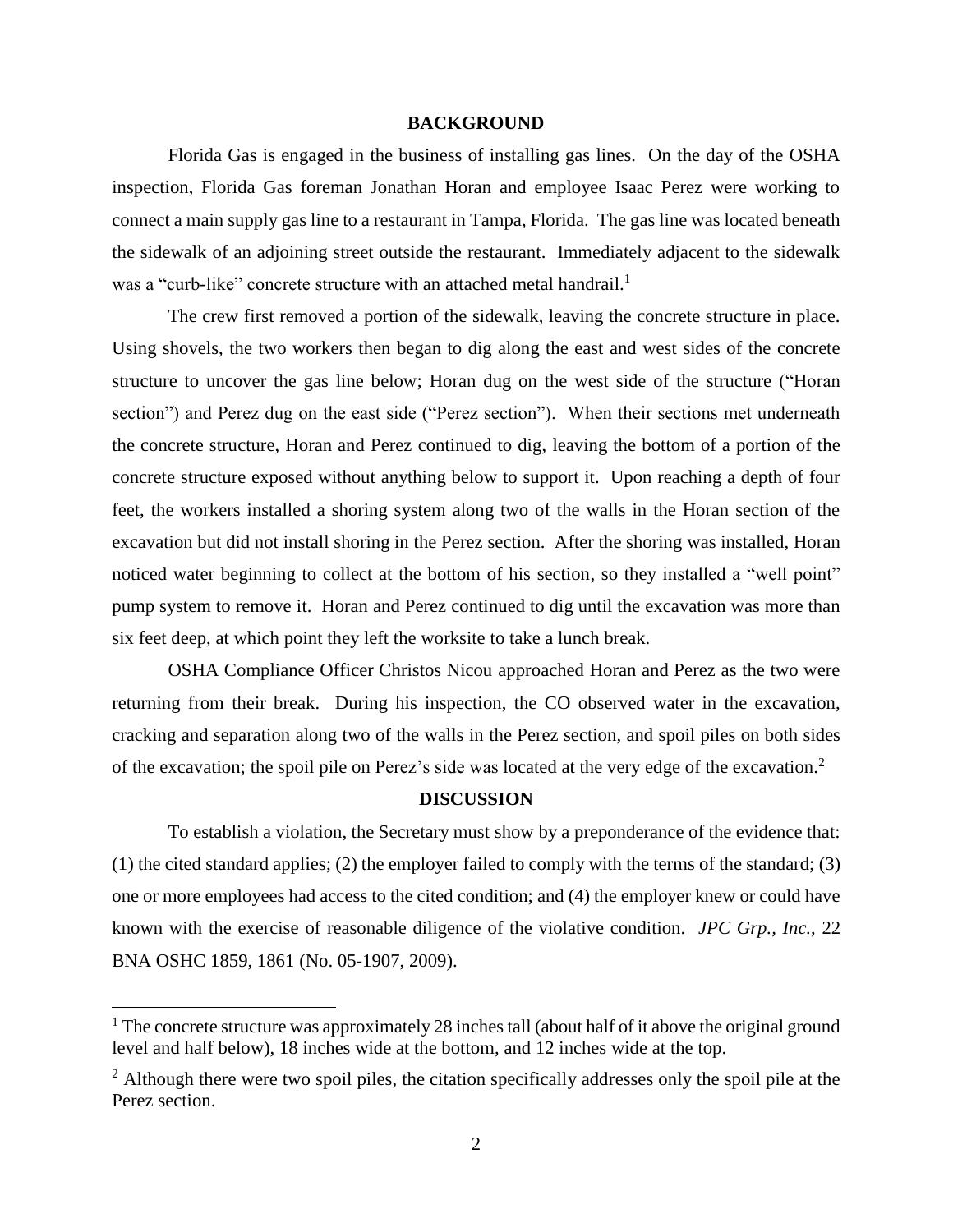### **A. Item 1: Undermining of Sidewalks, Pavements, or Appurtenant Structures**

The Secretary alleges that Florida Gas violated 29 C.F.R. § 1926.651(i)(3) because its employees dug under a concrete structure adjacent to a sidewalk without providing any method of protection to prevent the structure from collapsing. The cited provision states:

Sidewalks, pavements, and appurtenant structure[s] shall not be undermined unless a support system or another method of protection is provided to protect employees from the possible collapse of such structures.

29 C.F.R. § 1926.651(i)(3). The judge determined that this provision "incorporate[s] the hazard as a violative element the Secretary must establish . . . [because] [a]lthough the standard reads as a prohibition of undermining without the use of a support system, it limits that prohibition to circumstances in which there is the 'possible collapse of such structures.' " Concluding that the Secretary had failed to prove that it was possible for the concrete structure to collapse as a result of it being undermined, the judge vacated this item.

On review, the Secretary argues that this was error because  $\S 1926.651(i)(3)$  presumes the existence of a hazard whenever a sidewalk, pavement, or appurtenant structure is undermined. Florida Gas does not defend the judge's decision in this respect and, in fact, conceded before the judge that the cited provision presumes the existence of a hazard. The company, however, raises a threshold argument on review concerning the applicability of the cited provision, which we address before turning to the Secretary's claim. According to Florida Gas, § 1926.651(i)(3) does not apply to the cited condition because a structure is not "appurtenant" to a sidewalk unless it is attached to it, and here the undermined concrete structure was not attached to the sidewalk. In support of this argument, the company relies on the excavation standard's preamble, which states that " 'appurtenant structures' (*that is, structures attached to sidewalks and pavements*), have been added [in the final rule] because of the danger they pose when undermined." Excavations Final Rule, 54 Fed. Reg. 45,894, 45,924 (Oct. 31, 1989) (emphasis added).

We disagree. Though not defined in the standard, "appurtenant" means "appertaining or belonging; pertaining," and "appurtenance" means "something subordinate to another, more important thing; adjunct; accessory." RANDOM HOUSE UNABRIDGED DICTIONARY 1643 (2d ed. 1987). *See Crawford v. Metro. Gov't of Nashville & Davidson Cty.*, 555 U.S. 271, 276 (2009) (undefined term "carries its ordinary meaning"); *Animal Legal Defense Fund v. U.S. Dep't. of Agric.*, 789 F.3d 1206, 1216 (11th Cir. 2015) (referring to contemporaneous dictionary for the common usage and meaning of an undefined statutory term). Given these definitions, we find that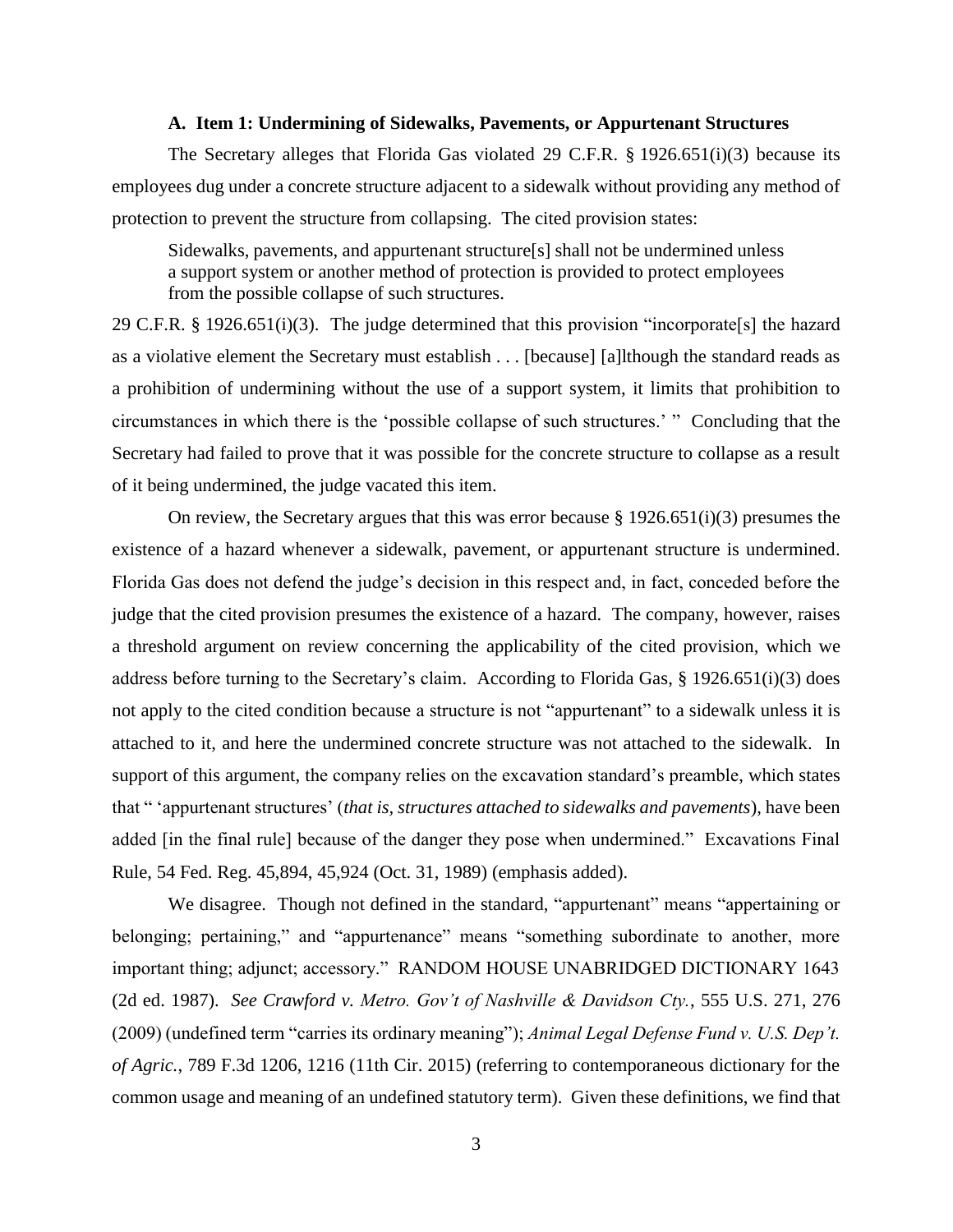the term "appurtenant" represents a broader, less rigid concept than "attachment" and whether a structure is an "appurtenant structure" depends on the nexus between the structure and a sidewalk or pavement. Here, the undermined concrete structure was immediately adjacent to the sidewalk and supported a handrail that ran along the length of the sidewalk. Consequently, the concrete structure, and the handrail it supports, "belong[s]," "pertains," and is an "adjunct" or "accessory" to the sidewalk, regardless of whether the structure and sidewalk were physically attached. Because "the plain meaning of the regulatory language is sufficiently clear," our inquiry ends here. *Davey Tree Expert Co.*, 25 BNA OSHC 1933, 1934 (No. 11-2556, 2016); *cf. Gen. Motors Corp.*, 17 BNA OSHC 1217, 1218 (No. 91-2973, 1995) (consolidated) (no resort to legislative history when statute speaks with clarity), *aff'd*, 89 F.3d 313 (6th Cir. 1996). The undermined concrete structure is an "appurtenant structure" under the cited provision.<sup>3</sup>

As to whether the cited provision presumes the existence of a hazard, we agree with the Secretary that the cited provision "proscribes a certain condition—[the] undermining of a structure without a support system in place to protect against collapse—and provides no limitation on that proscription . . . that would indicate that undermining sidewalks [and appurtenant structures] without a support system is acceptable under some circumstances but not others." The first clause of § 1926.651(i)(3) generally prohibits undermining pavements and appurtenant structures; the

<sup>&</sup>lt;sup>3</sup> Florida Gas also contends that the concrete structure is a "retaining wall" under 29 C.F.R. § 1926.651(i)(2), so that provision is more specifically applicable and preempts the cited provision. *See generally Vicon Corp.*, 10 BNA OSHC 1153, 1156 (No. 78-2923, 1981)), *aff'd*, 691 F.2d 503 (8th Cir. 1982). Even if the structure were a retaining wall, the two provisions address different hazards. Section 1926.651(i)(2), which provides that "[e]xcavations below the level of the base or footing of any foundation or retaining wall that could be reasonably expected to pose a hazard to employees shall not be permitted . . ." except in limited circumstances, addresses the hazard of a structure collapsing from an *adjacent* excavation, whereas the cited provision addresses the hazard of a structure collapsing because soil *beneath* it has been removed, which is the case here. Therefore, we find no basis for Florida Gas' preemption claim.

We also reject the company's contention that if a structure is a "retaining wall" under § 1926.651(i)(2), it cannot be an "appurtenant" structure under the cited provision. These terms are not mutually exclusive. The cited provision applies to structures that "pertain" to a sidewalk a criterion that addresses the *nexus* between the structure and the sidewalk, rather than the *type* of structure. Thus, there could be circumstances where a retaining wall is also a structure appurtenant to a sidewalk or pavement as contemplated by the cited provision. Consequently, even if Florida Gas had established that the concrete structure was a retaining wall, this alone would not render it beyond the scope of the cited provision.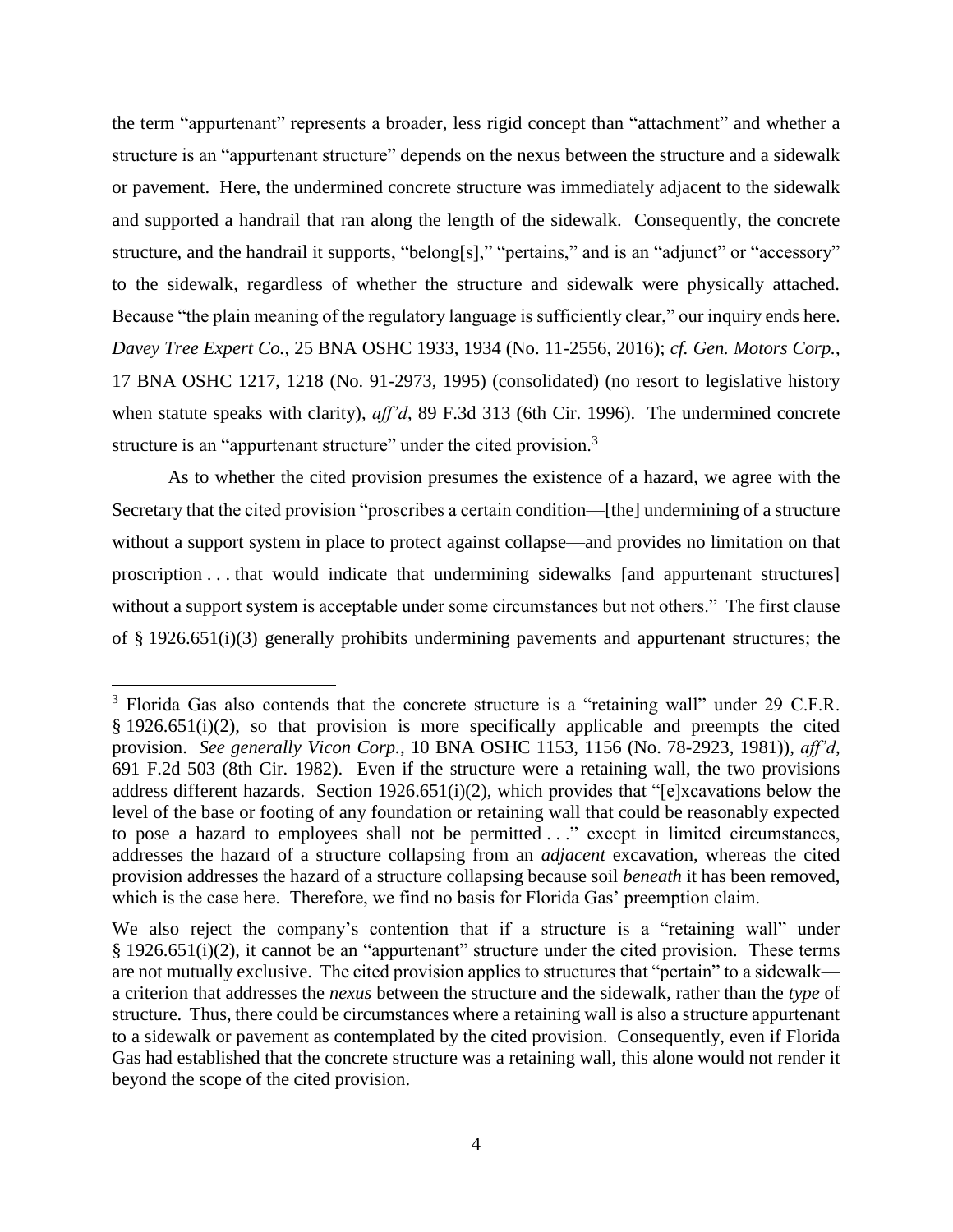second clause provides an exception to this prohibition. The language at the end of the cited provision—"to protect employees from the possible collapse of such structures"—is a condition, but not of the prohibition against undermining appurtenant structures; rather, it is a condition of the *exception to* this prohibition: "*unless a support system or another method of protection is provided to protect employees from the possible collapse of such structures*." 29 C.F.R. § 1926.651(i)(3) (emphasis added).

Because the conditional language concerning the possible collapse of such structures is not within the clause describing the proscribed conduct, but is instead within the clause describing the exception, § 1926.651(i)(3) does not incorporate the hazard as a violative element that the Secretary must establish.<sup>4</sup> *See StanBest, Inc.*, 11 BNA OSHC 1222, 1231 (No. 76-4355, 1983) (if "standards do not incorporate a requirement that a hazard be shown to exist, such a showing is not part of the Secretary's prima facie case."). *Accord Bunge Corp. v. Sec'y of Labor*, 638 F.2d 831, 834 (5th Cir. Unit A March 1981) ("Unless the general standard incorporates a hazard as a violative element, the proscribed condition or practice is all that the Secretary must show; hazard is presumed and is relevant only to whether the violation constitutes a 'serious' one."). Thus, the cited standard presumes the existence of a hazard when sidewalks, pavements, or appurtenant structures are undermined.<sup>5</sup> Given that the parties have stipulated that the cited concrete structure

 $4$  The cited standard's prohibition is therefore unlike two of its neighboring provisions—29 C.F.R. §§ 1926.651(i)(1) and (2)—both of which contain conditions on the prohibited conduct. The former provision states that "*[w]here the stability of adjoining buildings, walls, or other structures is endangered by excavation operations*, support systems such as shoring, bracing, or underpinning shall be provided to ensure the stability of such structures for the protection of employees." 29 C.F.R. § 1926.651(i)(1) (emphasis added). Similarly, the latter provision states that "[e]xcavation below the level of the base or footing of any foundation or retaining wall *that could be reasonably expected to pose a hazard to employees* shall not be permitted" except under certain circumstances. 29 C.F.R. § 1926.651(i)(2) (emphasis added).

<sup>5</sup> Chairman MacDougall, like the judge, does not construe the standard as presuming a hazard. The judge reached this conclusion based on the phrase "from the possible collapse of such structures." Unlike the judge, however, the Chairman arrives at this conclusion by focusing on the word "undermine." Implicit in the Secretary's position is his claim that "undermine" *only* means to dig under, so he need not demonstrate any weakening of the structure above. If this were the Secretary's intent, he could have written the provision to prohibit "excavation below" such structures—terminology used elsewhere in the standard. *See* 29 C.F.R. § 1926.651(i)(1) (addressing "*[e]xcavation below* the level of the base or footing of any foundation or retaining wall"). Given the standard's definition of "excavation"—"any man-made cut, cavity, trench, or depression in an earth surface, formed by earth removal"—this would have expressed exactly the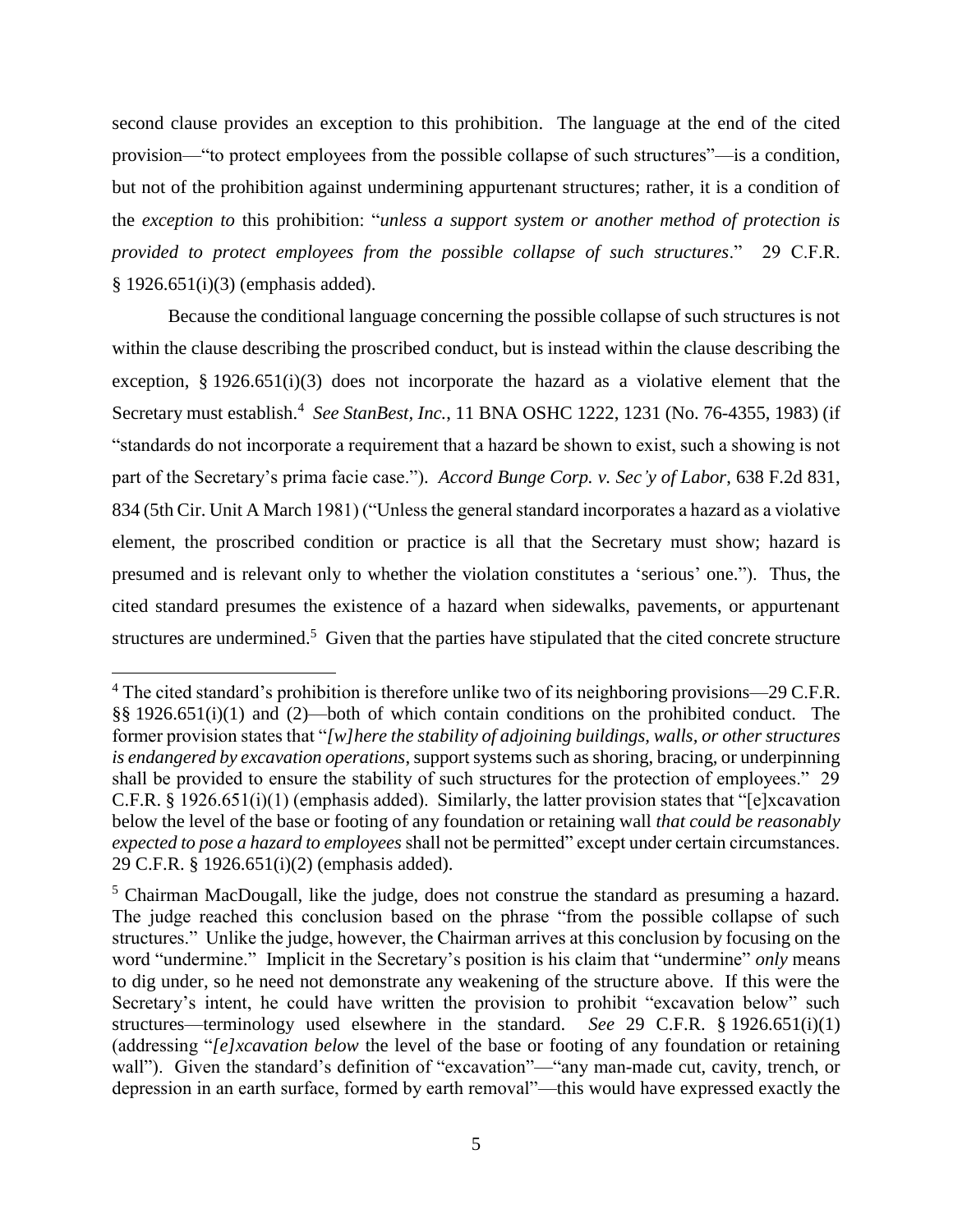intent the Secretary now asserts. 29 C.F.R. § 1926.650 (definitions). Instead, OSHA chose different terminology—"undermine"—which must be construed as having a different meaning than mere "excavation." *See Henson v. Santander Consumer USA Inc*., 137 S. Ct. 1718, 1723 (2017) ("when [courts] are engaged in the business of interpreting statutes, we presume differences in language . . . to convey differences in meaning."). *See also F.T.C. v. Sun Oil Co.*, 371 U.S. 505, 515 (1963) ("There is no reason appearing on the face of the statute to assume that Congress intended to invoke by omission in [one provision] the same . . . meaning" of a term "which it explicitly provided by inclusion in [another provision]; the reasonable inference is quite the contrary."). Therefore, "undermine" in this circumstance must be read to mean (as it commonly does) "to weaken or cause to collapse by removing underlying support, as by digging away or eroding the foundation." RANDOM HOUSE UNABRIDGED DICTIONARY 2062 (2d ed. 1987); *see also* CAMBRIDGE ADVANCED LEARNER'S DICTIONARY (4th ed. 2013) (defining "undermine" as "to *gradually weaken or destroy* someone or something") (emphasis added); ROGET'S INTERNATIONAL THESAURUS 1120 (5th ed. 1992) (listing "weaken" as a synonym for "undermine"); WEBSTER'S THIRD INTERNATIONAL DICTIONARY UNABRIDGED 2489 (8th ed. 1986) (listing "undermine" as a synonym for "weaken"); *Johnson Controls, Inc.*, 15 BNA OSHC 2132, 2139 (No. 89-2614, 1993) (noting that authoritative dictionary definitions are helpful); *McLaughlin v. Richland Shoe Co*., 486 U.S. 128, 133 (1988) (using thesaurus in determining common usage of statutory term).

 $\overline{a}$ 

This means that the Secretary must show that the appurtenant structure was in fact weakened by the excavating such that, according to the terms of the standard, "a support system or another method of protection [must be] provided to protect employees from the possible collapse." Because the concept of undermining is very much a matter of degree, ignoring whether the excavation has resulted in weakening the structure would trigger compliance with the requirements of the standard in situations where there is clearly no hazard, perhaps when a shovel-full or even handful of soil is removed for testing—in other words, at the very moment that digging begins. My colleagues' interpretation that *every time* there is *digging* around or associated with a sidewalk or pavement, a support system or another method of protection must be provided to protect employees from the possible collapse is illogical and therefore unreasonable. *Robinson v. Shell Oil Co.*, 519 U.S. 337, 341 (1997) (citations omitted) (The "plainness or ambiguity of the [regulatory] language is determined . . . by reference to the language itself, the specific context in which that language is used, and the broader context of the [regulation] as a whole."); *U.S. v. Ryan*, 284 U.S. 167, 168 (1931) ("A[n] . . . application of a statute which would lead to absurd consequences is to be avoided whenever a reasonable application can be given which is consistent with the legislative purpose.).

In addition, interpreting the provision to require proof of the hazard is consistent with the provisions in §§ 1926.651(i)(1) and (2), which do not presume a hazard. *See U.S. v. Morton*, 467 U.S 822, 824 (1984) ("We do not . . . construe statutory phrases in isolation. We read statutes as a whole."); *FTC v. Mendel Bros., Inc.*, 359 U.S. 385, 389 (1959) (noting that interpreting remedial legislation requires Court to "fit all parts, if possible, into a harmonious whole."); *see also U.S. Williams*, 553 U.S. 285, 294 (2008) ("a word is given more precise content by the neighboring words with which it is associated").

Finally, Commissioner's Attwood's concern—that requiring proof of a hazard before finding a violation of section 1926.651(i)(3) would necessitate a structural engineer at an excavation—is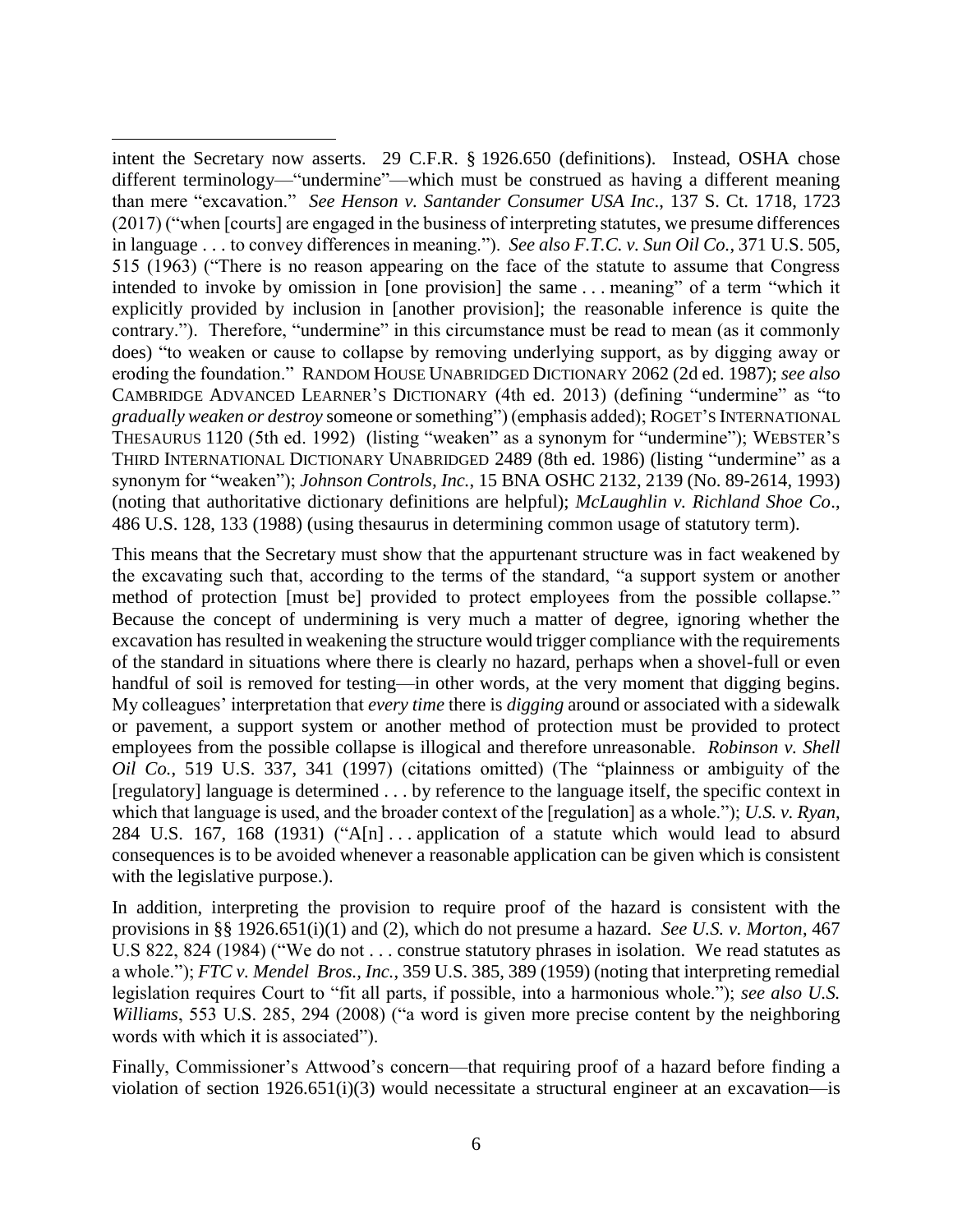unfounded. The Commission (as well as OSHA and employers) are frequently tasked with quantifying a hazard. *International Union, UAW v. Pendergrass*, 878 F.2d, 389, 392 (D.C. Cir. 1989) (quoting *Industrial Union Department, AFL-CIO v. American Petroleum Institute*, 448 U.S. 607, 655 (1980)) ("The Supreme Court has said that [OSHA] has 'no duty to calculate the exact probability of harm' . . . . Nevertheless, OSHA has a responsibility to quantify or explain, at least to some reasonable degree, the risk posed by each [hazard]."); *Corbesco, Inc. v. Dole*, 926 F.2d 422, 427 (5th Cir. 1991) (where cited standard does not presume a hazard, Secretary has burden to prove "actual or constructive notice" that protection is required); *see also Weirton Steel Corp.*, 20 BNA OSHC 1255, 1259 (No. 98-0701, 2003) ("Whether there exists a significant risk depends on both the severity of the potential harm and the likelihood of its occurrence."); *Anoplate Corp.*, 12 BNA OSHC, 1678, 1681 (No. 80–4109, 1986) (requirement to wear eye protection was conditioned by the presence of splashing hazard; Secretary must show significant risk when standard requires proof of a hazard as an element of the alleged violation); *Pratt & Whitney Aircraft*, 9 BNA OSHC 1653, 1670 (No. 13401, 1981) (cited standard did not presume that unguarded, rotating lathe chucks, machine points of operation, ingoing nip points, and flying chips or sparks created hazards; proof of a hazard by a preponderance of the evidence required as part of the Secretary's burden of proof).

Here, however, by stipulating that the concrete structure was in fact undermined, Florida Gas has conceded applicability and non-compliance regarding the alleged § 1926.651(i)(3) violation; thus, Chairman MacDougall agrees with her colleagues' conclusion that Florida Gas failed to comply with its terms. Chairman MacDougall also agrees that §§ 1926.651(i)(2) and (3) are not mutually exclusive—in other words, a structure could be both appurtenant and a retaining wall.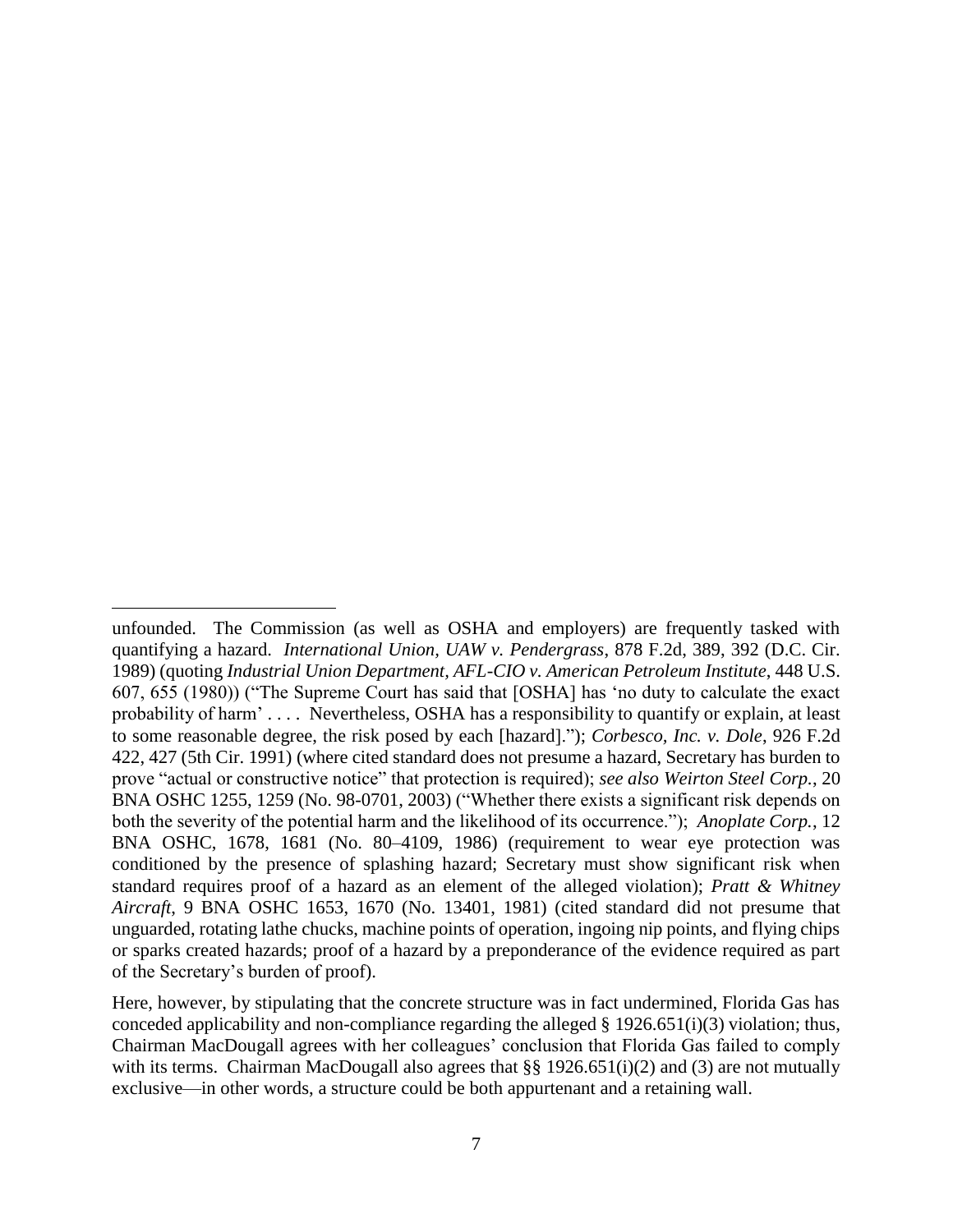was undermined and that no support system was provided, we find that Florida Gas failed to comply with the terms of  $\S$  1926.651(i)(3).<sup>6</sup>

With regard to employee exposure, the parties have stipulated that: (1) Horan and Perez "dug the trench manually"; (2) "Perez dug the east side of the trench and Horan dug the west side of the trench"; and (3) "Horan was in the west side of the trench and Perez was in the east side of the trench for at least two hours." In addition, knowledge is established by testimony from Horan, who the parties stipulated was the company's foreman responsible for the worksite; he testified that he was aware Perez was in the excavation and digging under the concrete structure. 7 *See, e.g.*, *Hamilton Fixture*, 16 BNA OSHC 1073, 1086-87 (No. 88-1720, 1993) (supervisor's knowledge of employee's misconduct can be imputed to employer) (citing *Pride Oil Well*, 15 BNA OSHC 1809, 1814 (No. 87-692, 1992)). Accordingly, we find that the Secretary has established a violation of § 1926.651(i)(3).

# **B. Item 2: Protection from Excavated Materials**

The Secretary alleges that Florida Gas violated 29 C.F.R.  $\S$  1926.651(j)(2) by exposing its employees to a struck-by hazard from the spoil pile located at the edge of the excavation's eastern wall in the Perez section. The cited provision states:

Employees shall be protected from excavated or other materials or equipment that could pose a hazard by falling or rolling into excavations. Protection shall be provided by placing and keeping such materials or equipment at least 2 feet (.61 m) from the edge of excavations, or by the use of retaining devices that are sufficient to prevent materials or equipment from falling or rolling into excavations, or by a combination of both if necessary.

29 C.F.R. § 1926.651(j)(2). The judge affirmed this item as serious and assessed a penalty of \$2,000. On review, Florida Gas challenges only the noncompliance and exposure elements of the Secretary's burden of proof.

There is no dispute that the spoil pile in question was within two feet of the excavation's edge when the CO inspected the worksite and that no protective retaining devices had been provided to contain the spoil pile. Nonetheless, Florida Gas argues that the judge erred in finding that the company failed to comply with the terms of  $\S 1926.651(j)(2)$  on several grounds, none of which are persuasive. First, it claims the Secretary must establish that material from the spoil pile had actually fallen into the excavation. However, the first sentence of the cited provision makes plain that the provision applies to excavated material which "*could* pose a hazard by falling or rolling into excavations." 29 C.F.R. § 1926.651(j)(2). *See Davey Tree*, 25 BNA OSHC at 1934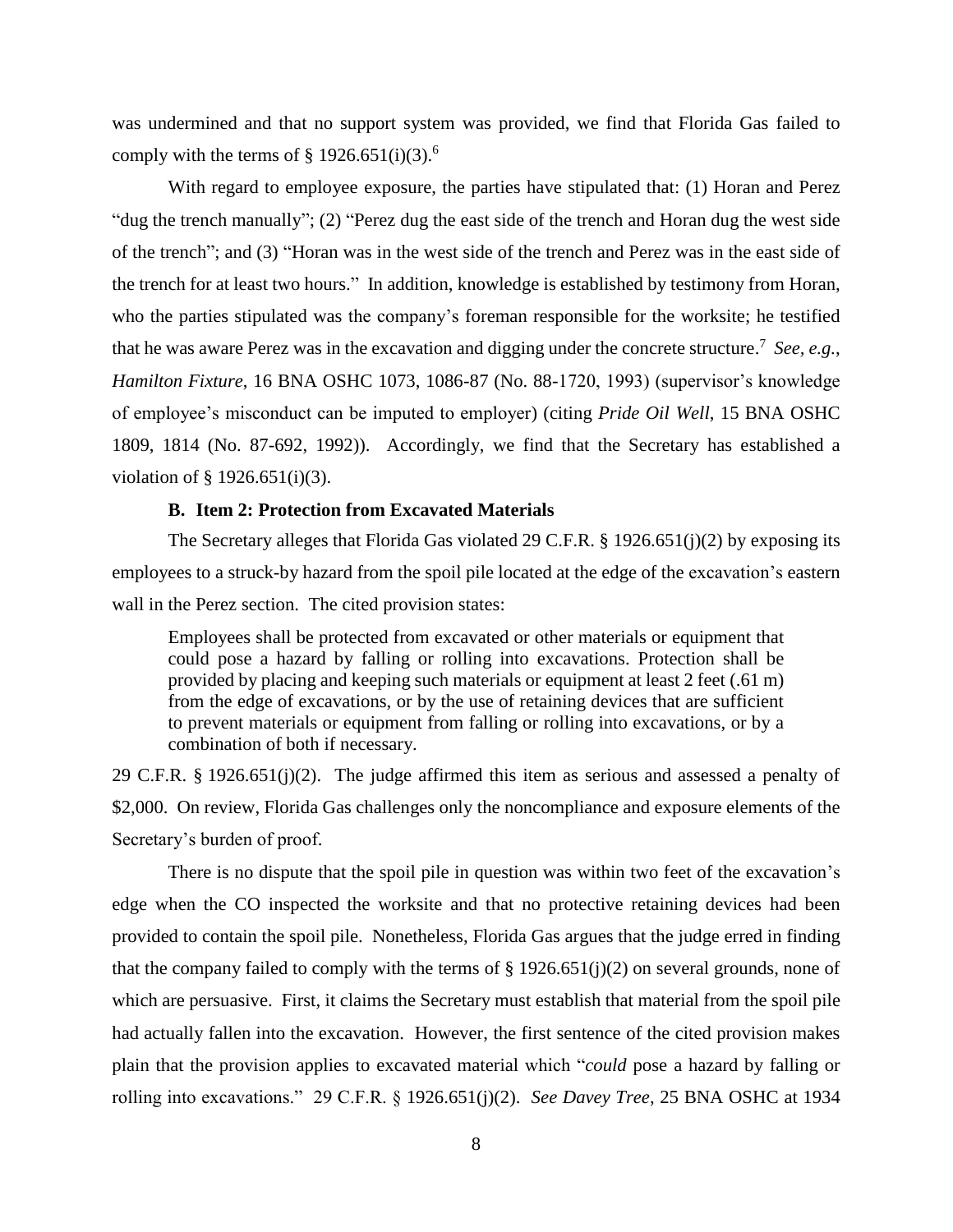$\overline{a}$ 

There can be no dispute that the most common *contemporaneous* definition for "undermine" is to excavate, dig under, or tunnel beneath. WEBSTER'S THIRD NEW INTERNATIONAL DICTIONARY 2489 (1986) ("1: to excavate the earth beneath"); RANDOM HOUSE UNABRIDGED DICTIONARY 2062 (2d ed. 1987) (first relevant definition: "to make an excavation under . . . ."); MERRIAM WEBSTER'S COLLEGIATE DICTIONARY 1288 (10th ed. 1996) ("1. to excavate the earth beneath . . . ."); THE AMERICAN HERITAGE DICTIONARY 1396 (New College Edition 1976) ("1. To dig a mine or tunnel beneath"). Indeed, this definition is listed first in numerous dictionaries published at the time the standard was both originally promulgated in 1971 and subsequently revised in 1989. *See* THE RANDOM HOUSE DICTIONARY OF THE ENGLISH LANGUAGE UNABRIDGED 1544 (1971); WEBSTER'S THIRD INTERNATIONAL DICTIONARY 2489 (1971); FUNK & WAGNALL'S STANDARD COLLEGE DICTIONARY 1458 (1973); WEBSTER'S NEW IDEAL DICTIONARY 582 (1973); WEBSTER'S NEW COLLEGIATE DICTIONARY 1275 (1975); THE AMERICAN HERITAGE DICTIONARY OF THE ENGLISH LANGUAGE, NEW COLLEGE EDITION 1396 (1976); WEBSTER'S NEW COLLEGIATE DICTIONARY 1275 (1977); WEBSTER'S NEW COLLEGIATE DICTIONARY 1266 (1979); WEBSTER'S THIRD INTERNATIONAL DICTIONARY UNABRIDGED 2489 (8th ed. 1986).

On the other hand, the Random House Unabridged Dictionary definition cited by the Chairman in support of her definition of the word "undermine" follows "to make an excavation under." And the second dictionary she cites is a modern one published in 2013, some 42 years after the regulation was originally promulgated. The Commission cannot rely on modern day meanings when interpreting old regulatory terms because doing so would effectively amend the regulation outside the required notice-and-comment procedures. *See* 5 U.S.C. §§ 553-554; *see also New Prime Inc*. *v. Olieveira*, 139 S.Ct. 532, 539 (2019) ("After all, if judges could freely invest old statutory terms with new meanings, we would risk amending legislation outside the 'single, finely wrought and exhaustively considered, procedure' the Constitution commands."). Moreover, given that the Secretary's interpretation invests "undermine" with the most common meaning of the word at the time of the standard's promulgation, it is unquestionably reasonable and therefore also entitled to deference. *See Martin v. OSHRC ("CF&I")*, 499 U.S. 144, 152-57 (1991) ("[T]he Commission is authorized to review the Secretary's interpretations only for consistency with the regulatory language and for reasonableness.").

The Chairman's proposed interpretation is also contrary to the standard's regulatory history. In the preamble to the proposed rule, OSHA explains that "[p]aragraph (i)(3) prohibits *excavation under* sidewalks and pavements unless employees are protected from the collapse of such structures." Excavations, 52 Fed. Reg. 12,288, 12,305 (proposed April 15, 1987) (emphasis added). Likewise, the Chairman's assertion that "construction of  $\lbrack \S$  1926.651(i)(3)] to require proof of the hazard is consistent with the provisions in  $\S$  1926.651(i)(1) and (2), which do not presume a hazard," fails to account for the origins of these three provisions. The predecessor to § 1926.651(i)(3) originated as 29 C.F.R. § 1518.650(a) and provided:

Walkways, runways, and sidewalks shall be kept clear of excavated material or other obstructions and no sidewalks shall be undermined unless shored to carry a minimum live load of one hundred and twenty-five (125) pounds per square inch.

<sup>6</sup> Commissioner Attwood notes that—in dicta—the Chairman commits a number of legal and logical errors in rejecting the Secretary's interpretation of the standard in favor of her own.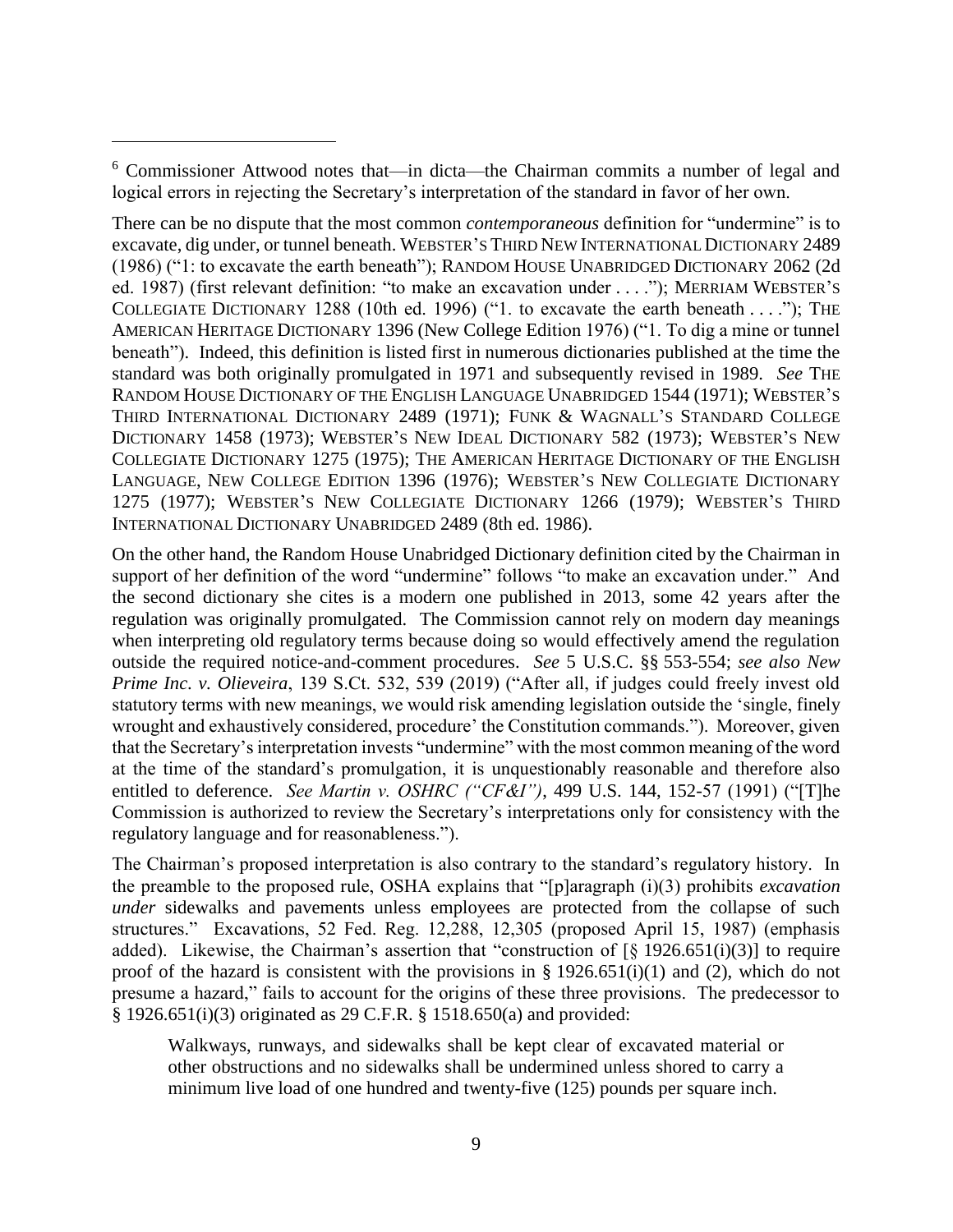("If the plain meaning of the regulatory language is sufficiently clear, the inquiry ends there."). Nothing in the cited provision requires the Secretary to prove that material had fallen into the excavation to establish noncompliance.

Second, Florida Gas argues that there was no evidence material from the spoil pile could have entered the excavation because there is no proof that its "natural angle of repose" had been

 $\overline{a}$ 

Finally, as the Chairman makes clear, if her interpretation of "undermine" were to prevail, the Secretary would be required to prove that the structure had weakened sufficiently to constitute a hazard. Absent an actual collapse, it is likely that such proof would be impossible to obtain without the presence of a structural engineer at the scene of the violation. Even then there would be room for endless arguments regarding the *amount* of weakening that is necessary to establish a violation. In such circumstances a careless or unscrupulous employer, who fails to first determine whether the structure is in fact "weakened," would avoid a citation absent a collapse. Thus, the Chairman's interpretation is also contrary to the most basic purpose of the Act, which is *to protect workers*. 29 U.S.C. § 651(b) ("The Congress declares it to be its purpose and policy . . . to assure so far as possible every working man and woman in the Nation safe and healthful working conditions . . . .").

 $<sup>7</sup>$  This evidence would be sufficient to establish knowledge even under the Eleventh Circuit's</sup> precedent—relevant here given the location of the worksite and Florida Gas' principal office—in *ComTran Grp., Inc. v. Dep't of Labor*, 722 F.3d 1304, 1316-17 (11th Cir. 2013). *See* 29 U.S.C. § 660(a), (b) ("Pursuant to the Act, either the Secretary or an employer may appeal a Commission decision to "any United States court of appeals for the circuit in which the violation is alleged to have occurred or where the employer has its principal office . . . ."); *Kerns Bros. Tree Serv*., 18 BNA OSHC 2064, 2067 (No. 96-1719, 2000) (where it is probable that a decision will be appealed to a certain circuit, the Commission generally applies the law of that circuit). While *ComTran*  limits imputation of a supervisor's knowledge of *his own* misconduct to situations where the Secretary establishes that such misconduct was reasonably foreseeable, the knowledge at issue here is foreman Horan's knowledge of Perez's misconduct. *Id.* at 1317 (" 'When a corporate employer entrusts to a supervisory employee its duty to assure employee compliance with safety standards, it is reasonable to charge the employer with the supervisor's knowledge[,] actual or constructive[,] of noncomplying conduct of a subordinate.' ") (quoting *Mountain States Tel. & Tel. Co. v. OSHRC*, 623 F.2d 155, 158 (10th Cir. 1980)). *See also Samsson Constr., Inc. v. Sec'y, U.S. Dep't of Labor*, 723 F. App'x 695 (11th Cir. 2018) (unpublished); *Quinlan v. Sec'y, U.S. Dept. of Labor*, 812 F.3d 832, 836 (11th Cir. 2016).

Safety and Health Regulations for Construction, 36 Fed. Reg. 7,340, 7,388 (April 17, 1971). Although it was later given its current number, its text remained the same until 1989 when the current version was promulgated in its current form. 54 Fed. Reg. at 45,923-24 (October 31, 1989). Section  $1926.651(i)(1)$ , on the other hand, originated in 29 C.F.R. § 1518.651(n), and § 1926.651(i)(2) originated in 29 C.F.R. § 1518.651(m). 36 Fed. Reg. at 7,389. Since these three provisions originated in separate sections of Subpart P, it would be inappropriate to interpret them as if they had originated in the same section.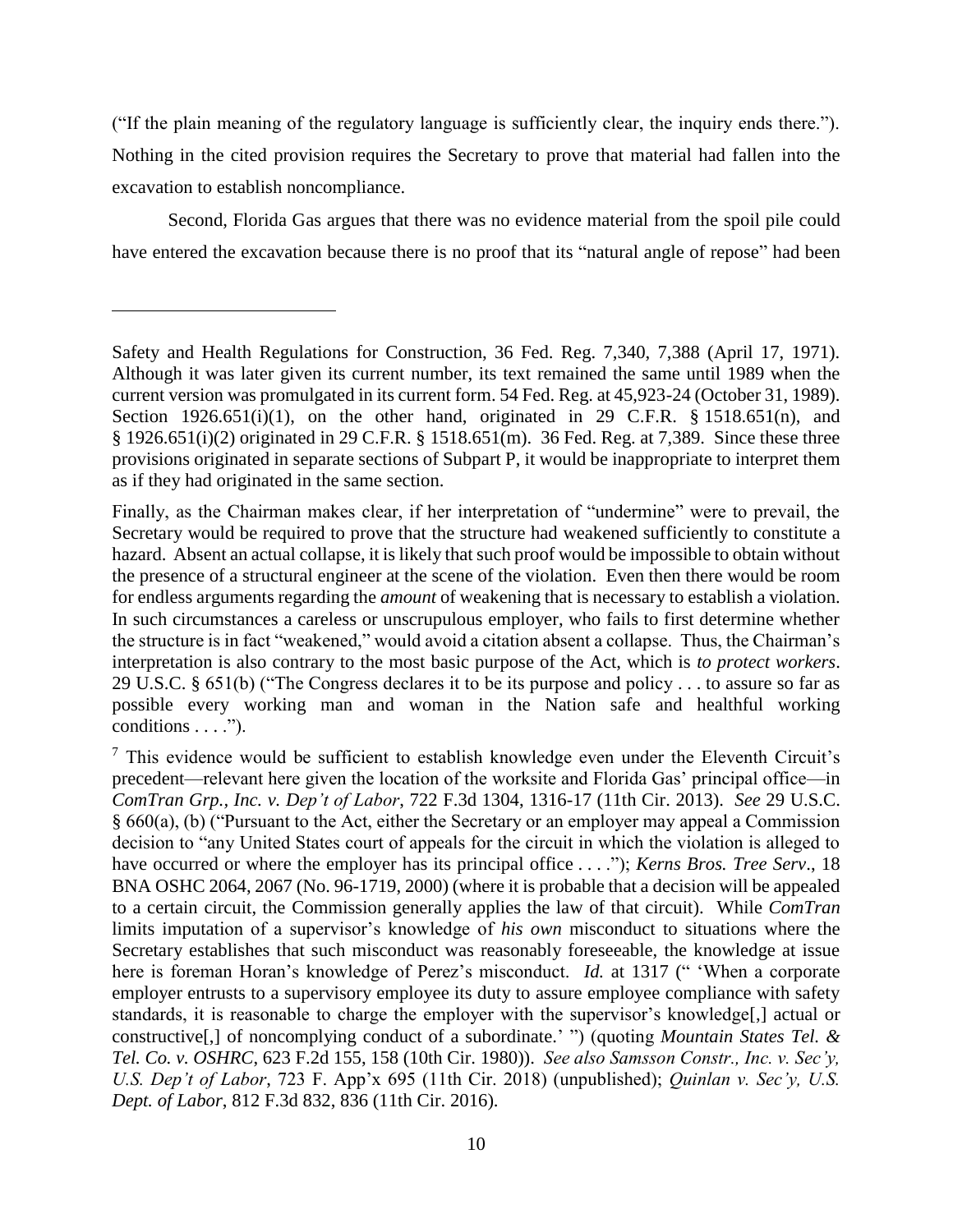exceeded, and even if it had been exceeded, the amount of material that would fall into the excavation would be limited to the first shovel-full that exceeded the natural angle of repose. This argument, however, fails to account for the potential that the spoil pile will fall into the excavation as a result of a collapse of the excavation's wall beneath it—a scenario referenced in the preamble to the final rule. *See* 54 Fed. Reg. at 45,925 ("[M]aterials such as excavated soil . . . also place a superimposed load on the edge of the excavation. Such loads can be the cause of cave-ins and must be considered when determining what protection is necessary to safeguard employees."). In addition, the CO testified that material from the spoil pile could weigh up to 100 to 200 pounds per cubic foot, and if a cave-in were to occur, the material would roll back into the trench and cause "serious internal injuries, serious fractures, and even death." Therefore, we find the Secretary established that Florida Gas failed to comply with the terms of § 1926.651(j)(2).

As to exposure, the company argues that the Secretary failed to prove that Perez performed work while inside the cited excavation. Relying on Perez's testimony, Florida Gas claims Perez was standing in a different, shallower trench at the top of the northeast corner of the excavation when he was digging the cited excavation. However, the parties stipulated that "Horan was *in* the west side of the trench and Perez was *in* the east side of the trench for at least two hours." (emphasis added). This stipulation clearly applies to the cited excavation: the citation references a spoil pile "placed right at the edge of the east side trench wall," and numerous other stipulations similarly reference a single "trench" (or "excavation," which the parties used interchangeably with "trench"). Therefore, irrespective of Perez's testimony, the parties' stipulation establishes his presence in the trench at issue. *See Pyramid Masonry*, 16 BNA OSHC 1461, 1463 (No. 91-0600, 1993) (relying on the plain language and intent of stipulation over subsequent factual arguments to the contrary).

Florida Gas argues in the alternative that even if Perez was working inside the cited excavation, the Secretary failed to show that the spoil pile was within 2 feet of the excavation's edge at that time. Based on testimony from Perez and Horan, the company claims the spoil pile was compliant prior to their lunch break, and that during their break (just prior to the OSHA inspection), the walls of the Perez section collapsed, resulting in "new" edges of the excavation right where the spoil pile was located. Specifically, Perez testified that the spoil pile was two feet from the excavation's edge before the lunch break, but a cave-in must have occurred during the break because when they returned, the spoil pile was closer to the excavation's edge. Horan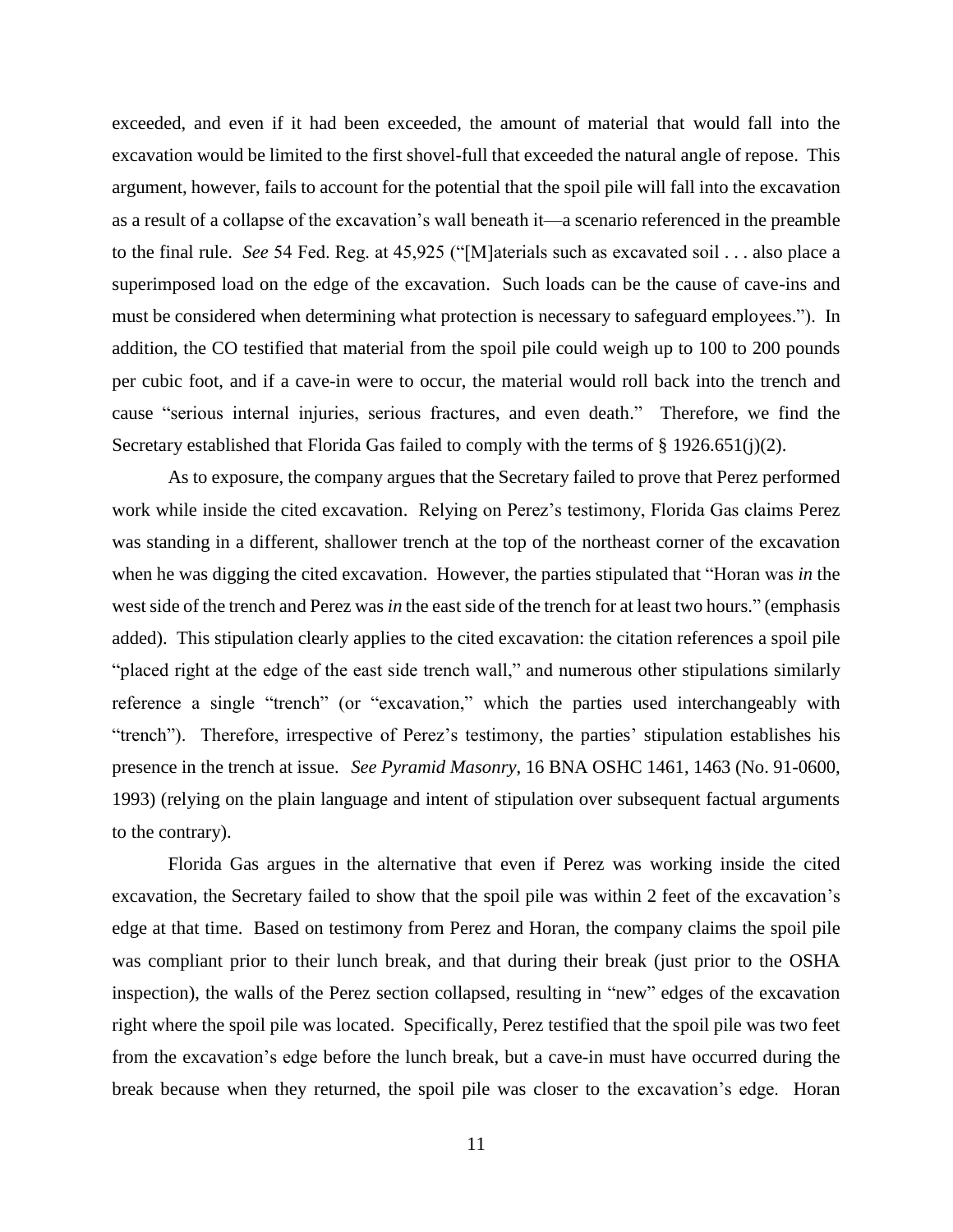testified that the sides of the excavation collapsed while the employees were on break due in part to a failure of the well point pump system, which allowed water to accumulate in the bottom of the excavation. However, Horan could not recall how far back the spoil pile was located from the edge of the excavation prior to the lunch break. The judge rejected the company's argument as "unpersuasive," finding that Perez was not a credible witness and Horan "could not recall which sides [of the excavation] changed or how much the conditions changed."

We agree with the judge's decision to discredit Perez's testimony. His claim that he manually dug the eastern portion of the excavation while standing outside of it is not believable.<sup>8</sup> He was contradicted in this regard by Horan—for whom the judge made a favorable, demeanorbased credibility determination—as well as the parties' stipulation placing both employees in the cited excavation. In addition, the CO opined that "[t]o stand on a 2-foot ledge and pick up dirt that's 4 feet below you with a shovel would be physically impossible." As the judge stated, Perez's testimony "does not have the ring of truth." *Nordam Grp.*, 19 BNA OSHC 1413, 1416 (No. 99- 0954, 2001) (citing *C. Kaufman, Inc.*, 6 BNA OSHC 1295, 1297 (No. 14249, 1978)) ("The Commission will ordinarily accept a credibility finding when it is based on the judge's observation of a witness's demeanor and is clearly explained.").

Given that the record establishes that Perez was inside the excavation while he was digging, his testimony that the spoil pile on his side of the excavation had been at least two feet from the edge also lacks credibility. After the purported cave-in in the Perez section, the excavation was approximately 3 feet by 3½ to 4½ feet. If, prior to any such cave-in, the spoil pile had been compliant as Perez claims (that is, two feet back from the eastern and southern walls), the dimensions of the Perez section would have been approximately 1-foot wide by 1½ to 2½-feet long. It is utterly implausible that, with the excavation more than six feet deep, Perez could have worked in and shoveled out dirt from such a confined area.

<sup>&</sup>lt;sup>8</sup> The judge found that "Perez's various statements regarding where he stood while assisting Mr. Horan were not consistent" and "Perez was often confused and equivocal while testifying, changing his testimony when prompted by counsel." Although we accept the judge's credibility determination with respect to Perez, we disagree with her additional finding that Perez's testimony was internally inconsistent. In fact, Perez's testimony regarding where he worked was consistent—he testified that he made the "small hole" on the east side of the excavation to remove the dirt Horan passed to him, but he never testified he was inside that "hole." As noted, he claimed that he stood in the shallower trench outside the excavation at issue.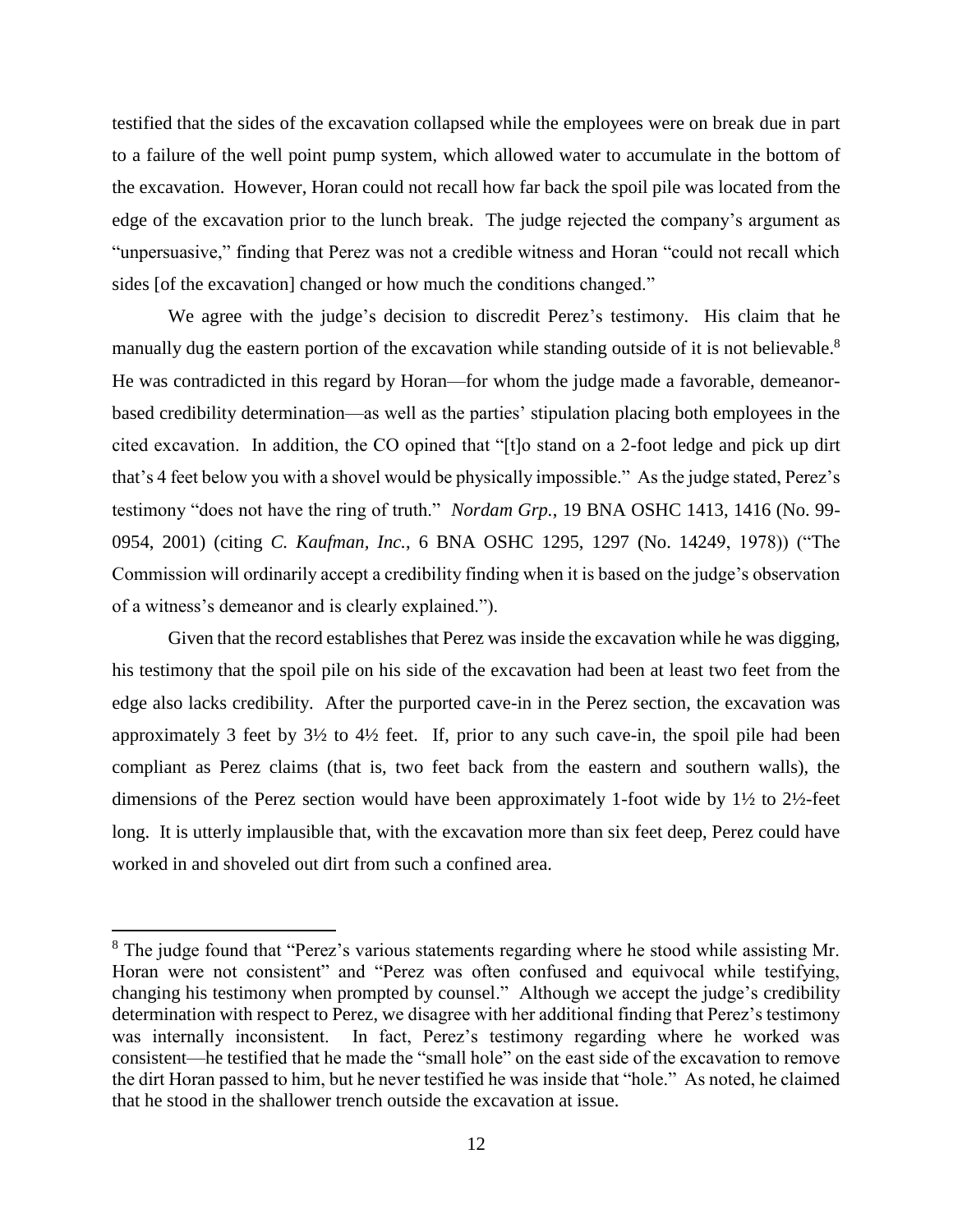As to Horan, we agree with the judge that his testimony on this point has no probative value due to his inability to recall the distance between the spoil pile and the edge of the excavation before the lunch break. Although lower sections of the walls may well have collapsed, Horan never asserted that the upper sections had previously afforded the requisite two-foot clearance from the spoil pile. Indeed, the photographs of the worksite show that the upper portions of the excavation walls of the Perez section were relatively straight and formed a right angle at the southeast corner, indicating that they remained as Perez had formed them prior to the lunch break. Thus, the Secretary has established by a preponderance of the evidence that Perez was inside the excavation when the spoil pile was less than two feet from the excavation's edge.

In sum, we find that the Secretary has established that Florida Gas failed to comply with § 1926.651(j)(2) and that Perez was exposed to the violative condition.

# **C. Item 3: 29 C.F.R. § 1926.652(a)(1)—Protective Systems Requirements; Cave-In Protection**

The judge affirmed Item 3 as serious and assessed a penalty of \$3,500. On review, Florida Gas does not raise any arguments concerning this citation item other than its general assertion as to all the citation items of the affirmative defense of unpreventable employee misconduct. Accordingly, we find that Florida Gas has abandoned any argument regarding the merits of Item 3. *See Midwest Masonry*, 19 BNA OSHC 1540, 1543, n. 5 (No. 00-322, 2001) (a party's failure to address an argument in brief on review that is within the scope of a broadly worded briefing notice results in abandonment of that argument).

## **D. Unpreventable Employee Misconduct (UEM) Defense**

For all three citation items, Florida Gas argues that the judge erred in rejecting its UEM defense. To establish this defense, an employer must show that it: (1) established work rules designed to prevent the violative conditions from occurring; (2) adequately communicated those rules to its employees; (3) took steps to discover violations of those rules; and (4) effectively enforced the rules when violations were discovered. *Manganas Painting Co.*, 21 BNA OSHC 1964, 1997 (No. 94-0588, 2007). Where, as here, an employer defends against an alleged violation on the ground of unpreventable *supervisory* misconduct, "the employer's burden of proof [is] 'more rigorous' and the defense 'more difficult to establish ..." because "supervisory involvement in asserted misconduct is strong evidence that the employer's safety program is lax." *CBI Serv's, Inc.*, 19 BNA OSHC 1591, 1603 (No. 95-0489, 2001) (citing *L.E. Meyers Co*., 16 BNA OSHC 1037, 1041 (No. 90-0945, 1993)). The judge found, and neither party disputes, that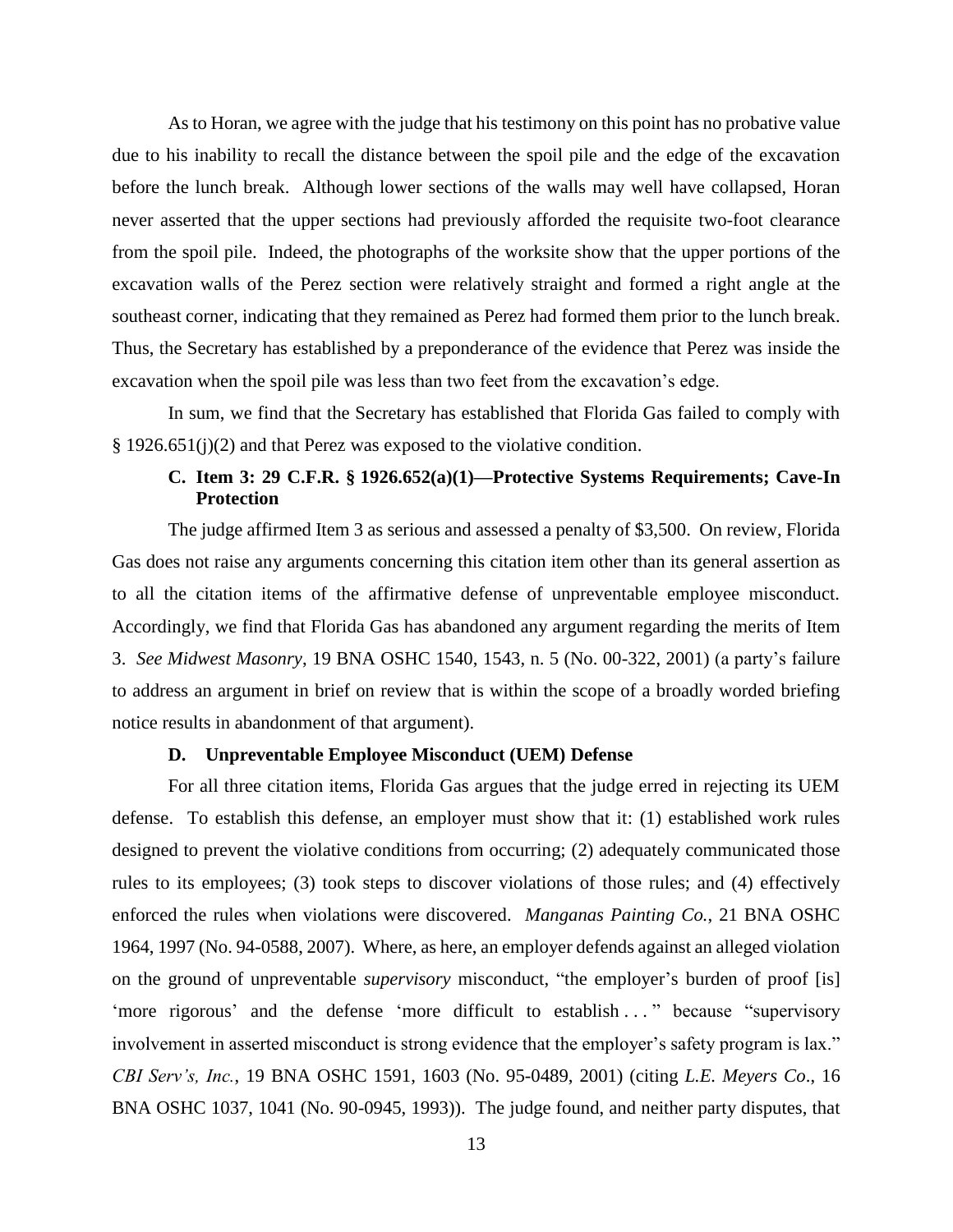Florida Gas established the first three elements of the affirmative defense. However, the judge determined that the company failed to show its safety rules were effectively enforced when violations were discovered.<sup>9</sup>

# *Evidence of Enforcement of Safety Rules*

Florida Gas argues that the judge improperly interpreted the company's evidence of discipline for safety rule violations, which consisted of disciplinary records and testimony from three supervisors (including Horan). The judge found, and the parties agree, that of the 32 records of discipline administered from 2006-2014 that were entered into evidence (including warnings issued to Horan and Perez after the OSHA inspection), six relate to safety infractions.<sup>10</sup>

Florida Gas argues that the judge erroneously discounted four of its disciplinary records: the two issued to Horan and Perez after the inspection and two issued before the inspection. The latter two records are employee warning reports indicating separate instances of discipline for "careless operation of a backhoe" and "spitting tobacco juice in others' work area." We agree that the judge erred in failing to consider the backhoe record as evidence of effective enforcement, but the other infraction does not constitute enforcement of a safety rule. As to the written warnings issued to Horan and Perez after the inspection, the judge found this discipline to be "[un]persuasive

<sup>9</sup> Relying on *Stark Excavating, Inc.*, 24 BNA OSHC 2215, 2220 (No. 09-0004, 2014) (consolidated), *aff'd*, 811 F.3d 922 (7th Cir. 2016), the judge found that the company's failure to adhere to its own disciplinary policy undermined the effectiveness of its enforcement. In *Stark*, the Commission concluded that the employer failed to establish that it effectively enforced its safety rules because its enforcement efforts were undermined by the following: (1) a lack of documentation of verbal warnings when verbal warnings alone were not permitted under its disciplinary policy; (2) advanced warnings of worksite visits by the safety director to supervisors; and (3) prior citations for two non-compliant excavations within a short time after its policy was established. *Id*. at 2220-22. We agree with the company's contention on review that *Stark* is factually distinguishable from this case. Under its disciplinary policy, Florida Gas employees generally receive oral warnings for safety violations, followed by written discipline for subsequent violations; if the issue remains uncorrected, other consequences such as suspension or termination may result. Although this policy requires that all verbal discipline be documented, unrebutted testimony establishes that the policy the company implemented did not require documentation of verbal discipline for minor violations. Also, there is no evidence Florida Gas supervisors engaged in conduct that purposefully undermined the company's safety policy, such as warning of unannounced worksite visits from supervisors.

 $10$  The judge erroneously found that two records relate to the same employee; in fact, they relate to two different employees with similar but differently spelled last names and different first names.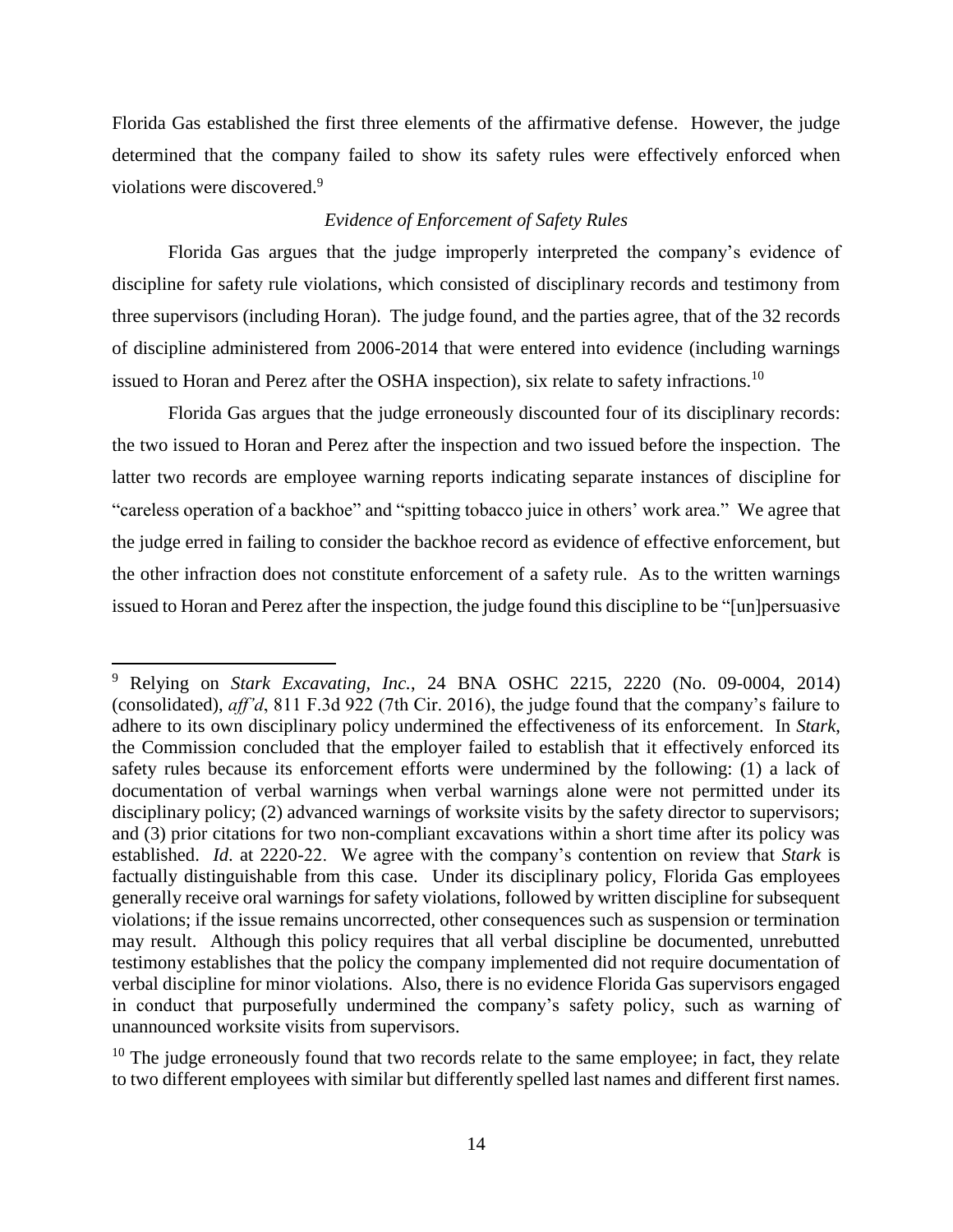evidence of Florida Gas' enforcement of its safety policies" because: (1) the records referenced only one of the three cited conditions,  $11$  and (2) the employees were disciplined for failing to follow company procedures for responding to an OSHA inspection. The judge based this second finding on the text of the warnings and the minutes of a Safety Committee meeting at which Horan was required to give a presentation about the incident, which the judge found was focused "on [the] failure to follow company procedures with regard to conduct during an OSHA inspection . . . ." As the record supports these findings, the judge appropriately gave little weight to the postinspection warnings issued to Horan and Perez. Accordingly, we add only the backhoe record to the six records the judge considered as proof of the company's enforcement.

In addition to these disciplinary records, two Florida Gas managers testified to administering written discipline for violations of its safety rules. Only one of these instances the suspension of a foreman—is corroborated by the records in evidence,<sup>12</sup> and it is one of the seven instances discussed above.<sup>13</sup> Although Florida Gas did not require its managers to document verbal discipline for what the company considered minor safety violations, no documentation was

 $11$  Neither Horan's nor Perez's warning mentions spoil piles or undermining structures. Florida Gas claims—without citation to the record—that the employees were not disciplined in this regard because its "internal investigation led the employer to the conclusion that the only violation was the failure to use proper shoring." As there is no evidence supporting this assertion, we view these warnings as two instances in which safety violations were not addressed.

 $12$  Chairman MacDougall notes that she finds the nature of the post-inspection warnings issued to Horan and Perez—which she deems as evidence that Florida Gas did not effectively enforce its work rules when violations were detected—to be more probative than the number of examples of effective enforcement.

She also reiterates the concerns she noted in *Stark*, 24 BNA OSHC at 2221 n. 12—that an employer is not required to have written documentation of verbal warnings. "However, the Commission may 'count [ ] the absence of documentation against the proponent of [a UEM] defense.' " *Id.* (citing *P. Gioioso & Sons, Inc. v. OSHRC*, 675 F.3d 66, 73 (1st Cir. 2012)).

 $13$  The company's safety manager testified that Florida Gas maintains copies of all written discipline but submitted "just a sampling" into evidence because "we could not bring everything; it's too voluminous." The company, however, has the burden of proving its UEM defense. *Manganas*, 21 BNA OSHC at 1997.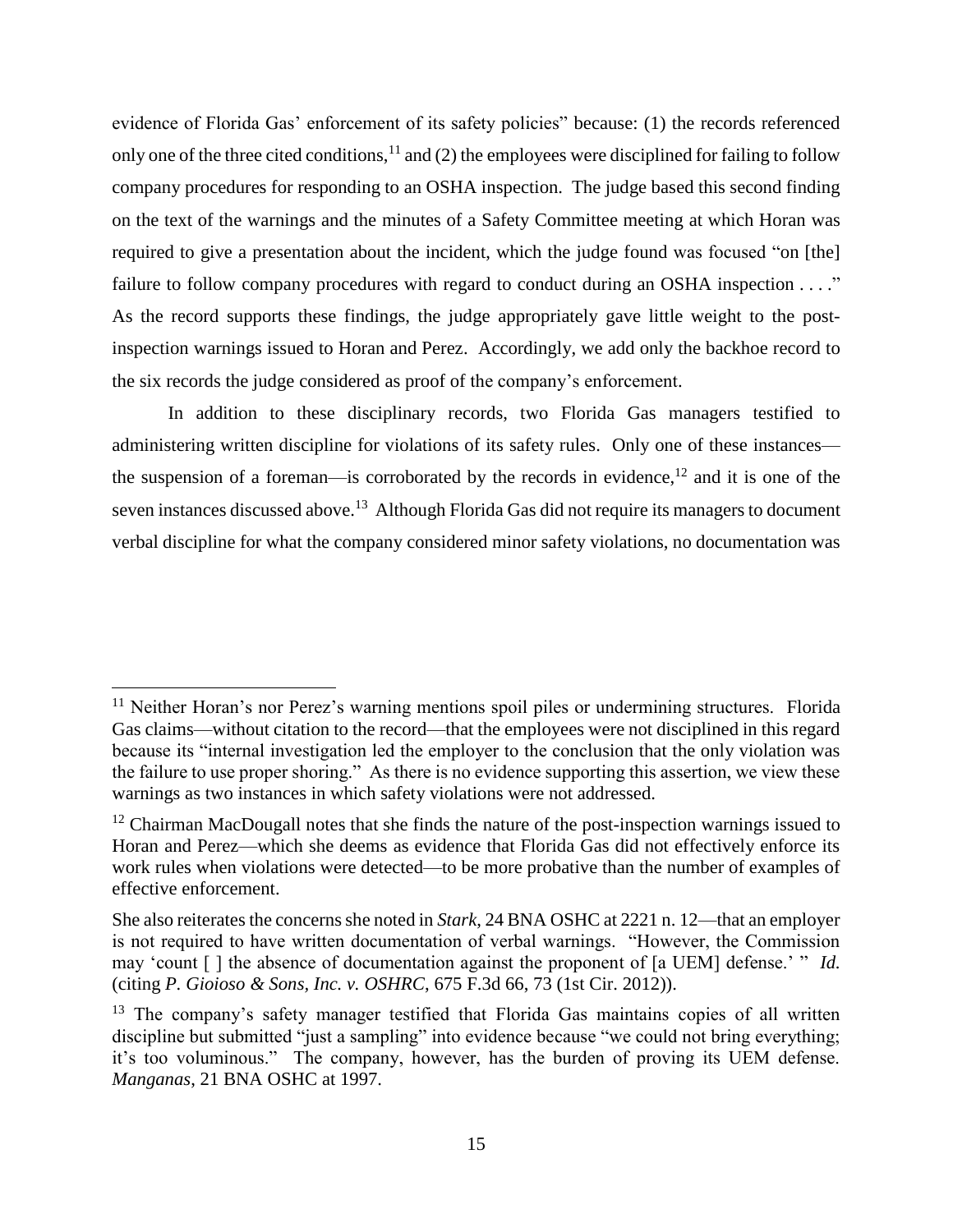provided to support any instances of verbal discipline that the managers testified to administering prior to the inspection. 14

# *Third Party Safety Audit Reports*

Florida Gas also argues that the judge improperly considered safety audit reports from its workers' compensation insurance carrier, which include photographs depicting safety violations, as evidence that the company failed to effectively enforce its safety rules. The carrier, CNA, performed unannounced monthly inspections of Florida Gas worksites and provided the company with its findings and recommendations.<sup>15</sup> The judge found that portions of CNA's reports showed "serious safety concerns" that had been brought to the company's attention but, because Florida Gas did not provide any evidence to show employees were disciplined as a result, she concluded that the reported concerns were never addressed.

As a threshold matter, Florida Gas argues that only one of the photographs the judge considered was mentioned at the hearing and the company was not given the opportunity to explain whether the employees pictured in the other photographs were disciplined for safety violations. It also argues that it is inappropriate to consider adverse information in CNA's reports because the company "should not be penalized for sending a consultant out on a proactive basis in an effort to identify and prevent potential hazards to the employees." It is true the Commission has recognized that "penalizing employers for their response (or lack thereof) to their own consultant's warnings might discourage employers" from taking such efforts. *Falcon Steel Co.*, 16 BNA OSHC 1179, 1182 (No. 89-2883, 1993) (consolidated). *See also Pepperidge Farm, Inc.,* 17 BNA OSHC 1993, 2007 (No. 89-0265, 1997) (employer's voluntary safety efforts generally insufficient alone to establish employer recognition of hazard). Here, however, Florida Gas itself introduced the reports (with the photographs) into evidence to support its UEM defense, so the company can neither claim surprise nor complain for policy reasons if aspects of this evidence that are adverse to its position are also considered in finding that its defense has not been proven. *See, e.g.*, *Union Pac. R.R. Co. v. U.S.*, No. 310-62, 1976 WL 4166, at \*2 (U.S. Court of Claims Oct. 21, 1976) (finding that "[p]laintiff, having introduced into the record evidence" containing information adverse to its

<sup>&</sup>lt;sup>14</sup> Horan and Perez did, however, corroborate Project Manager Mike Petralia's testimony that he verbally warned the two employees following the inspection.

<sup>&</sup>lt;sup>15</sup> There are four CNA reports in evidence—two reports were provided to Florida Gas before the inspection and two were provided after.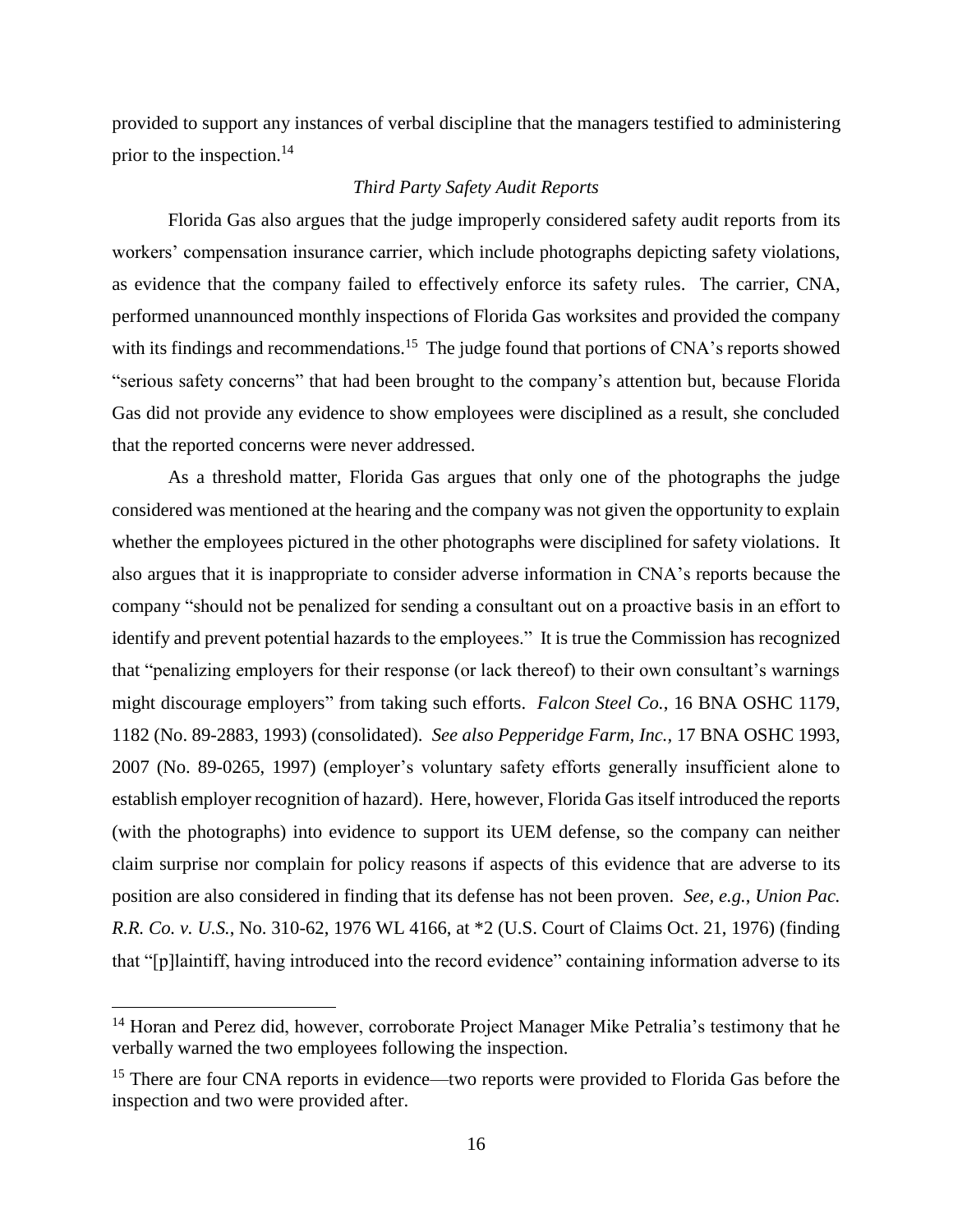position "cannot complain that the proof it introduced" was used against it); *cf. Ohler v. U.S*., 529 U.S. 753, 755 (2000) ("Generally, a party introducing evidence cannot complain on appeal that the evidence was erroneously admitted.").

Finally, Florida Gas claims that it did not take disciplinary action for conduct depicted in the reports' photographs (particularly one depicting a spoil pile violation) because the photographs do not show any exposed employees. However, exposure is evident in three of the photographs showing safety violations, including a photograph of an employee using a tamping machine without proper foot protection. Therefore, we find that the judge's consideration of the CNA reports was appropriate and support her conclusion regarding the company's lack of enforcement.

Based on the foregoing, we conclude that Florida Gas failed to satisfy its burden of proving that it effectively enforced its safety rules. The seven documented instances of discipline for safety violations in the eight years preceding the inspection (2006-2014) are outweighed by: (1) the company's focus on the failure of Horan and Perez to follow its procedures for OSHA inspections rather than the safety violations; (2) the absence of documentary evidence supporting all but one of the instances of written discipline attested to by Florida Gas managers; (3) the documentation of only one of the claimed instances of verbal discipline; and (4) the absence of discipline for the three violations evident in the audit reports. Accordingly, we agree with the judge that Florida Gas has not proven its UEM defense and affirm all three citation items.

### **E. Characterization and Penalty**

The Secretary proposed a penalty of \$4,900 for each citation item for a total penalty of \$14,700. The judge assessed a penalty of \$2,000 for Item 2 and \$3,500 for Item 3. On review, the parties do not address the judge's characterization of these violations as serious or the assessed penalty amounts. Thus, we see no reason to disturb the judge's findings as to these items. *See, e.g.*, *KS Energy Servs., Inc.*, 22 BNA OSHC 1261, 1268 n.11 (No. 06-1416, 2008) (affirming alleged characterization and assessing proposed penalty where characterization and penalty were not in dispute).

As to Item 1, which the judge vacated, we find that the violation was properly characterized as serious and assess a penalty of \$3,500. In assessing a penalty, the Commission must give due consideration to: (1) the employer's size; (2) the gravity of the violation; (3) the employer's good faith; and (4) the employer's prior history of violations. *Mosser Constr., Inc.*, 23 BNA OSHC 1044 (No. 08-0631, 2010) (citing 29 U.S.C. § 666(j)). "Gravity is the principal factor in the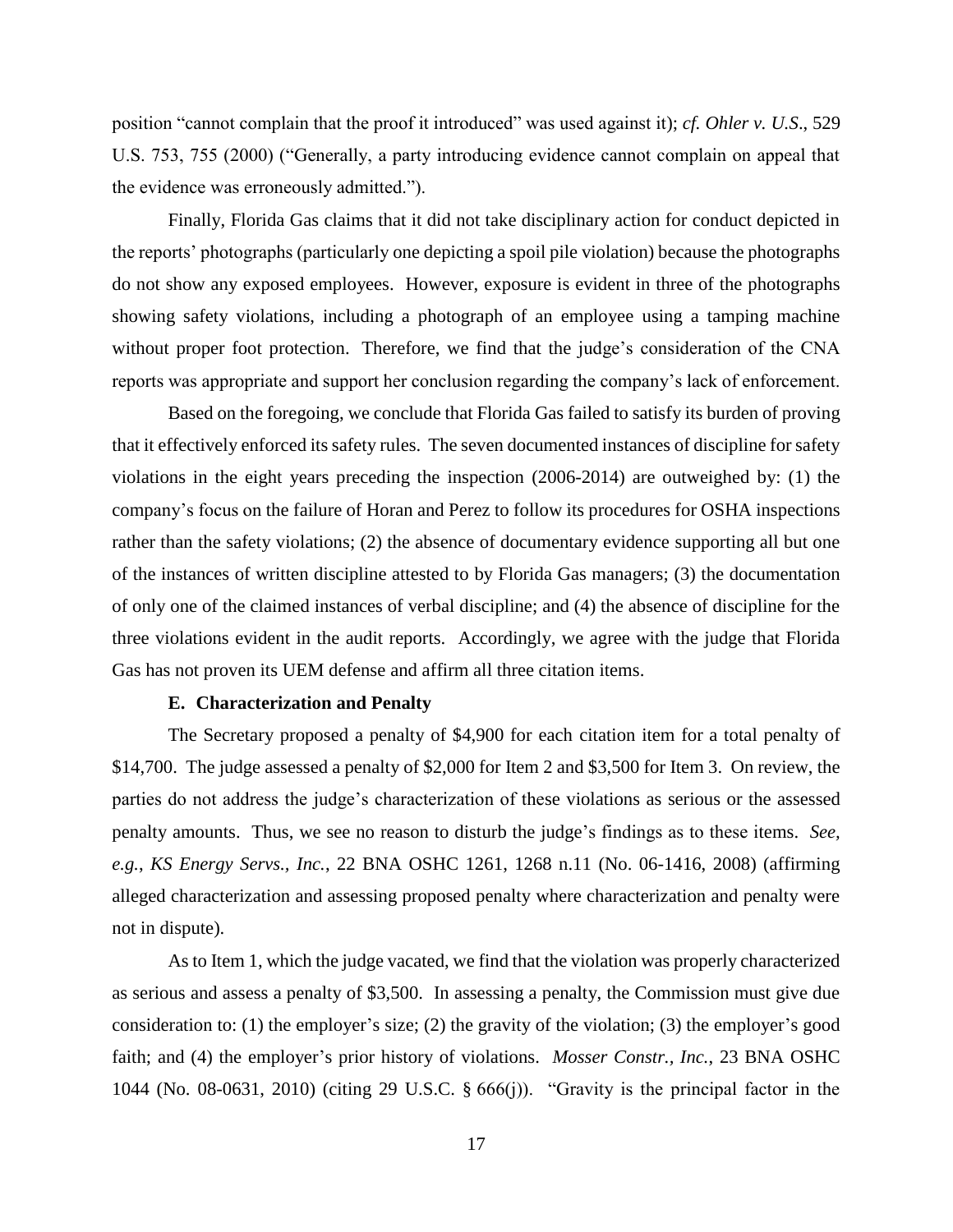penalty determination and is based on the number of employees exposed, duration of exposure, likelihood of injury, and precautions taken against injury. *Siemens Energy & Automation, Inc.*, 20 BNA OSHC 2196, 2201 (No. 00-1052, 2005) (citations omitted).

Both Horan and Perez were exposed to the hazard posed by the undermined concrete structure, and if it had collapsed, they could have suffered serious injuries. *See* 29 U.S.C. § 666(k) (violation is serious when there is a substantial probability that death or serious injury could result from a violative condition). With respect to penalty, we find that the gravity of the violation was high as the parties stipulated that both employees were in the trench for at least two hours and no precautions against injury were implemented. As to the remaining penalty factors, a reduction for size was taken into account by the Secretary in calculating the proposed penalty amount; we find that a further reduction for good faith is warranted given the safety training Florida Gas provided to its employees, the audits that CNA performed for the company, and the fact that the violation was promptly corrected during the inspection.

### **ORDER**

We affirm the citation in its entirety and assess a total penalty of \$9,000.

 $\sqrt{s/}$ 

Heather L. MacDougall Chairman

 $\sqrt{s/}$ 

Cynthia L. Attwood Commissioner

 $\sqrt{s/}$ 

James J. Sullivan, Jr.

Dated: February 21, 2019 Commissioner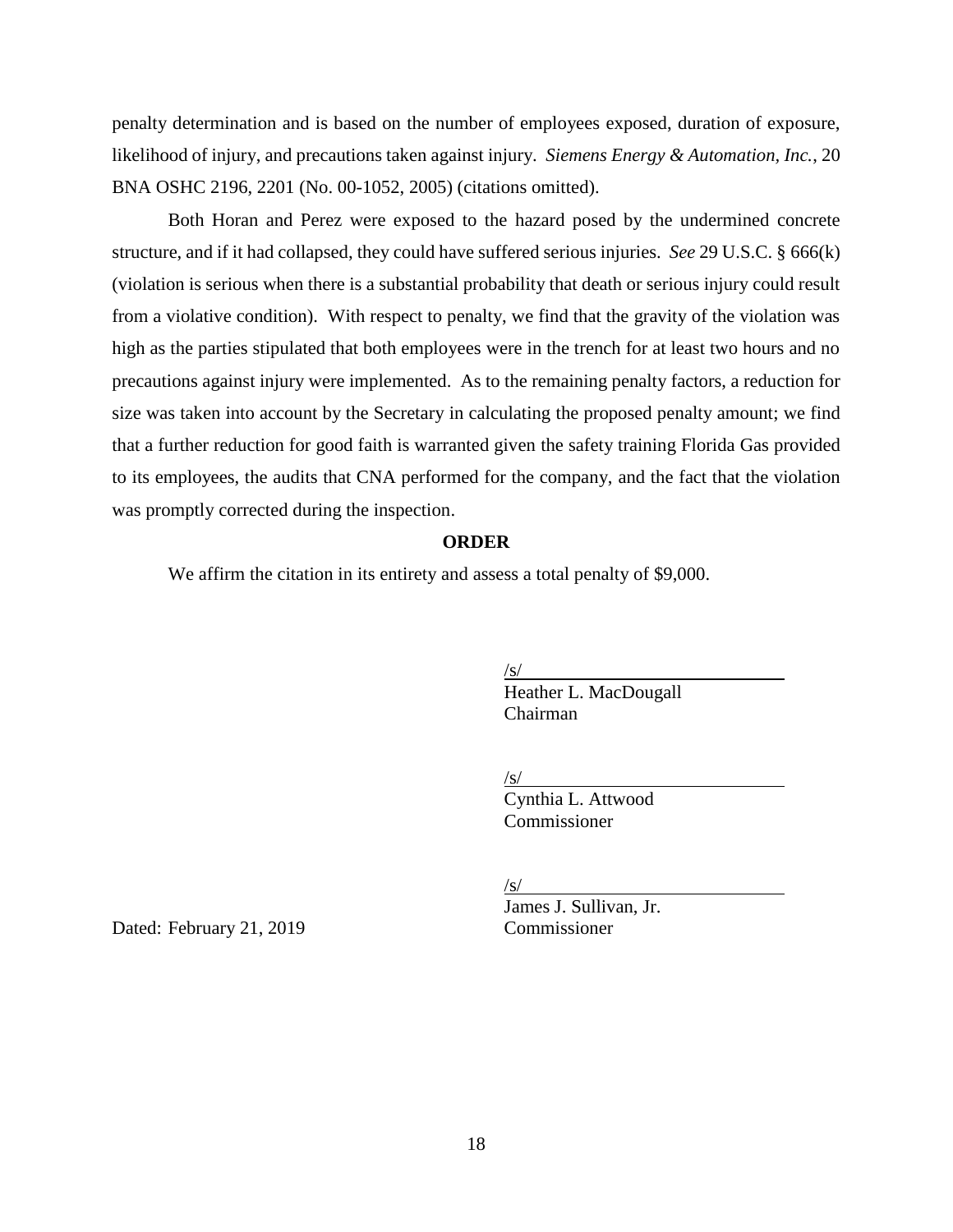# United States of America **OCCUPATIONAL SAFETY AND HEALTH REVIEW COMMISSION**

1924 Building – Room 2R90, 100 Alabama Street SW Atlanta, Georgia 30303-3104

Secretary of Labor,

Complainant,

v. OSHRC Docket No. **14-0948**

Florida Gas Contractors, Inc.,

Respondent.

Appearances:

Kristin R. Murphy, Esquire, U.S. Department of Labor, Office of the Solicitor, Atlanta, Georgia For the Secretary

George E. Spofford, IV, Esquire, Gray Robinson, P.A., Tampa, Florida For the Respondent

BEFORE: Administrative Law Judge Heather A. Joys

# **DECISION AND ORDER**

This proceeding is before the Occupational Safety and Health Review Commission pursuant to § 10(c) of the Occupational Safety and Health Act of 1970, 29 U.S.C. § 651- 678 (2014) (the Act). Florida Gas Contractors, Inc., (hereinafter Florida Gas) is engaged in the business of installing gas lines. On April 23, 2014, Occupational Safety and Health Administration Compliance Officer (CSHO) Christos Nicou conducted an inspection of Florida Gas at 5405 Sheldon Road in Tampa, Florida. Based upon CSHO Nicou's inspection, the Secretary of Labor, on May 15, 2014, issued a Citation and Notification of Penalty with three items to Florida Gas alleging serious violations of 29 CFR  $\S$ § 1926.651(i)(3), 1926.651(j)(2), and 1926.652(a)(1) for failure to protect workers in an excavation from hazards associated with collapse or cave-in of the excavation. The Secretary proposed a total penalty of \$14,700.00 for the Citation. Florida Gas timely contested the Citation. All three violations are at issue.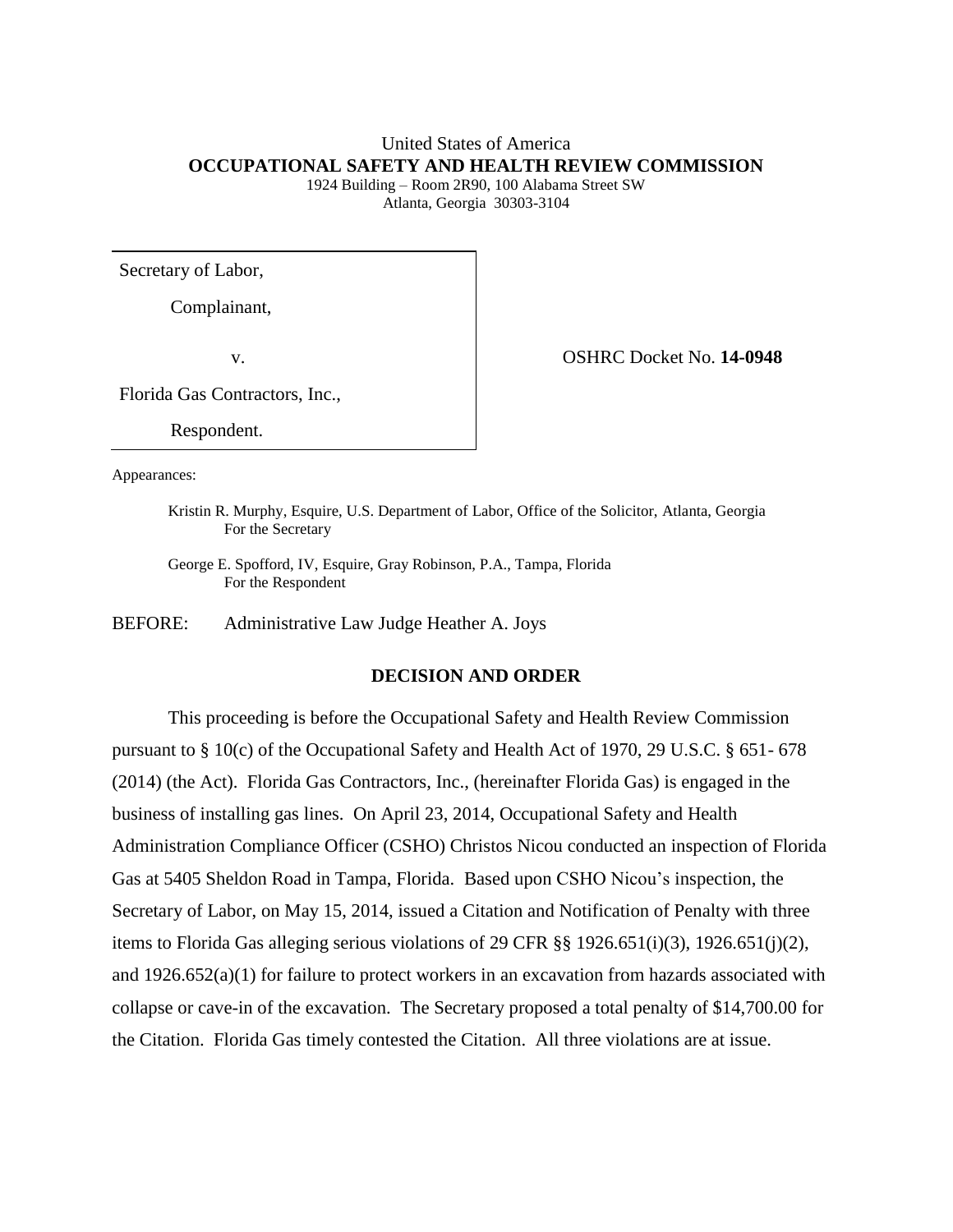A hearing was held in this matter on October 23 and 24, 2014, in Tampa, Florida. The proceedings were conducted pursuant to the Commission's Simplified Proceedings. 29 CFR §§ 2200.200-211. At the close of the hearing, the parties presented oral closing arguments. The parties submitted supplemental written closing arguments on December 10, 2014.

For the reasons that follow, Item 1 is vacated; Items 2 and 3 are affirmed as serious violations and a total penalty of \$5,500.00 is assessed.

#### **Jurisdiction**

At the hearing, the parties stipulated jurisdiction of this action is conferred upon the Review Commission pursuant to  $\S$  10(c) of the Act (Exh. J-1  $\P$  $2$  and 3). Florida Gas also admits that at all times relevant to this action, it was an employer engaged in a business affecting interstate commerce within the meaning of  $\S 3(5)$  of the Act (Exh. J-1 \in 1).

#### **Background and Facts**

Florida Gas is a Florida company engaged in the business of installing gas lines (Tr. 342). It contracts such services with various suppliers of gas. It employs approximately 125 individuals (Tr. 373). The majority of those employees are engaged in the installation of gas lines which requires excavation work.

On April 23, 2014, Florida Gas had a worksite on Sheldon Road in Tampa, Florida, at which its employees were working to tie a gas line from a Burger King under renovation to the main supply line at Sheldon Road (Tr. 155). Florida Gas had a two-man crew performing the work. The foreman for the site was John Horan (Exh. J-1  $\P$ 4). He was being assisted by Isacc Perez. Mr. Horan had been a foreman with Florida Gas for three years at the time (Tr. 133). According to Michael Petralia, a project manager with Florida Gas and Mr. Horan's supervisor, Mr. Horan typically worked in shallow excavations (Tr. 345). Mr. Perez was a new employee, having been hired four months earlier.

At the start of the project, Florida Gas first had to remove a portion of the sidewalk along Sheldon Road in order to access the existing gas line (Tr. 34, 134). Once the sidewalk was removed, Mr. Horan and Mr. Perez began to manually dig at the location they expected to find the gas line, using hand held shovels (Tr. 134; Exh. J-1 ¶12). Mr. Horan testified he expected to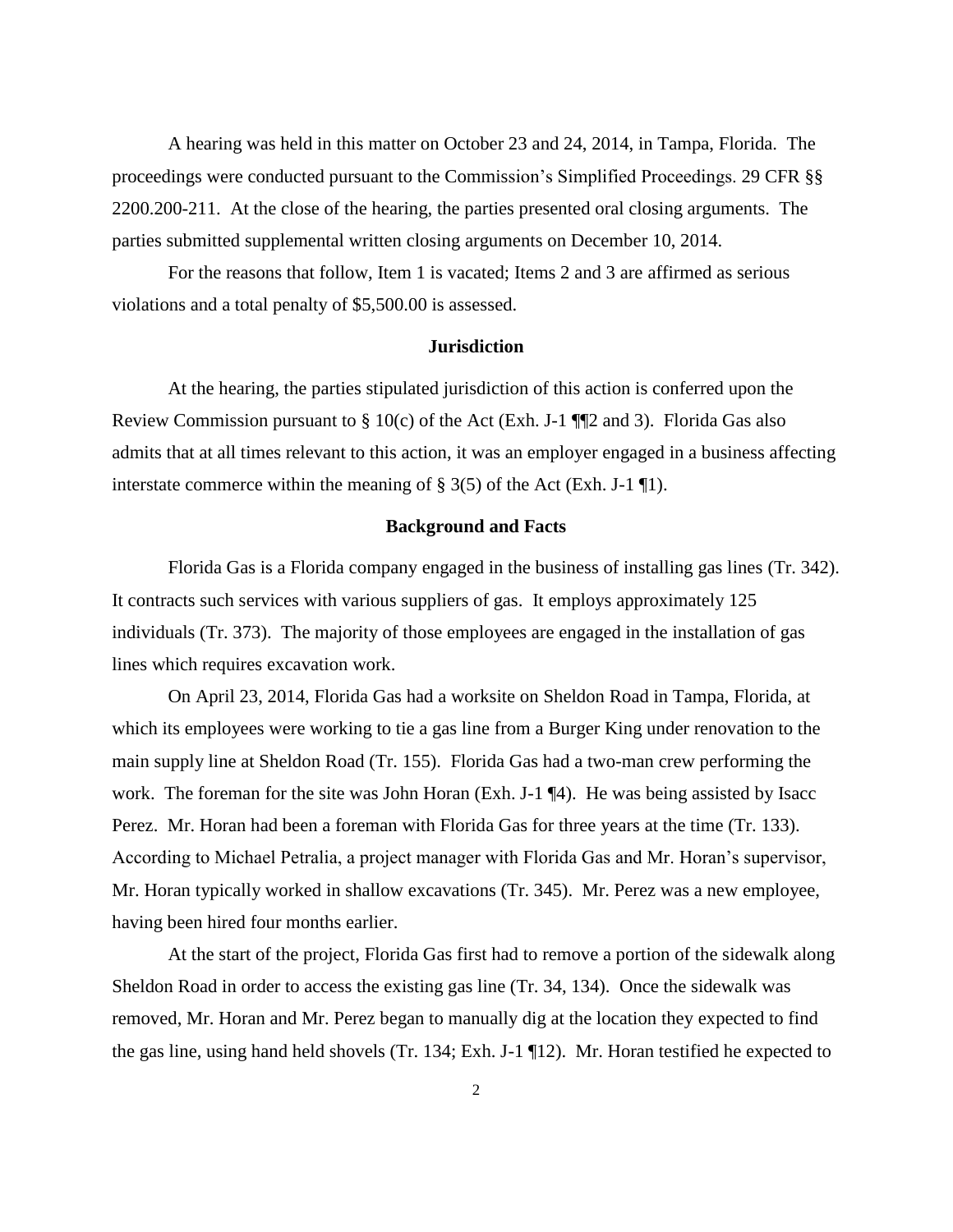find the gas line at a depth of approximately three to four feet, but did not (Tr. 134, 155-56, 346). When he and Mr. Perez reached a depth of four feet, Mr. Horan installed a shoring system along the north and south walls of the excavation (Tr. 134-35; Exhs. C-2, C-4, C-11). He did not install a shoring system along the west or east wall of the excavation (Tr. 138; Exh. J-1 ¶7). Mr. Horan testified he did not think a shoring system was necessary along the west wall because it appeared to be hard packed and he observed no cracking (Tr. 138). However, the parties stipulated the soil was previously disturbed, type C soil (Exh. J-1 ¶19). *See* Appendix A to Subpart P, 29 CFR §§ 1926.650-652.

The excavation was bisected by a concrete structure that had formed a curb-like wall adjacent to the sidewalk along Sheldon Road (Tr. 34; Exh. J-1 ¶5). Mr. Horan estimated the structure was 28 inches tall, with approximately half the structure above the original ground level and half below (Tr. 165; Exh. J-1 ¶5). He described it as being wider at the bottom than the top approximately 18 inches at the bottom and 12 inches at the top (Tr. 165). In their attempt to find the main gas line, Mr. Horan and Mr. Perez dug under this structure (Tr. 140-42; Exh. J-1 ¶10). Although they dug several feet underneath the structure, they placed no support system under it (Tr. 141; Exh. J-1 ¶11).

The parties stipulated Mr. Horan dug the excavation on the west side of the concrete structure and Mr. Perez dug the excavation on the east side (Exh. J-1 ¶12). According to the testimony of both Mr. Horan and Mr. Perez, as they dug, Mr. Horan stood in the west side of the excavation and threw the excavated dirt under the concrete structure to Mr. Perez (Tr. 161). Mr. Perez stood in the back of the east side of the excavation  $(Tr. 145)$ .<sup>1</sup> As Mr. Horan threw the dirt toward him, Mr. Perez used his shovel to pick up the dirt and throw it onto the spoil pile located on the east and south side of the excavation. The spoil pile created by Mr. Perez was less than two feet from the edge of the excavation (Exhs. J-1 ¶8, C-1). Mr. Horan consistently testified Mr. Perez was standing next to the spoil pile (Tr. 145-46, 205, 219, 227). No support system was in place on the side of the excavation where Mr. Perez stood (Exhs. C-1, C-9, C-10).

 $1$  According to Mr. Perez, he stood somewhere along the top edge of the east side of the excavation, but was not in the excavation itself (Tr. 241-42). For the reasons discussed in detail herein, I did not find Mr. Perez's testimony on this issue credible.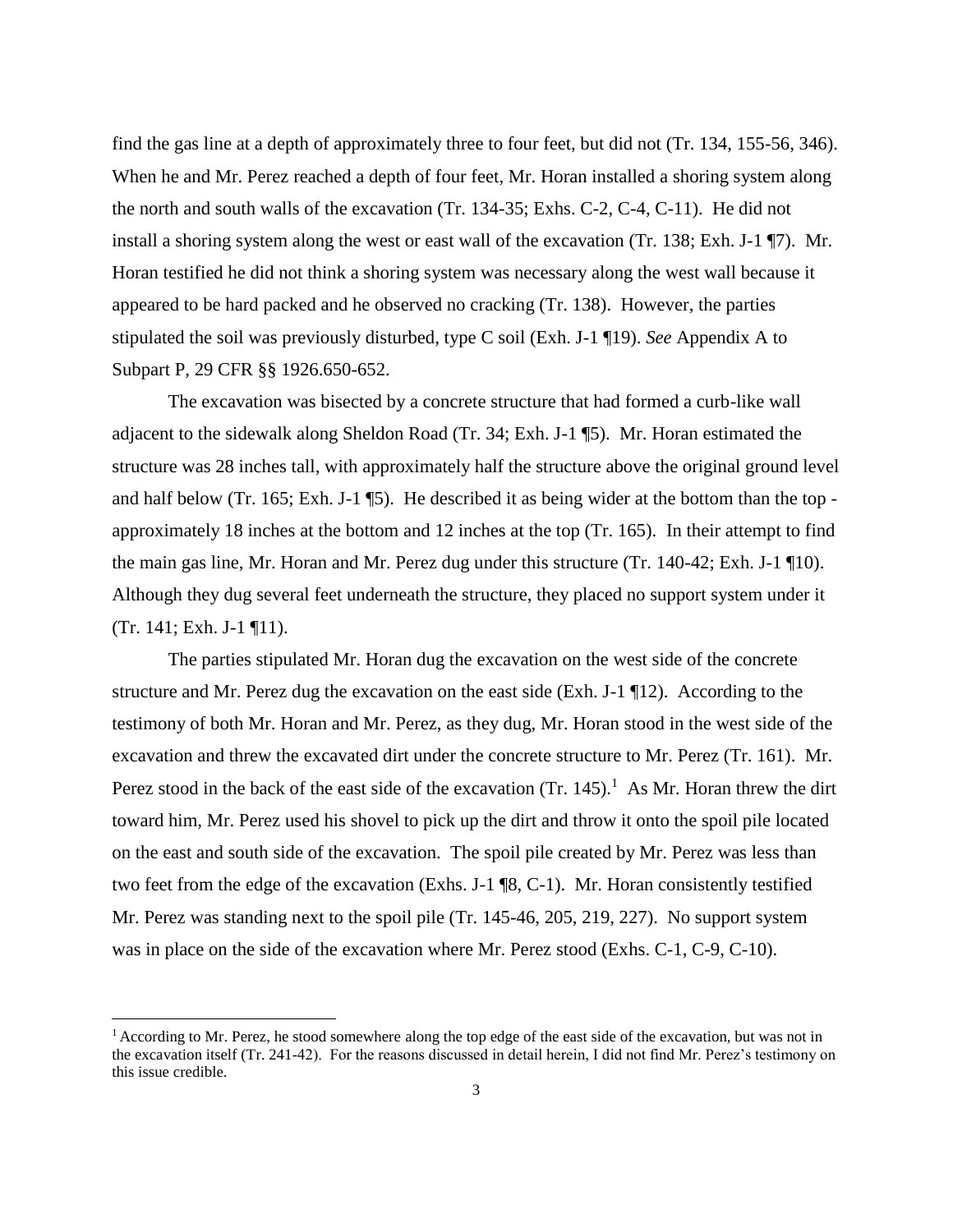At some point after the installation of the shoring system, Mr. Horan noticed water entering the excavation (Tr. 135-36). He and Mr. Perez then installed a well point system to remove the water (Tr. 135-37). The men continued to dig until they were more than six feet deep (Tr. 146). Having reached that depth, Mr. Horan testified he decided to abort the job because the main gas line was too deep (Tr. 146). He and Mr. Perez stopped working and left the job site (Tr. 144). Sometime during their absence from the worksite, the pump of the well point system stopped working (Tr. 144).

That same day, CSHO Nicou was returning to the Sheldon Road location to follow-up on an inspection he had begun the day before of other employers working on the Burger King renovation (Tr. 31). It was at that time he observed the excavation created by Florida Gas employees (Tr. 31-32). CSHO Nicou observed water in the excavation as well as cracking on the west wall (Tr. 42, 50-54; Exhs. C-3, C-4, C-7) and separation of the wall along the south side of the excavation (Tr. 37). CSHO Nicou testified he saw spoil piles on both sides of the concrete structure with the spoil pile on the east side at the edge of the excavation (Tr. 58-59; Exhs. C-9, C-10). He also observed two shovels in the excavation – one resting along the east wall and one partially submerged in water and mud on the bottom of the west section of the excavation (Tr. 44; Exhs. C-1, C-4, C-5, C-9). He concluded cave-in of the excavation was imminent (Tr. 42, 54, 60).

Around the same time CSHO Nicou arrived at the excavation, Mr. Horan and Mr. Perez were returning. CSHO Nicou first spoke with Mr. Horan who identified himself as the foreman (Tr. 32). Initially, Mr. Horan told CSHO Nicou he was the only one working in the excavation (Tr. 34, 63, 457). He later admitted to CSHO Nicou both he and Mr. Perez were in it (Tr. 63, 138). Mr. Horan also told CSHO Nicou he had not used shoring along the west wall because he felt the excavation was safe without it. Mr. Perez told CSHO Nicou he believed the excavation was too small to require shoring.

Neither employee reentered the excavation after CSHO Nicou arrived on the worksite. Rather, according to CSHO Nicou, the employees backfilled the trench within 30 minutes of their return to the worksite (Tr. 63).

4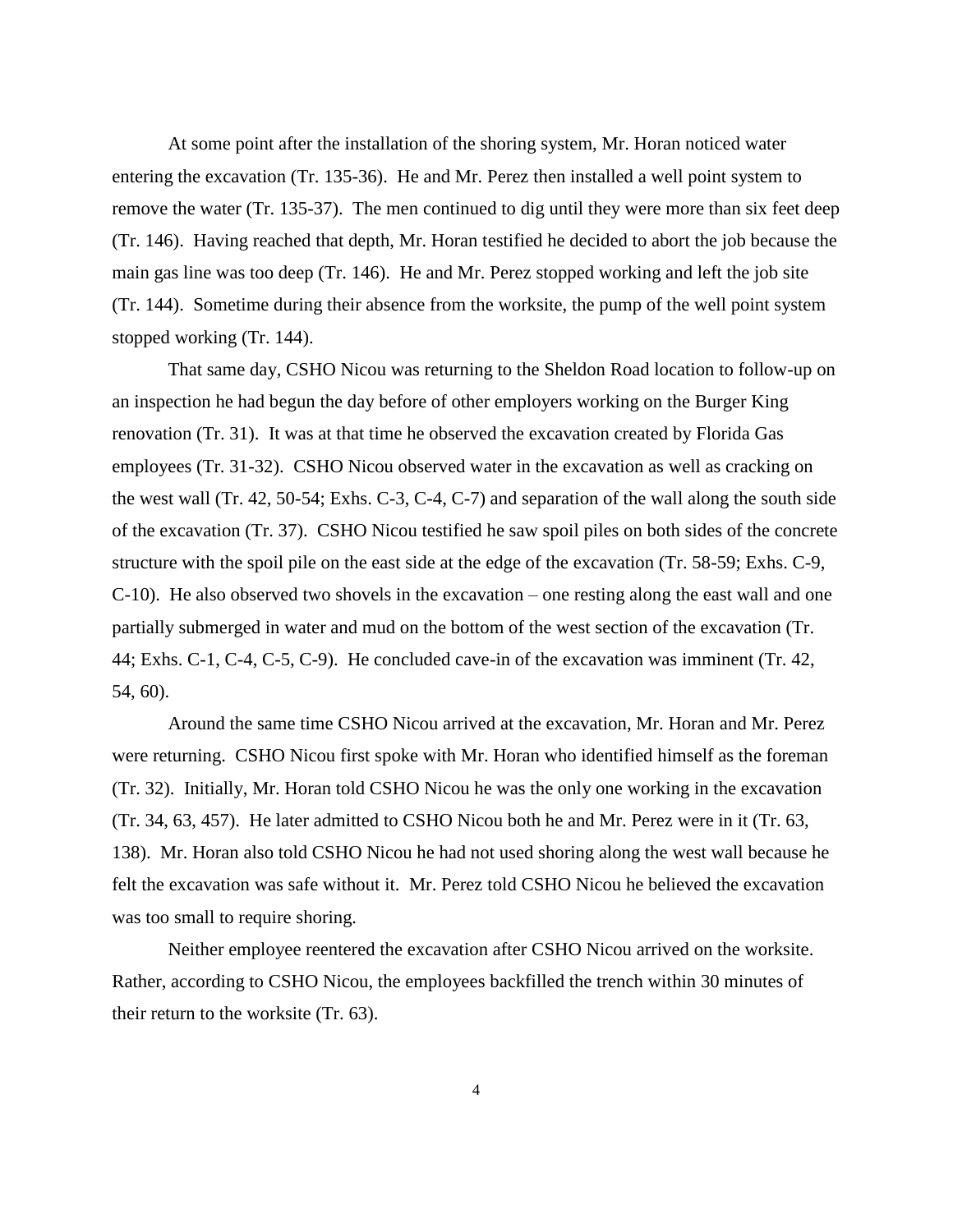Prior to that, CSHO Nicou measured the excavation with the assistance of Mr. Horan. Using CSHO Nicou's trench rod, they found the excavation was 6 feet, 4 inches deep (Tr. 453). CSHO Nicou testified the bottom of the excavation was the same depth on both sides of the concrete structure (Tr. 35). Mr. Horan's testimony was essentially the same. He stated under the structure it was "almost level" (Tr. 142). Mr. Horan estimated the entire excavation was 5 feet in width (north to south) and 8 feet in length (east to west) (Tr. 143). CSHO Nicou described the excavation has having all four walls vertical (Tr. 36). He observed both the south and east wall on the side of the excavation dug by Mr. Perez to be "relatively straight." (Tr. 453). CSHO Nicou photographed the excavation from several angles (Tr. 39; Exhs C-1 - C-11).

Based upon his inspection, CSHO Nicou recommended three citations be issued to Florida Gas. CSHO Nicou's recommendations were based on his observation of a lack of support for the concrete structure under which Mr. Horan and Mr. Perez had dug, the spoil pile being "right on the edge" of the excavation, and failure to protect employees in the excavation from cave-in along the west and east side of the excavation.

#### **Legal Analysis**

The Secretary has the burden of establishing the employer violated the cited standard.

To prove a violation of an OSHA standard, the Secretary must show by a preponderance of the evidence that (1) the cited standard applies; (2) the employer failed to comply with the terms of the cited standard; (3) employees had access to the violative condition; and (4) the cited employer either knew or could have known with the exercise of reasonable diligence of the violative condition. *JPC Group, Inc.*, 22 BNA OSHC 1859, 1861 (No. 05-1907, 2009).

Each of the three items at issue alleges a violation of Subpart P of the construction standards, which addresses excavations. Item 1 alleges a violation of 29 CFR § 1926.651(i)(3) for failure to support the undermined concrete structure that bisected the excavation, exposing employees to potential collapse of that structure. Item 2 alleges a violation of 29 CFR §  $1926.651(j)(2)$  for placing the spoil pile along the east side of the excavation less than two feet from the edge of that excavation. Item 3 alleges a violation of 29 CFR § 1926.652(a)(1) for failing to provide a protective system on the east and west vertical walls of the excavation.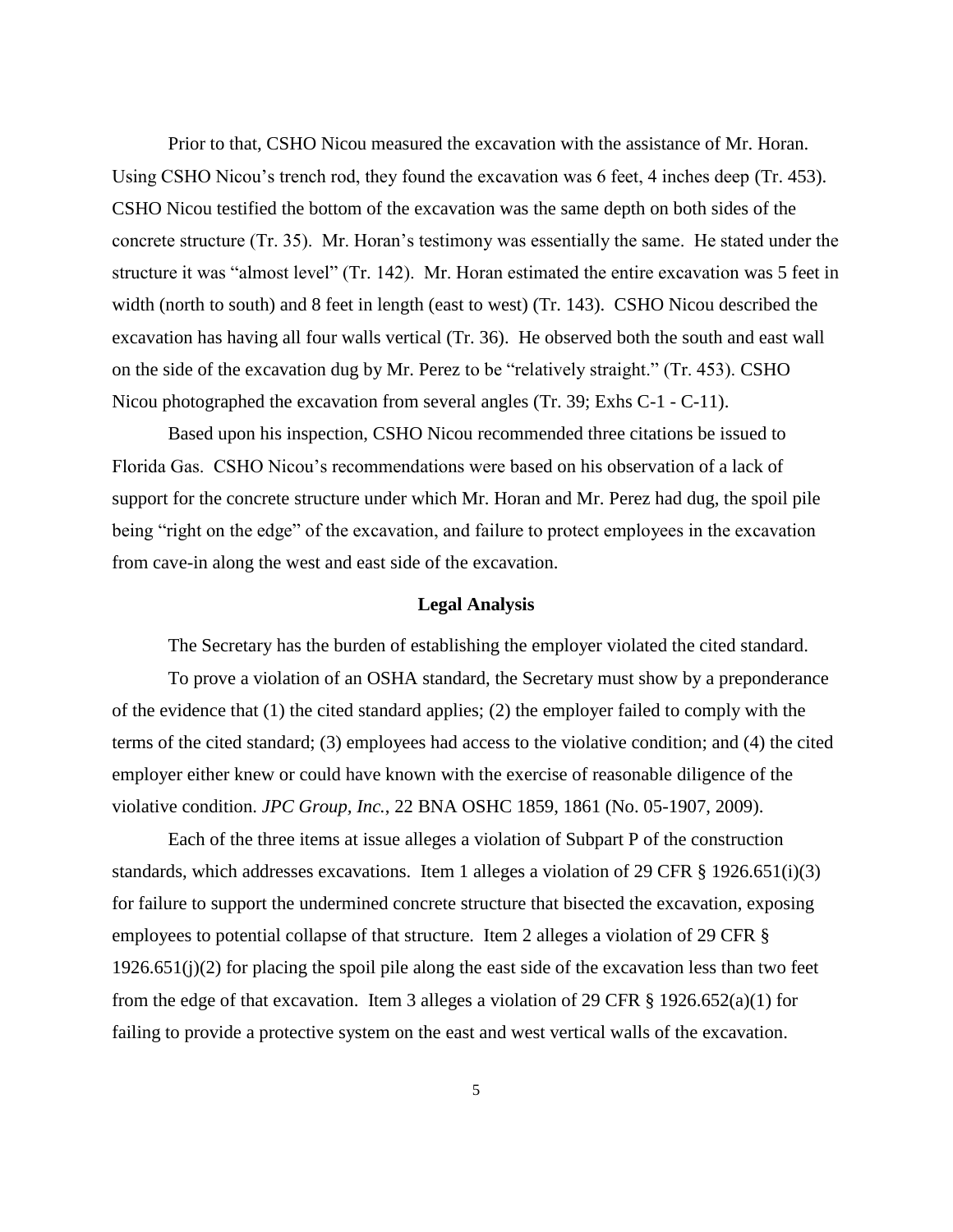Florida Gas raises several challenges to the Secretary's prima facie case. With regard to each violation, Florida Gas contends the Secretary cannot establish employer knowledge of the hazard because knowledge cannot be imputed to Florida Gas through Mr. Horan absent a showing its safety program was deficient, which the Secretary has failed to do. With regard to Items 1 and 2, Florida Gas contends the Secretary has failed to meet his burden to establish any employee was exposed to a hazard. With regard to Item 1, Florida Gas contends the standard cited does not apply to the concrete structure at issue. Finally, Florida Gas raised the affirmative defense of unpreventable employee misconduct.

# **Item 1: Alleged Serious Violation of 29 CFR § 1926.651(i)(3)**

Item 1 alleges:

… employees were exposed to a possible concrete curb wall collapse in that, a trench was dug under the concrete curb wall adjacent to the sidewalk without providing any support to prevent it from collapsing into the trench.

The sited standard at 29 CFR  $\S$  1926.651(i)(3) reads:

Sidewalks, pavements, and appurtenant structures shall not be undermined unless a support system or another method of protection is provided to protect employees from the possible collapse of such structures.

#### *Applicability of the Standard*

The standard prohibits any undermining of sidewalks, pavement, and appurtenant structures unless a support system is provided. The Secretary contends the concrete structure, to which he refers in his citation as a curb wall, is an appurtenant structure for which no undermining is permitted without use of a support system. Florida Gas contends, to the contrary, the concrete structure is a like a retaining wall or other structure, and, therefore, covered by the requirements of § 1926.651(i)(1) or (2). On this point I disagree with Florida Gas. Both §§  $1926.651(i)(1)$  and  $1926.651(i)(2)$  refer to structures adjacent to an excavation and address the hazard posed by the loads imposed on the soil at or near the excavation by the structure or the instability of the structure created by the adjacent excavation. 54 Fed. Reg. 45894-01, 45923 (1989). Neither address the hazard addressed by  $\S$  1926.651(i)(3) of the collapse of the structure due to having been undermined. I also disagree with Florida Gas that the structure referenced in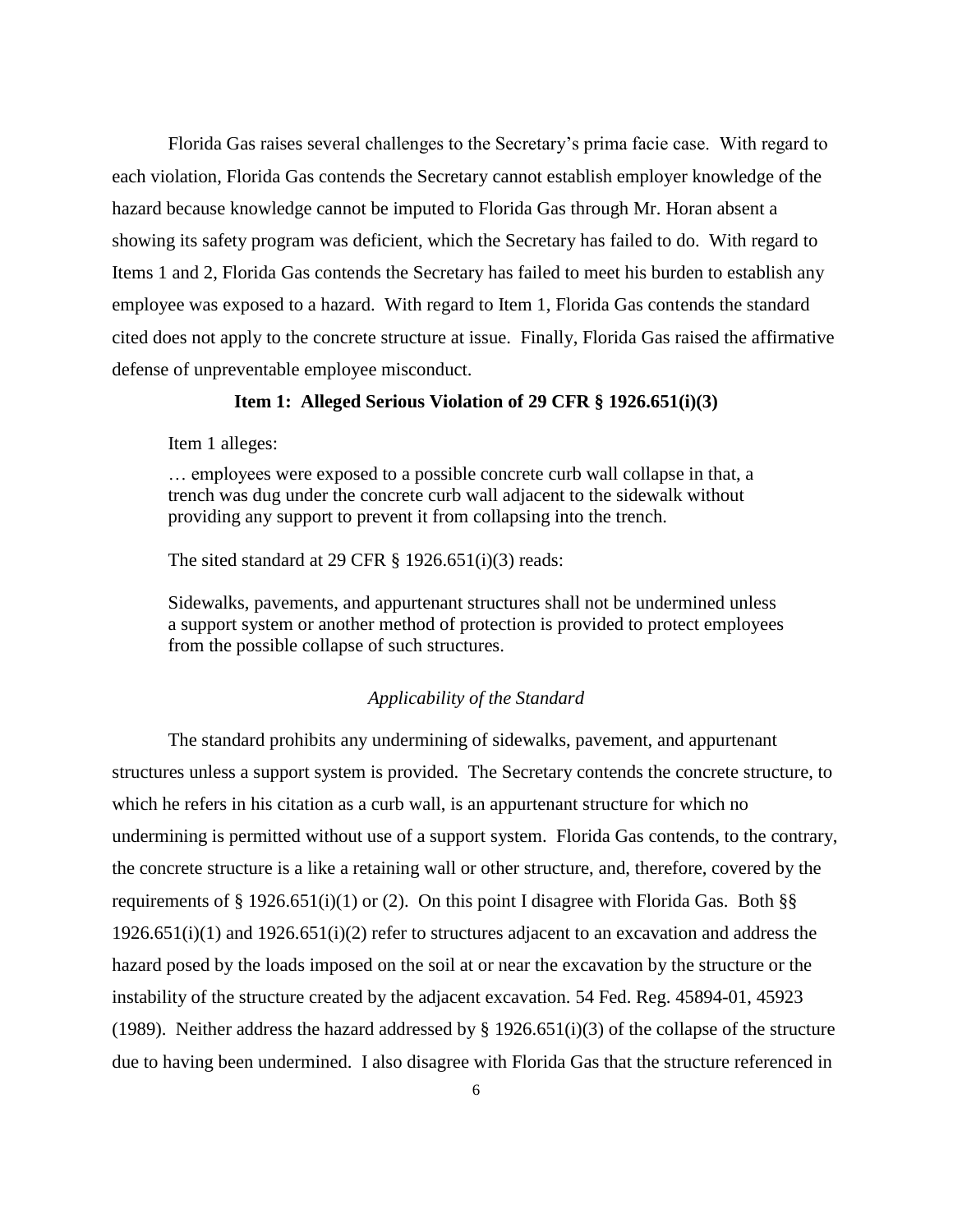the citation is not covered by the standard. As noted in the 1989 Preamble to the standard, the term "appurtenant structures" refers to "structures attached to sidewalks and pavements." 54 Fed. Reg. 45894-01, 45924 (1989). It is undisputed the concrete structure referenced in the citation was attached to the sidewalk before the sidewalk was removed. Therefore, it is the type of structure addressed by the standard and the standard applies.

### *Failure to Comply with the Terms of the Standard*

The hazard addressed by  $\S$  1926.651(i)(3) is collapse of the sidewalk, pavement, or appurtenant structure. The standard is intended to address both the hazard associated with being struck by the collapsing structure while working in the excavation, and the hazard associated with walking on the unsupported structure. *Id*. Generally, a standard presumes a hazard and the Secretary need only show the employer violated the terms of the standard. *Kasper Electroplating Corp.*, 16 BNA OSHC 1517, 1523 (No. 90-2866, 1993). However, a hazard is not presumed when the standard incorporates the hazard as a violative element. *Bunge Corp v. Secretary of Labor*, 638 F.2d 831 (5<sup>th</sup> Cir. 1981).

It is my determination § 1926.651(i)(3) incorporates the hazard as a violative element the Secretary must establish in order to show the employer in violation.<sup>2</sup> Although the standard reads as a prohibition of undermining without the use of a support system, it limits that prohibition to circumstances in which there is the "possible collapse of such structures." It is well recognized that statutes must be read as a whole, "making every effort not to interpret a provision in a manner that renders other provisions of the same statute inconsistent, meaningless, or superfluous." *Lake Cumberland Trust, Inc. v. E.P.A.*, 954 F.2d 1218, 1222 (6<sup>th</sup> Cir 1992), *quoting, Boise Cascade Corp. v. U.S. E.P.A.*, 942 F2d 1427, 1431-32 (9<sup>th</sup> Cir. 1991)). The last

 $2$  Florida Gas did not challenge the Secretary's position the cited standard presumes a hazard, relying rather on its argument the Secretary cited the wrong standard. Nevertheless, I have addressed the question of interpretation of the standard. It has long been recognized courts are not bound to accept stipulations as to questions of law. *Estate of Sanford v. Comm'r of IRS*, 308 U.S. 39, 51 (1939). Rather, when an issue or claim is properly before the court, the court is not limited to the particular legal theories advanced by the parties, but rather retains the independent power to identify and apply the proper construction of governing law. *See*, *e.g., Kamen v. Kemper Fin. Servs., Inc.,* 500 U.S. 90, 99, (1991); and *Arcadia v. Ohio Power Co.,* 498 U.S. 73, 77, (1990).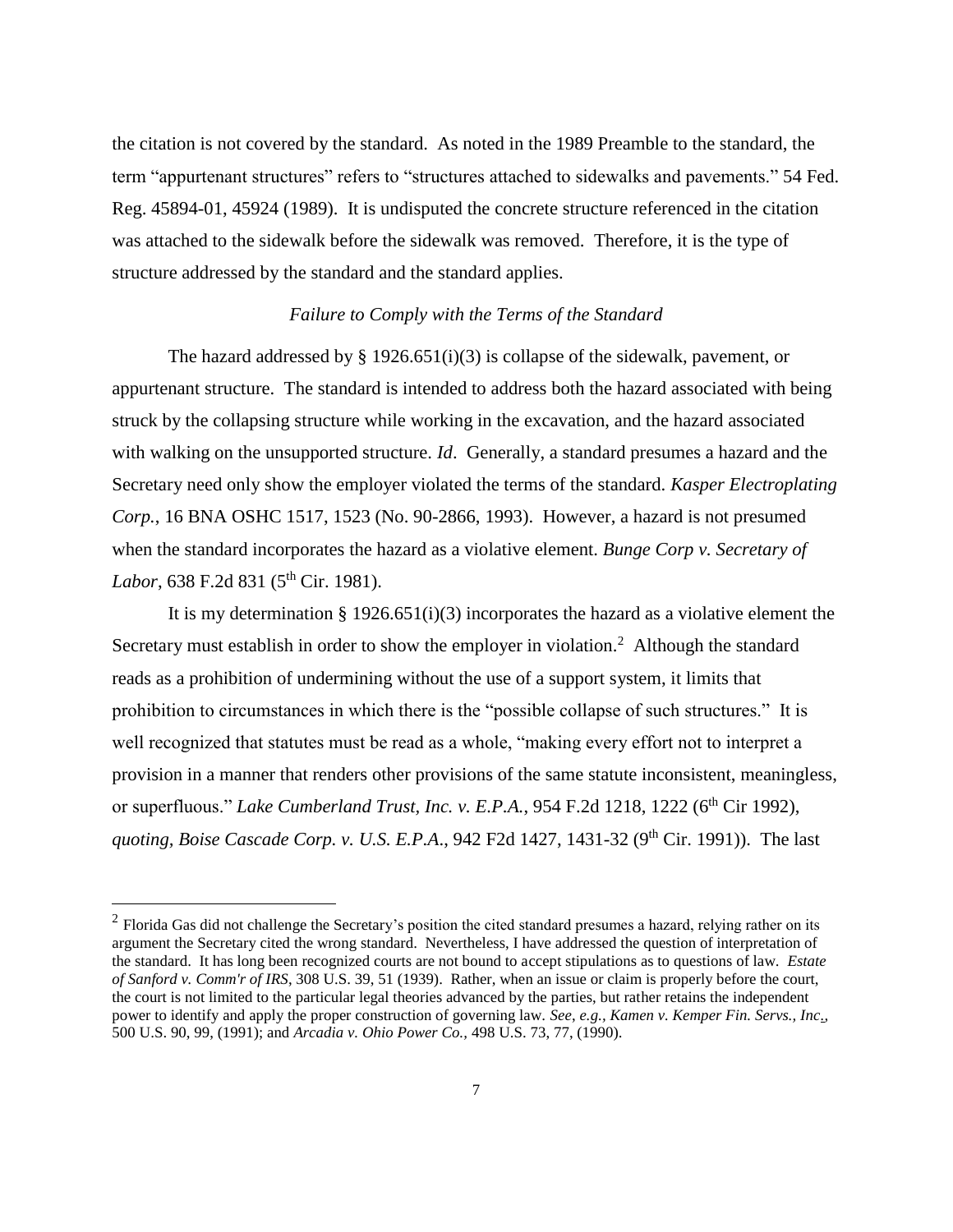phrase of the cited standard incorporates an additional element to the Secretary's prima facie case, i.e. establishing the possibility of collapse of the structure. To interpret the regulation otherwise would render the final phrase - "to protect employees from possible collapse of the structure" – superfluous.

In so holding, I am aware at least one other administrative law judge (ALJ) has ruled to the contrary.<sup>3</sup> In *Rawson Contractors, Inc*., 20 BNA OSHC 1273 (No. 02-1921, 2003), Judge Barkley held the standard

presumes that undermined pavement is no longer capable of supporting the loads such pavement could sustain before being undermined, and so presents a hazard to employees working within the zone of danger.

I note Judge Barkley's decision is an unreviewed ALJ decision and, therefore, not binding precedent. *Leone Construction Co.,* 3 BNA OHSC 1979 (No. 4090, 1976). Moreover, I do not find his analysis persuasive. If the regulation simply read "sidewalks, pavements, and appurtenant structure shall not be undermined unless a support system or another method of protection is provided," I would be inclined to agree the regulation presumes a hazard, but the regulation does not stop there. Rather, it requires such support system "to protect employees from the possible collapse of such structures." Judge Barkley's analysis simply ignores this qualifying statement. For this reason, I disagree with Judge Barkley's decision and find the standard does not presume a hazard of collapse.

The only other decision of which I am aware specifically discussing the standard at issue is Judge Baumerich's decision in *Penney's Construction Company, LLC*, 24 BNA OSHC 1819 (No. 12-0596, 2013). In finding the employer had violated the standard, Judge Baumerich never reached the issue presented here of whether the standard presumes a hazard. Moreover, the facts of the case were distinctly different in that the undermined structures had fallen into the excavation prior to the initiation of the inspection, rendering the issue of the possibility of collapse undisputed.

<sup>3</sup> The Secretary relied on Judge Phillips's decision in *Teichert Construction*, 24 BNA OSHC 1020 (No. 10-0220, 2012). However, Judge Phillips never specifically reached this issue.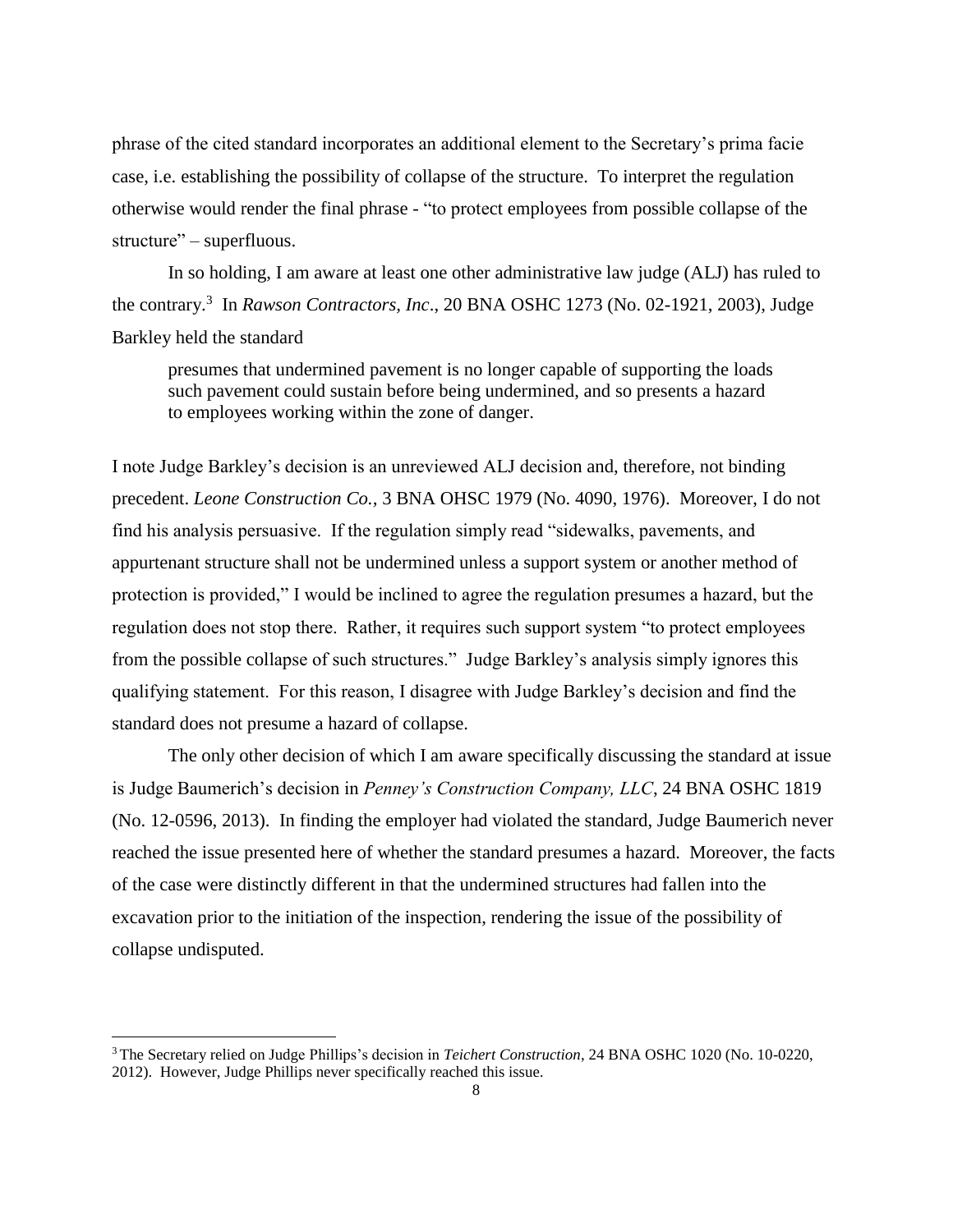Having found the Secretary has the burden to establish the possibility of collapse of the undermined structure, I turn to whether the Secretary has met that burden. I find he has not. The only evidence of the possibility of collapse of the concrete structure was the testimony of CSHO Nicou. He admitted he had not inspected the structure for signs of structural compromise (Tr. 107, 458). Nor did he observe any (Tr. 107). Rather, CSHO Nicou testified any number of things could have happened to diminish the structure's strength (Tr. 459-60). However, given the lack of evidence of any such events, it is equally likely, on this record, that nothing was done to the structure to compromise its integrity. The Secretary presented no evidence of the make-up of the structure, or any explanation of how, or under what circumstances it might collapse. Finally, the record contains no documentary or photographic evidence of any compromise in the integrity of the structure.<sup>4</sup> I find the Secretary's evidence speculative and, consequently, of little probative value. Therefore, I find the Secretary has failed to meet his burden to establish a violation of the standard and vacate Item 1 of Citation 1.

#### **Item 2: Alleged Serious Violation of 29 CFR § 1926.651(j)(2)**

Item 2 alleges, on the "[w]est side of the construction site, employees were exposed to struck by hazard, in that, the spoil was placed right at the edge of the east side trench wall."

The sited standard at 29 CFR § 1926.651(j)(2) reads:

 $\overline{a}$ 

Employees shall be protected from excavated or other materials or equipment that could pose a hazard by falling or rolling into excavations. Protection shall be provided by placing and keeping such materials or equipment at least 2 feet (.61 m) from the edge of excavations, or by the use of retaining devices that are sufficient to prevent materials or equipment from falling or rolling into excavations, or by a combination of both if necessary.

#### *Applicability of the Standard*

<sup>4</sup> In support of its position there was no possibility of the structure's collapse, Florida Gas presented the testimony of Jason Burby whom it offered as an expert in engineering. I declined to accept Mr. Burby as an expert on the grounds Florida Gas had not provided sufficient notice of its intent to call an expert to either the court or the Secretary. However, I did admit his lay opinion testimony over the Secretary's objection. In finding the Secretary has failed to meet his burden to establish a hazard, I did not rely on the testimony of Mr. Burby, as the Secretary failed to present probative evidence sufficient to meet his burden. Therefore, I find no prejudice to the Secretary in having admitted the testimony of Mr. Burby.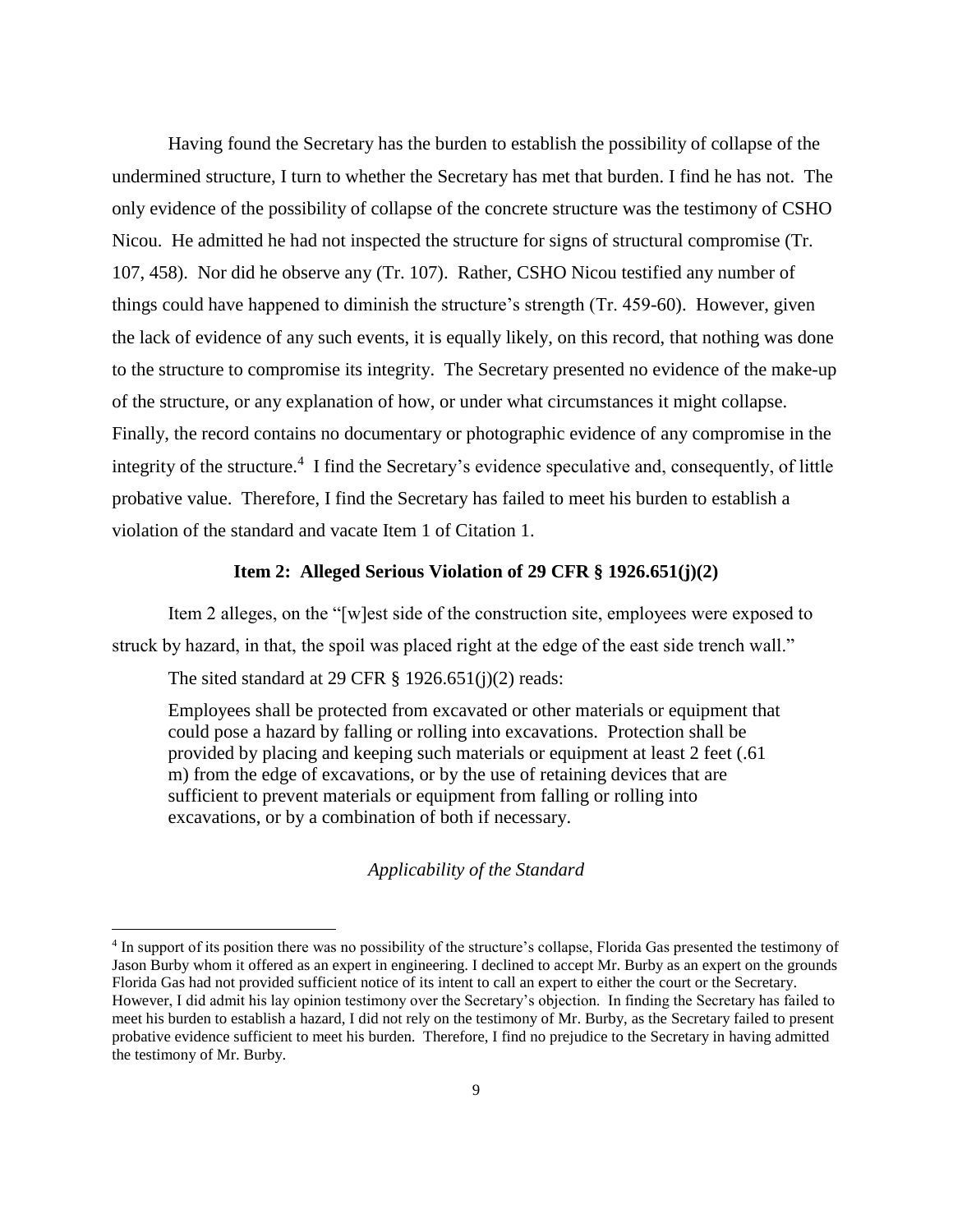The standard requires the protection of employees from excavated materials falling into an excavation. The standard applies, therefore, to circumstances in which material has been excavated and remains on the worksite. Because there was excavated material at the worksite, I find the standard applies.

## *Failure to Comply with the Terms of the Standard*

The hazard addressed by  $\S 1926.651(j)(2)$  is material or equipment falling or rolling into an excavation and striking employees working there. The Secretary contends the standard presumes a hazard and that all he need show is the existence of excavated material less than two feet from the edge of the excavation with no retaining device in use. Florida Gas contends, to the contrary, the standard does not presume a hazard. Rather, to show a violation of the standard, the Secretary must show the excavated material "could pose a hazard by falling or rolling" into the excavation. Further, Florida Gas contends because no material was observed to be falling into the excavation, the Secretary has failed to meet his burden. Although I agree with Florida Gas that the standard does not presume a hazard, and thus, the Secretary has the burden to establish the excavated material could pose a hazard by falling or rolling into the excavation, I disagree the burden can only be met with proof of material actually having fallen, or in the process of falling, into the excavation. Based upon the totality of the evidence, I find the Secretary has established Florida Gas violated the terms of § 1926.651(j)(2).

First, I find  $\S 1926.651(j)(2)$  incorporates the hazard as a violative element the Secretary must prove. In so holding, I am again bound by the standard of statutory interpretation requiring a statute be read as a whole such that all provisions have meaning. The first sentence of the regulation requires protection of employees from "excavated material or equipment that could pose a hazard by falling or rolling into excavations." The inclusion of this sentence requires the Secretary to prove material or equipment could pose a hazard of falling or rolling into the excavation and the material or equipment was less than two feet from the edge of the excavation. To hold otherwise would render the first sentence without purpose.

Although the Commission has yet to address this issue, the majority of ALJs who have addressed the issue have ruled the Secretary must establish the hazard in order to prove the employer violated the standard. *Columbia Gas of Ohio*, 17 BNA OSHC 1510 (No. 93-3232,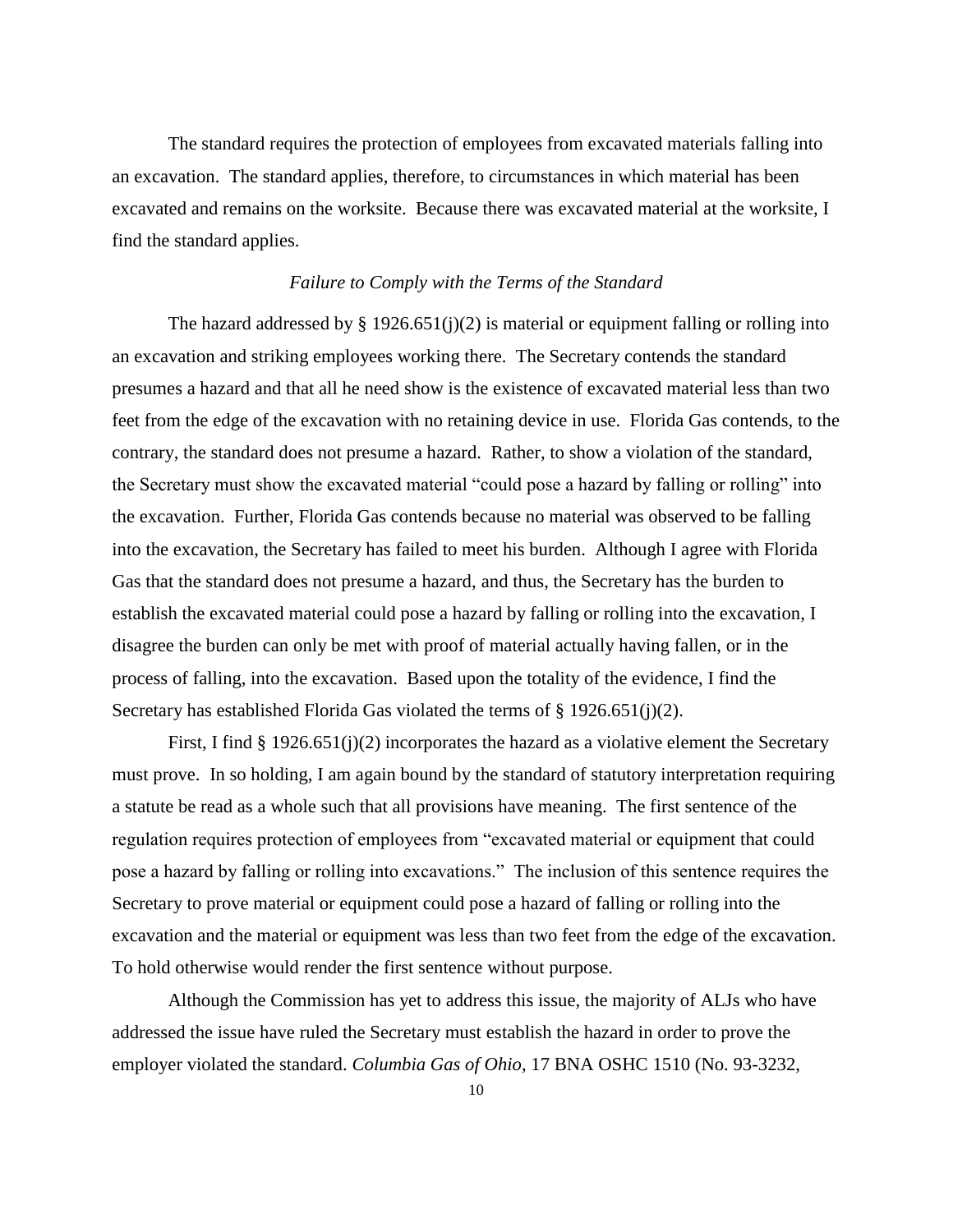1995); *Honey Creek Contracting, Inc*., 1998 WL 1386877 (No. 97-0353, 1998); *Performance Site Management*, 21 BNA OSHC 2115 (No. 06-1457, 2007); and *Schaer Development of Central Florida, Inc.*, 23 BNA OSHC 1842 (No. 11-0371, 2011), *but see North Texas Contracting, Inc*., 21 BNA OSHC 1419 (No. 05-0330, 2006). Although these decisions are unreviewed ALJ decisions and are not, therefore, binding precedent, I do find the reasoning persuasive. A careful reading of the standard indicates to me that unless the excavated or other material "could pose a hazard by falling or rolling" into the excavation, there is no violation of the standard even if the materials are less than two feet from the excavation's edge.

I do not agree, however, with Florida Gas's urging that the Secretary's burden can only be met by establishing material had fallen, or was in the process of falling, into the excavation. As Judge Welsch noted in *Performance Site Management*, the Secretary's burden is not to show "significant risk of the hazard coming to fruition;" rather, the Secretary need only show that "if the hazardous event occurs, it would create a significant risk to employees." *Performance Site Management*, 21 BNA OSHC at 2119, *citing Waldon Healthcare Center*, 16 BNA OSHC 1052, 1060 (No. 89-2804, 1993). Again, I find Judge Welsch's holding persuasive as it is based on long standing Review Commission precedent and is well-reasoned.

I find the preponderance of the evidence supports a finding not only of the possibility of the spoil pile materials falling into the excavation, but that if the event were to occur, it would create a significant risk to employees. The parties stipulated the spoil pile along the south wall of the east side of the excavation was within 2 feet of the excavation's edge (Exhs. J-1 ¶8, C-1,  $C$ -9,  $C$ -10).<sup>5</sup> The parties also stipulated the material comprising the spoil pile was previously disturbed, type C soil (Exh. J-1 ¶19). CSHO Nicou observed the soil on the spoil pile material to be loose (Tr. 119-20). CSHO Nicou testified soil of this type would fall back into the excavation as it is thrown, given the angle of repose of the spoil pile (Tr. 43, 119). Moreover, the walls on this portion of the excavation were vertical or straight (Tr. 119, 453-55). The spoil pile was 2 to

 $<sup>5</sup>$  Florida Gas argues Mr. Perez testified the spoil pile was two feet from the edge prior to he and Mr. Horan leaving</sup> the worksite. For the reasons discussed herein, I do not find Mr. Perez a credible witness. Mr. Horan testified the sides of the excavation changed, but could not recall which sides changed or how much the conditions changed (Tr. 158-59). I find Florida Gas's argument, based on the less than credible testimony of Mr. Perez unpersuasive.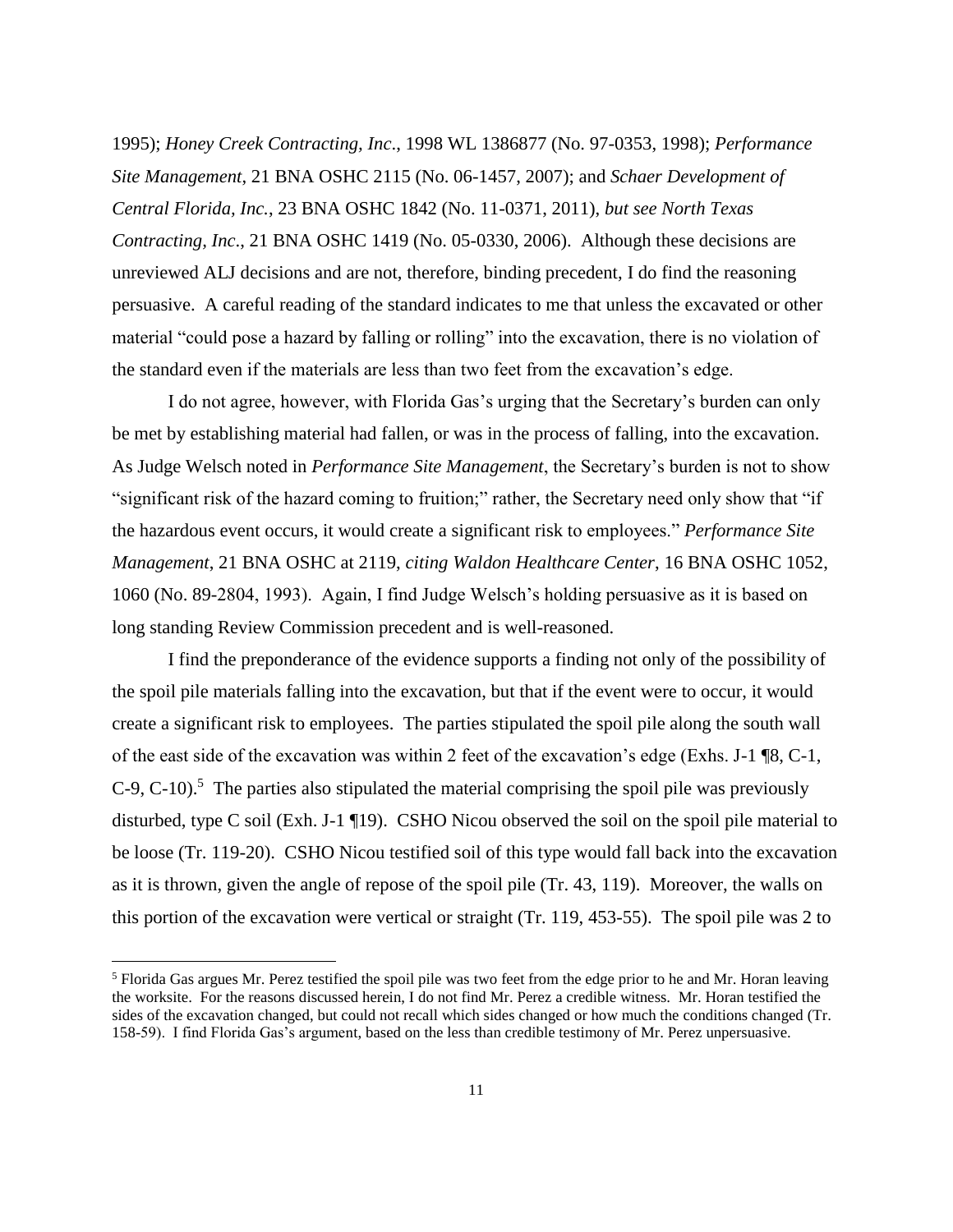3 feet high (Tr. 67, 217). A careful review of the photographs taken by CSHO Nicou shows a large spoil pile well within 2 feet of the excavation's edge (Exhs. C-1, C-9, C-10).<sup>6</sup> Because there was little sloping on the east wall on which the spoil pile sat, if the loose material were to fall, a large volume of material, weighing as much as 100 to 200 pounds per cubic foot, would have fallen unimpeded on Mr. Perez (Tr. 67). Thus, given the size of the spoil pile, the type of soil, and the vertical walls of the excavation, I find the Secretary has established a violation of the terms of the standard.

### *Employee Exposure to the Hazard*

The Secretary has also established employee exposure to the hazard. Mr. Horan testified Mr. Perez was in the east side of the excavation next to the spoil pile (Tr. 145-46, 205, 226). Mr. Horan stated he was passing the dirt from his side, under the concrete structure, to Mr. Perez who, in turn, threw the dirt over his shoulder onto the spoil pile (Tr. 145-46). Florida Gas stipulated Mr. Perez dug the east side of the excavation and was in the east side of the excavation for at least 2 hours (Exh. J-1 ¶¶12 and 15). The Secretary has established Mr. Perez was exposed to the hazard addressed in the standard.

Relying on the testimony of Mr. Perez, Florida Gas contends the Secretary cannot show Mr. Perez was exposed to the hazard. Mr. Perez testified he stood on the top edge of the excavation and reached 4 to 5 feet down into the excavation as Mr. Horan threw dirt under the concrete structure to him. Therefore, Florida Gas argues, he was never exposed to material potentially falling into the excavation because he was not in the excavation. On this I find Mr. Perez less than credible and reject Florida Gas's argument. First, contrary to Mr. Perez's testimony, Mr. Horan's testimony was that Mr. Perez was on a ledge approximately 2 feet into the excavation, next to the spoil pile and digging under the concrete structure (Tr. 145-46, 205, 219, 227). I found Mr. Horan to be a more credible witness than Mr. Perez. Mr. Perez's various statements regarding where he stood while assisting Mr. Horan were not consistent (Tr. 241, 258, 267-68). Nor was his testimony consistent with facts to which Florida Gas previously stipulated

<sup>&</sup>lt;sup>6</sup> I note the citation references only the spoil pile on the east excavation wall and not the south wall. The photographic evidence shows a spoil pile along the edge of both the south and east excavation walls.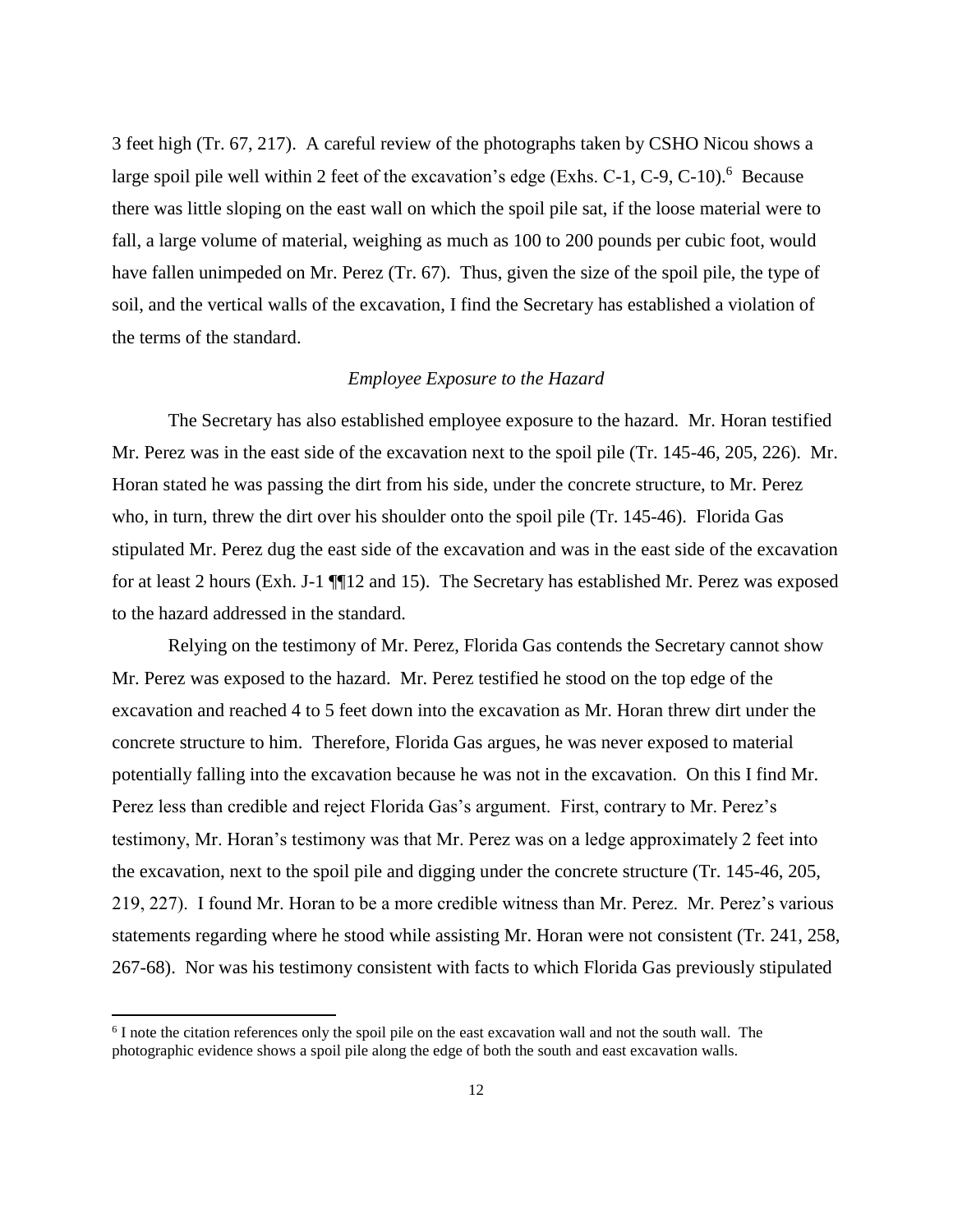(Exh. J-1 ¶¶12 and 15). Mr. Perez was often confused and equivocal while testifying, changing his testimony when prompted by counsel (Tr. 267-68).<sup>7</sup> Mr. Horan, on the other hand, did not waver on this point. Mr. Perez's statement that he stood on the top of the excavation wall, bent over, and extended his shovel at times more than 5 feet down to the bottom of the excavation, under the concrete structure simply does not have the ring of truth (Tr. 258).

Nothing in the standard requires the Secretary to establish the employee was at the bottom of an excavation more than 5 feet deep. The Secretary need only show the employee was within the zone of danger. Because the preponderance of the credible evidence establishes Mr. Perez was in the east side of the excavation next to the spoil pile, the Secretary has established he was exposed to the hazard of the spoil pile material falling into the excavation and onto him.

# *Employer knowledge*

The Secretary must establish Florida Gas had knowledge of the violative condition. In order to establish employer knowledge of a violative condition, the Secretary must show that the employer knew, or with the exercise of reasonable diligence could have known of a hazardous condition. *Dun Par Engd Form Co.*[, 12 BNA OSHC 1962, 1965-66 \(No. 82-928,](https://a.next.westlaw.com/Link/Document/FullText?findType=Y&serNum=1986303456&pubNum=0003227&fi=co_pp_sp_3227_1965&originationContext=document&transitionType=DocumentItem&contextData=(sc.Search)#co_pp_sp_3227_1965) 1986). An employer is required to make a reasonable effort to anticipate the particular hazards to which its employees may be exposed during the course of their scheduled work. *[Automatic Sprinkler](https://a.next.westlaw.com/Link/Document/FullText?findType=Y&serNum=1980186065&pubNum=0003227&fi=co_pp_sp_3227_1387&originationContext=document&transitionType=DocumentItem&contextData=(sc.Search)#co_pp_sp_3227_1387)  Corporation of America*[, 8 BNA OSHC 1384, 1387 \(No 76-5089,](https://a.next.westlaw.com/Link/Document/FullText?findType=Y&serNum=1980186065&pubNum=0003227&fi=co_pp_sp_3227_1387&originationContext=document&transitionType=DocumentItem&contextData=(sc.Search)#co_pp_sp_3227_1387) 1980). The Secretary contends Mr. Horan's knowledge of Mr. Perez's location and the condition of the spoil pile should be imputed to Florida Gas. Florida Gas, to the contrary, contends Mr. Horan's knowledge of the condition cannot be imputed to it under the 11th Circuit's holding in *ComTran Group, Inc., v. U.S. Dept. of Labor, 722 F.3d 1304 (11<sup>th</sup> Cir. 2013), absent a showing of the* inadequacy of its safety program. I disagree with Florida Gas and find the Secretary has established employer knowledge.

The Court of Appeals for the  $11<sup>th</sup>$  Circuit recently discussed the Secretary's knowledge element in the *ComTran* decision:

 $^7$  Although I am cognizant of the fact Mr. Perez had limited English language skills, his inability to consistently state his location was not the result of a language barrier.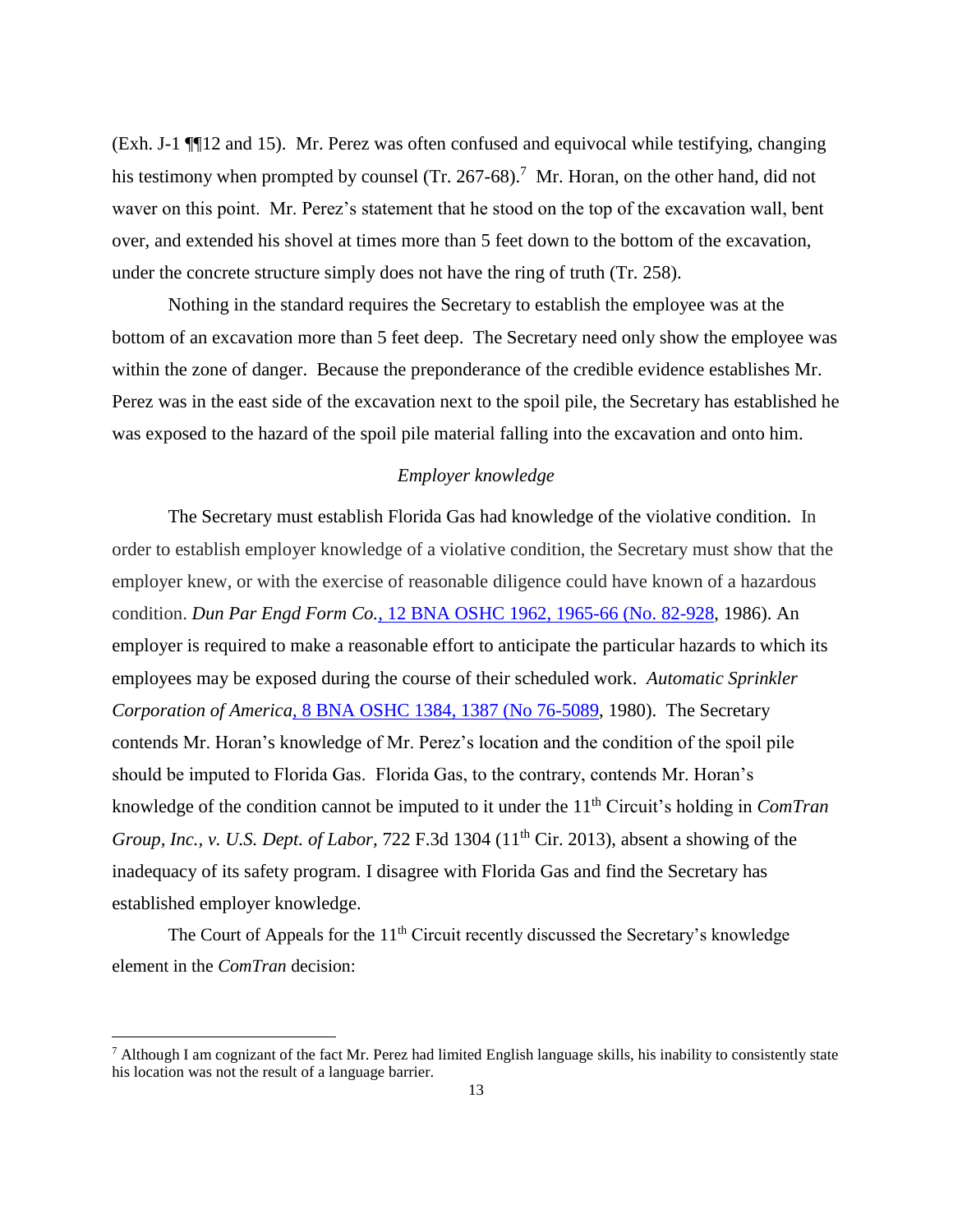As for the knowledge element [ ], the Secretary can prove employer knowledge of the violation in one of two ways. First, where the Secretary shows that a supervisor had either actual or constructive knowledge of the violation, such knowledge is generally imputed to the employer (citations omitted). An example of actual knowledge is where a supervisor directly sees a subordinate's misconduct. *See e.g., Secretary of Labor v. Kansas Power & Light Co*., 5 O.S.H. Cas. (BNA) 1202, at \*3 (1977) (holding that because the supervisor directly saw the violative conduct without stating any objection, "his knowledge and approval of the work methods employed will be imputed to the respondent"). An example of constructive knowledge is where the supervisor may not have directly seen the subordinate's misconduct but he was in close enough proximity that he should have. *See, e.g., Secretary of Labor v. Hamilton Fixture*, 16 O.S.H. Cas. (BNA) 1073 \*17-19 (1993) (holding that constructive knowledge was shown where the supervisor, who had just walked into the work area, was 10 feet away from the violative conduct). In the alternative, the Secretary can show knowledge based upon the employer's failure to implement an adequate safety program, see *New York State Elec. & Gas Corp.,* 88 F.3d 103, 105-06 (2d Cir. 1996) (citations omitted), with the rationale being that ---in the absence of such a program ---the misconduct was reasonably foreseeable.

### *ComTran*, 722 F.3d at 1307-1308.

Further, in *ComTran* the court held "if the Secretary seeks to establish that an employer had knowledge of misconduct by a supervisor, [he] must do more than merely point to the conduct itself. To meet [his] prima facie burden, [he] must put forth evidence independent of the misconduct." *Id. at*  1318. The 11th Circuit held, however, its decision in *ComTran* did not apply to the ordinary case in which constructive knowledge is established because the supervisory employee should have known through reasonable diligence of the exposure of his subordinates to the hazardous conditions. *ComTran*, 722 F.3d at 1308, n. 2. Such is the case here. Mr. Horan was in proximity to Mr. Perez during the entire day. He was aware of what Mr. Perez was doing (Tr. 205). Although he did not admit to knowing the location of the spoil pile, Mr. Horan admitted he knew Mr. Perez was next to it (Tr. 145-46; 205; Exh. C-12). The Secretary has established employer knowledge.

Florida Gas's reliance on *ComTran* ignores its inapplicability to the facts of the instant case. At issue in *ComTran* were two violations of specific safety standards addressing trench safety. The supervisory employee in *ComTran* not only created the hazard addressed by the standard (dug the trench), he was also the exposed employee. *Id*. at 1309. The Secretary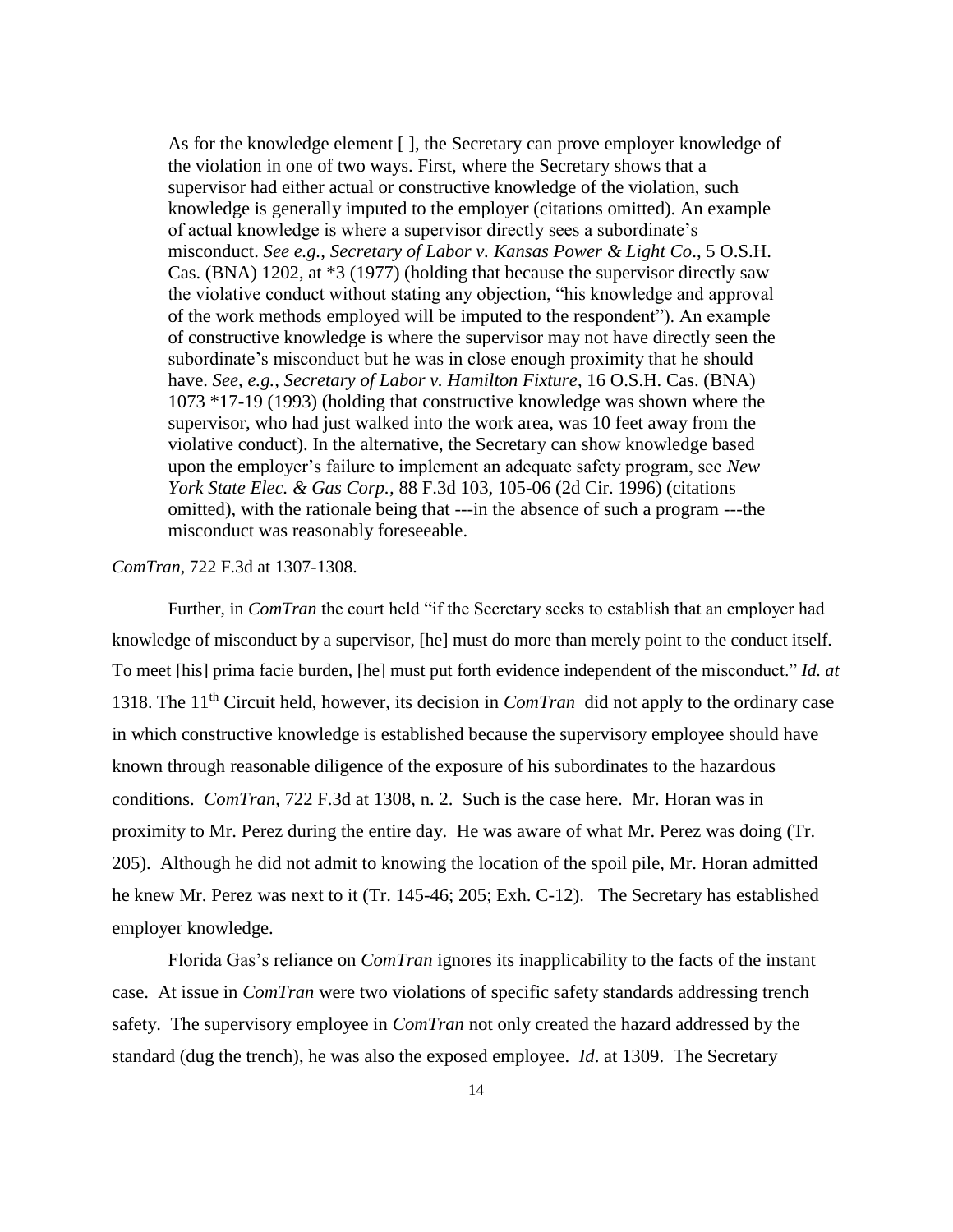attempted to impute knowledge to the employer through the actual knowledge of the supervisor of his own misconduct. In the instant case, it was Mr. Perez who created and who was exposed to the hazard. I find Florida Gas had knowledge of the hazard because Mr. Horan should have known through reasonable diligence of the conditions created by, and exposure of his subordinate. Thus, the case falls outside of the standard set out in *ComTran* as the 11th Circuit explicitly stated. *ComTran*, 722 F.3d at 1308 n. 2.

## *Classification*

The Secretary alleged the violation  $\S 1926.651(j)(2)$  was properly classified as a serious violation because, should the spoil pile fall onto the employee working in proximity to it, that employee would be exposed to soil hitting or falling on him (Tr. 67-68). Given the weight of soil, this could result in broken bones or other serious injuries. Florida Gas did not dispute this. Therefore, I find Mr. Perez was exposed to a hazard likely to result in serious injury and find Item 2 properly classified as a serious violation.

For the foregoing reasons, the Secretary has established a serious violation of 29 CFR §  $1926.651(j)(2)$ .

#### **Item 3: Alleged Serious Violation of 29 CFR § 1926.652(a)(1)**

Item 3 alleges, on the

[w]est side of the construction site, employees were exposed to possible cave-ins, in that, while in progress of locating a gas pipe, a trench 7 feet by 5 feet and 6 feet 5 inches deep was not provided with a shoring system at the east and west trench walls.

The cited standard at 29 CFR  $\S$  1926.652(a)(1) reads:

Each employee in an excavation shall be protected from cave-ins by an adequate protective system designed in accordance with paragraph (b) or (c) of this section…

Designs for proper sloping and benching systems are set out in § 1926.652(b); and for support systems in § 1926.652(c).

*Applicability of the Standard*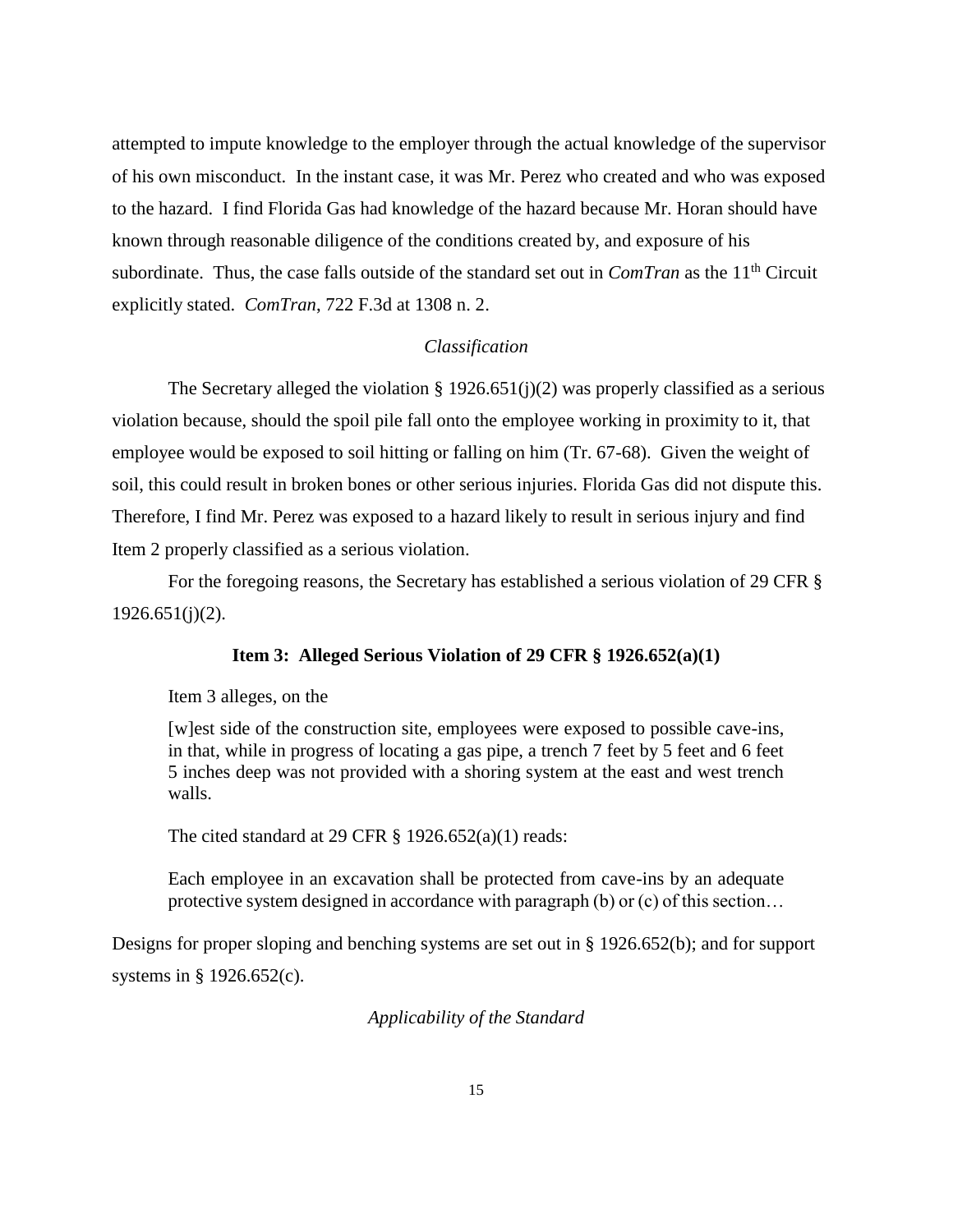The standard requires the protection of employees working in excavations from cave-ins. The standard applies to circumstances in which employees are working in excavations that are over 5 feet deep and not dug in stable rock. 29 CFR §§ 1926.652(a)(1)(i) and (ii). The standard defines excavation as any "man-made cut, cavity, trench, or depression in an earth surface, formed by earth removal." Florida Gas concedes employees were working in an excavation (Exh. J-1 ¶15). Moreover, the excavation was over 6 feet deep and dug in type C soil (Exh. J-1 ¶19). I find the entire excavation (both sides of the concrete structure) was over 5 feet deep. As CSHO Nicou and Mr. Horan testified, the excavation was 6 feet, 4 inches at its lowest point (Tr. 453). Based upon Mr. Horan's testimony, this would have created a 5 foot gap underneath the concrete structure. This gap can be seen in the photographs taken by CSHO Nicou (Exhs. C-1, C-5, C-7, C-9, C-10, C-11). According to Mr. Horan, the excavation was level at that point and then sloped upward on the east side (Tr. 142). Given this large gap and the manner in which Mr. Horan and Mr. Perez were working, I find the worksite constituted a single excavation and the standard applies to the operations of both Mr. Horan and Mr. Perez.

### *Failure to Comply with the Terms of the Standard*

The parties stipulated the west side of the excavation did not comply with 29 CFR §  $1926.652(a)(1)$ . The parties also stipulated there was no shoring on the east excavation wall (Exh. J-1 ¶16). CSHO testified the east excavation wall was vertical (Tr. 36, 48; Exh. C-6). This would not comply with the benching requirements for type C soil found in § 1926.652(b). Mr. Horan conceded as much in his testimony (Tr. 224). CSHO Nicou further testified walls of this configuration in type C soil could collapse (Tr. 50). Moreover, there were signs of instability of the walls (Tr. 47, 51-54; Exh. C-7). Therefore, the terms of the standard were violated.

# *Employee Exposure to the Hazard*

The Secretary has also established employee exposure to the hazard. There is no dispute Mr. Horan was in the excavation at a point at which it was over five feet deep without any protective system on the west wall of the excavation. Moreover, as previously discussed, I have found the preponderance of the credible evidence establishes Mr. Perez was in the east side of the excavation with no protective system in place on the east wall of the excavation.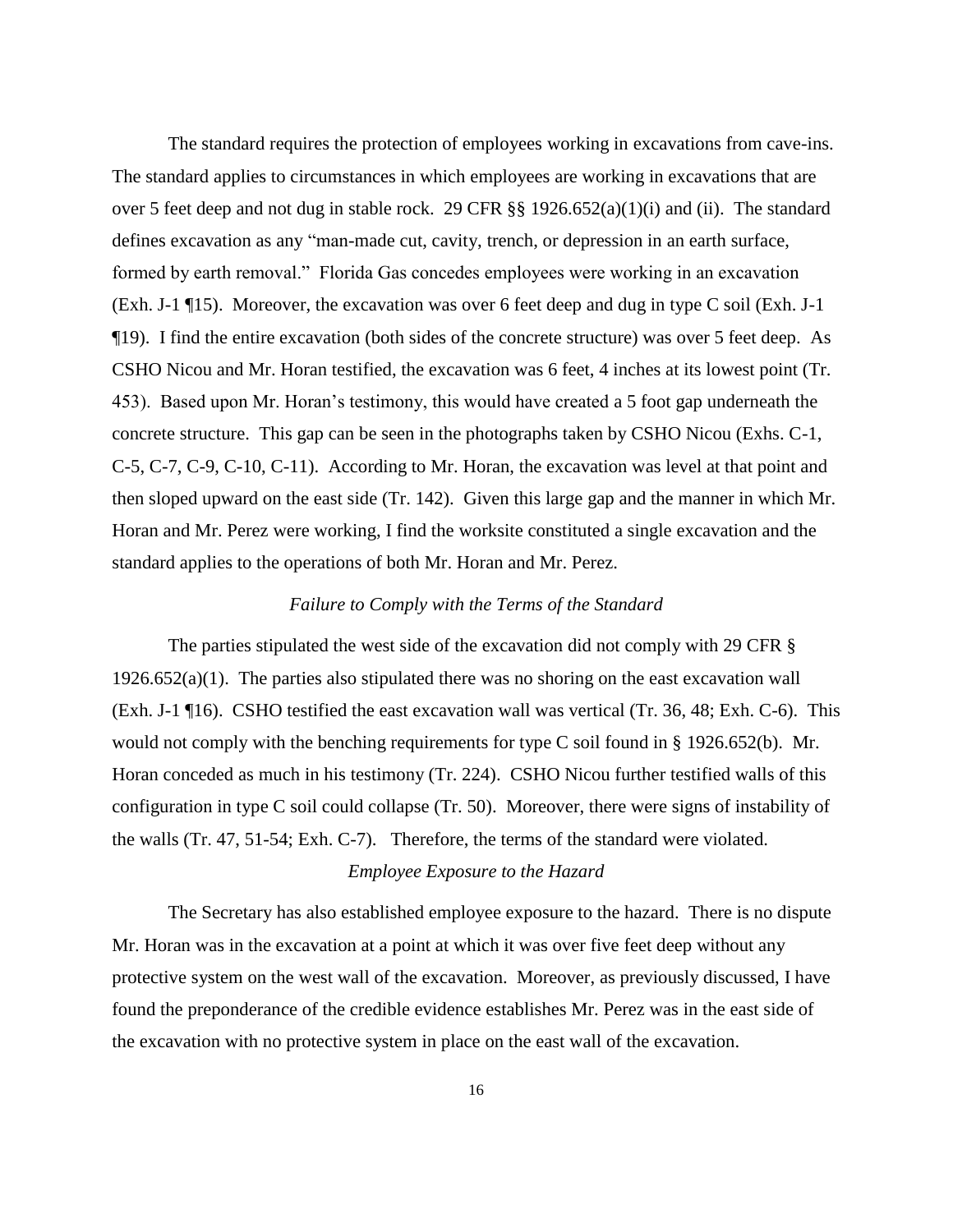Florida Gas contends Mr. Perez was not exposed to the hazard of the excavation cave-in because he was standing on the edge of the excavation. As I have previously discussed, I have found Mr. Perez was working in the excavation, not on the top edge. Moreover, Mr. Perez was exposed to the hazard of a cave-in as is evidenced by the fact that some of the walls of the excavation had begun to cave in while he and Mr. Horan were away from the worksite (Tr. 217- 22). The Review Commission has recognized the cited standard is implicated by the depth of a particular trench, without regard to an individual worker's precise location in it. *Ford Development Corp.*, 15 BNA OSHC 2003 (No. 90-1505, 1992) (rejecting the employer's argument that workers standing on a pipe while in a trench were effectively only exposed to a depth of 3 ½ feet and therefore, not in violation of the standard); *see also P. Gioioso & Sons v. OSHRC*, 115 F.3d 100, 108-09 ( $1<sup>st</sup>$  Cir. 1997). Thus, even if Mr. Perez was not standing at a point below 5 feet, he was exposed to the hazard addressed by the cited standard. The Secretary has met his burden to establish both Mr. Perez and Mr. Horan were exposed to the hazard addressed in the standard.

#### *Employer Knowledge*

The Secretary must establish Florida Gas was aware or, with the exercise of reasonable diligence should have been aware, of the violative condition. The Secretary contends Mr. Horan's knowledge of his own location and that of Mr. Perez and the condition of the excavation should be imputed to Florida Gas. As with Item 2, Florida Gas contends Mr. Horan's knowledge of the condition cannot be imputed to it under the 11<sup>th</sup> Circuit's holding in *ComTran*, absent a showing of the inadequacy of its safety program. For the reasons discussed with regard to Item 2, I disagree with Florida Gas and find the Secretary has established employer knowledge.

I find Florida Gas had knowledge of the hazard because Mr. Horan knew of the exposure of both himself and his subordinate to the hazardous condition (Tr. 226-27). Mr. Horan testified, "I kind of knew that I needed a four-side—like I would need a four-sided trench box, but I just kind of did it anyways." (Tr. 199). Thus, the case falls outside of the standard set out in *ComTran* as the 11<sup>th</sup> Circuit explicitly stated. *ComTran*, 722 F.3d at 1308 n. 2.

#### *Classification*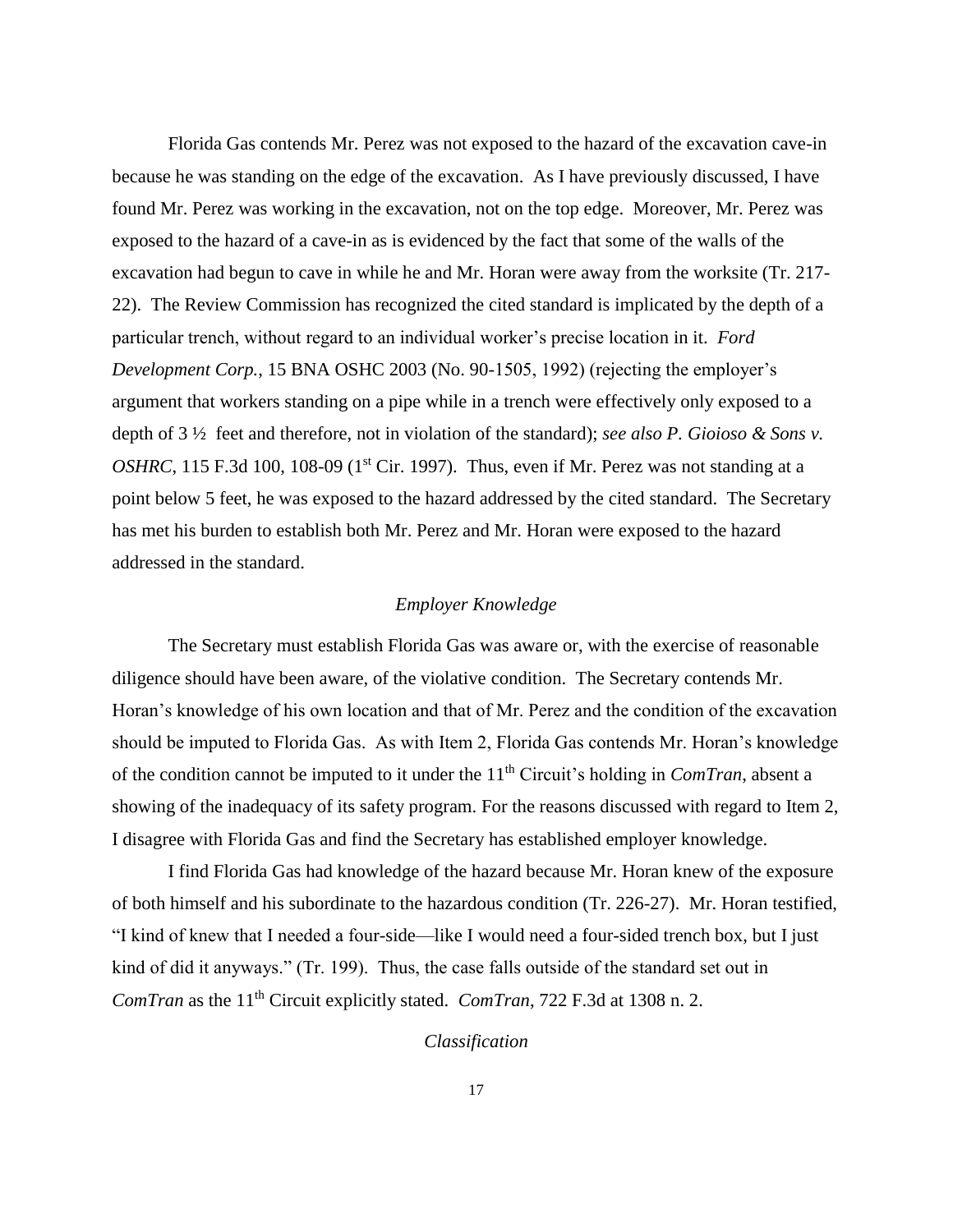The Secretary alleged the violation of  $\S$  1926.652(a)(1) was properly classified as a serious violation because cave-in of an excavation could result in employees being engulfed or buried by soil (Tr. 69). This, in turn, could result in serious injury such as broken bones or death (Tr. 69). Florida Gas did not dispute this. Therefore, I find Mr. Horan and Mr. Perez were exposed to a hazard likely to result in serious injury and find Item 3 properly classified as a serious violation.

For the foregoing reasons, the Secretary has established a serious violation of 29 CFR §  $1926.652(a)(1)$ .

#### **Unpreventable Employee Misconduct**

Florida Gas has asserted a defense of unpreventable employee misconduct with regard to each of the alleged violations. To prevail on the affirmative defense of unpreventable employee misconduct, an employer must show that it has (1) established work rules designed to prevent the violation, (2) adequately communicated those rules to its employees, (3) taken steps to discover violations, and (4) effectively enforced the rules when violations have been discovered. *See, e.g., Stark Excavating, Inc.*, 2014 WL 5825310 (Nos. 09-0004 and 09-0005, 2014), *citing Manganas Painting Co.*, 21 BNA OSHC 1964, 1997 (No. 94-0588, 2007). Where the asserted misconduct is that of a supervisory employee, the Commission has made the employer's burden of proof "more rigorous" and the defense "more difficult to establish" because it has recognized the supervisor has the duty to protect the safety of employees under his supervision and a supervisor's misconduct is "strong evidence that the employer's safety program is lax." *CBI Services, Inc., 19 BNA OSHC 1591 (No. 95-0489, 2001).* Florida Gas contends, if the Secretary has established any of the violations, each was the result of the unpreventable misconduct of Mr. Horan and Mr. Perez.

I find Florida Gas has met the first three elements of the affirmative defense. Florida Gas presented evidence of its work rules designed to prevent the violation of the specific standards at issue and that it trained its employees on those rules. Lisa Judge, operations safety and compliance manager of Florida Gas, testified the company has an employee safety guide provided to all employees upon starting work (Tr. 383; Exh. R-4). This document contains rules that address safety issues with regard to excavations generally, and the violations at issue in this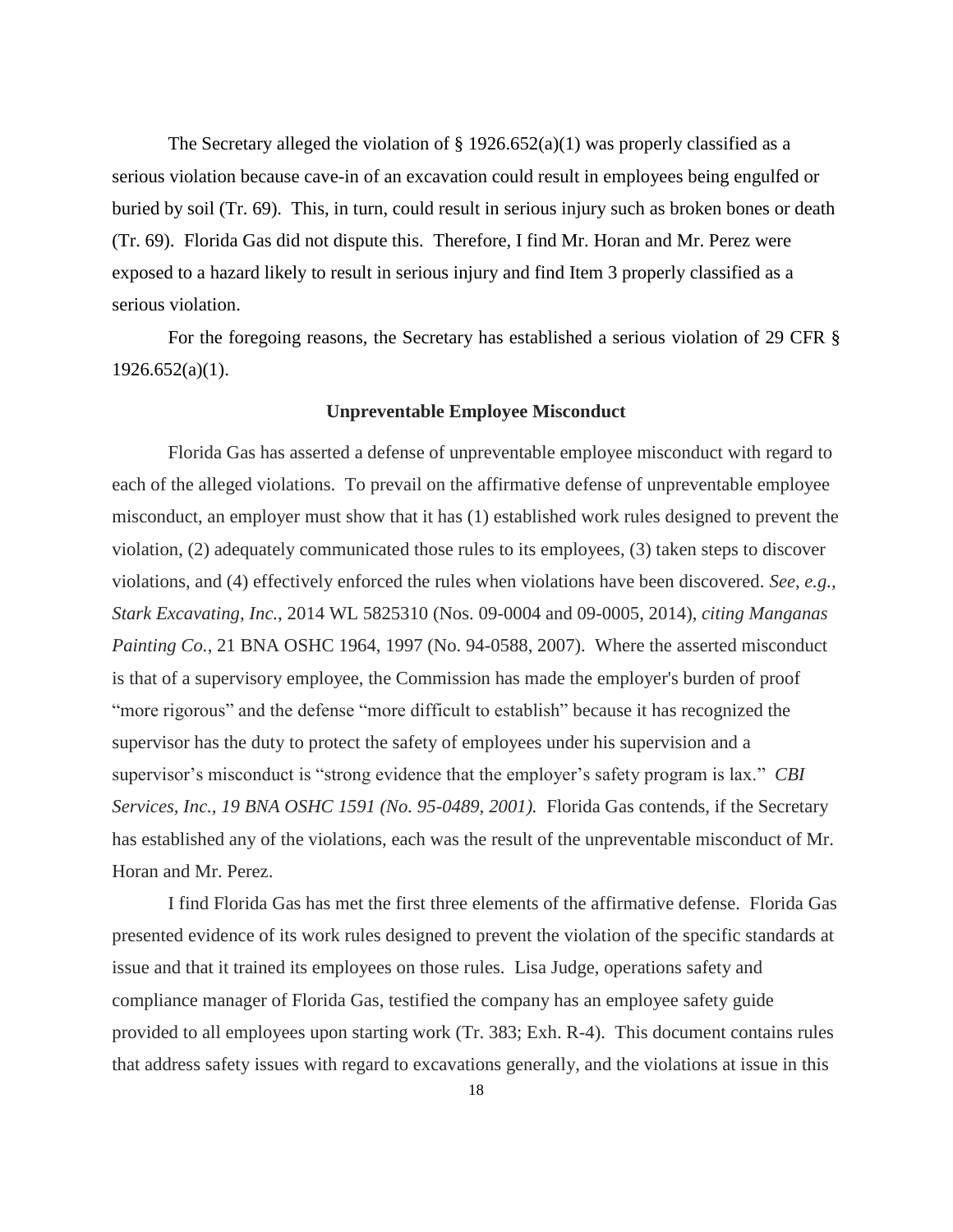matter specifically (Exh. R-4 pp. 73, 74, and 75). Florida Gas's employee handbook also contains safety standards (Tr. 383; Exh. R-3 p. 44). Each of these rules was communicated to employees during their orientation (Tr. 178, 275, 374). Part of Florida Gas's orientation also includes an interactive computer training developed by National Utilities Contractors Association (NUCA) (Tr. 373; Exh. R-1). Employees must complete the course prior to beginning work and do so on computers at Florida Gas's training facility (Tr. 172-73, 375-77). Both Mr. Horan and Mr. Perez completed this training and acknowledged receipt of the each of these documents (Tr.168-69, 275; Exhs. R-2, R-5, R-9). In addition to orientation training, Florida Gas provides its employees with competent person training (Tr. 378; Exhs. R-6, R-7). Both Mr. Horan and Mr. Perez completed this training as well (Tr. 174-75, 278-80; Exhs. R6, R-9). Florida Gas requires its foremen to conduct biweekly tool box talks (Tr. 379-80; Exhs. R-10, R-11). The company has a safety committee, comprised of employees, designed to allow employees to air their concerns and have them addressed by management (Tr. 379; Exhs. R-14, R-15). The NUCA DVD, tool box talks, and Employee Safety Guide were all available in Spanish for Spanish speaking employees (Tr. 379-80).

I also find Florida Gas took reasonable steps to discover violations of their work rules. Mr. Petralia testified he has oversight of 12 crews. He stated he tries to visit all 12 of his crews each day (Tr. 343). His crews do not know his route for the day and he may observe the worksite from a distance before letting employees know he has arrived (Tr. 349-50). Thus, Mr. Petralia ensures he sees employees in the normal course of their work. Mr. Petralia testified this is consistent with his understanding of how other project managers conduct oversight of their jobs. Steve Furry, Florida Gas's director of operations, also testified he performs unannounced site visits (Tr. 361). Mr. Horan corroborated his supervisors have come to his worksites "many times." (Tr. 195-96). Ms. Judge testified the company uses a service provided by its insurance company to perform inspections and write reports for the company on its findings (Tr. 411; Exh. R-16).

Despite finding adequate most aspects of Florida Gas's safety program, I find Florida Gas failed to meet its burden to establish it effectively enforced it rules once it discovered violations. The Commission most recently addressed the employee misconduct defense in *Stark Excavating,*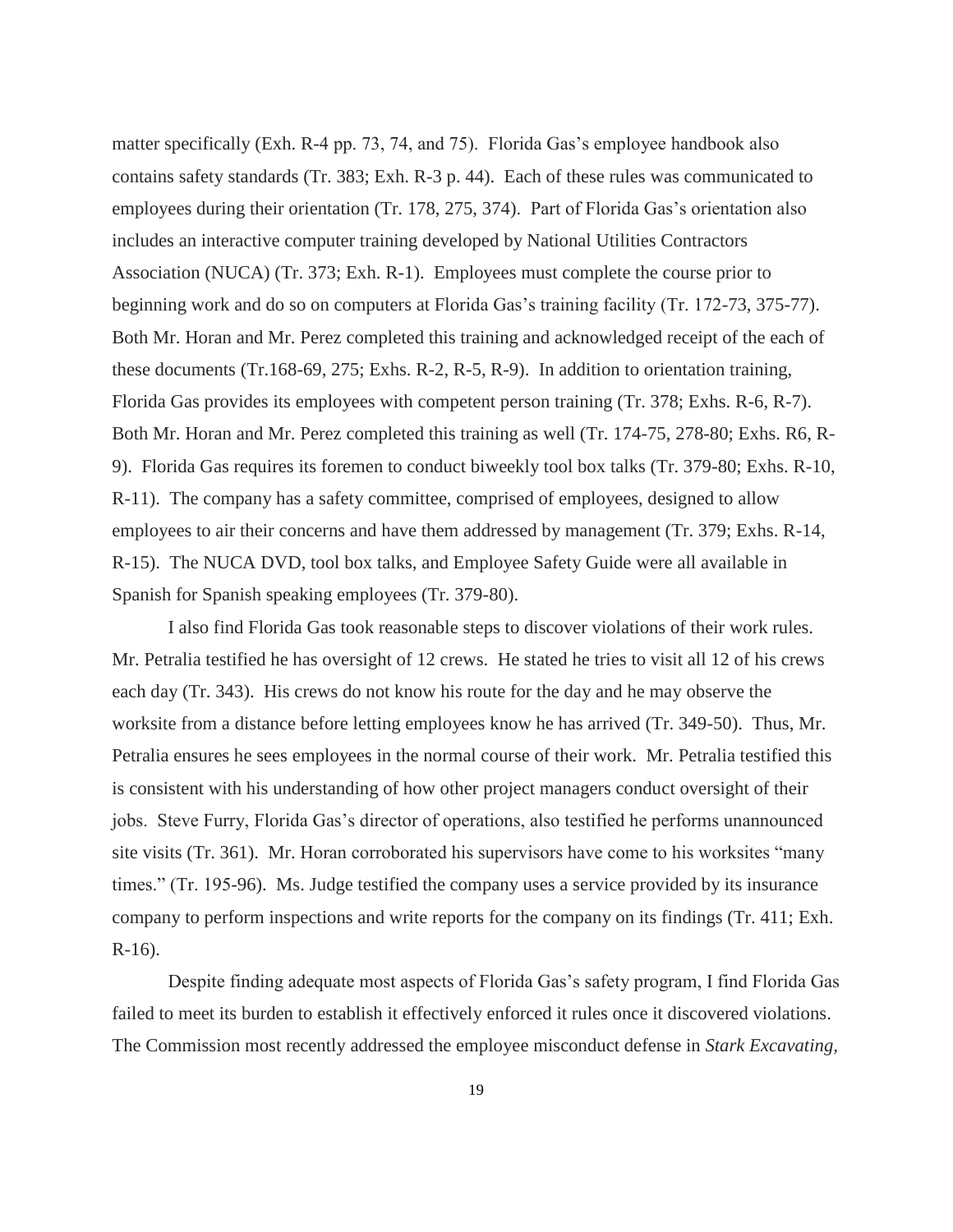*Inc.*, 2014 WL 5825310 at \*5-7. In *Stark*, the Commission held the employer had failed to meet its burden with regard to the last element of the affirmative defense. The Commission found the employer had a disciplinary program that "required the issuance of a written safety ticket for any safety violation and progressive disciplinary consequences for subsequent violations." *Id*. at \*5. However, the evidence established the safety director had issued the majority of the written discipline. In 22 months, no other supervisor had issued written discipline, preferring to use verbal warnings. Although the Commission recognized verbal warnings may be adequate in certain cases, it found because the employer's policy expressly required written warnings, "giving only oral warnings undermined the policy's progressive nature." *Id*. at \*6 *citing GEM Industrial, Inc.*, 17 BNA OSHC 1891 (No. 93-1122, 1996). Moreover, the Commission found the employer's evidence lacking for failure to provide documentation of any verbal warnings. In so holding, the Commission relied on its prior holdings in *Precast Services, Inc.* 17 BNA OSHC 1454 (No. 93-2971, 1995) and *Rawson Contractors, Inc*., 20 BNA OSHC 1078 (No. 99-0018, 2003), in which it found, although verbal warnings may suffice, it is the rare case and generally requires a showing of a long history of safe work practices despite frequent opportunities for violations and evidence of actually having administered the discipline.

Florida Gas's employee handbook contains the company policy for progressive discipline (Exh. R-3 p. 14). Under that policy, an employee is first issued a verbal warning (Exh. R-3, p. 14). According to Mr. Furry, if the condition is not corrected, a written warning or harsher penalty is issued (Tr. 364). According to Ms. Judge, verbal warnings are to be reduced to writing (Tr. 382). The form used by Florida Gas for all discipline since at least 2006, with the exception of that issued to Mr. Horan and Mr. Perez, $8$  is designed to allow for such documentation, as well as keep track of subsequent discipline for the same offense (see Exh. R-17). Mr. Petralia testified he gives verbal warnings for violations such as failure to wear a safety vest or hard hat, but was unable to state whether he had issued a written warning in 2014 (Tr. 356). Mr. Furry testified to two instances of suspensions issued to a crew leader for a safety violation (Tr. 366-67). However, he did not provide any details.

<sup>8</sup> When asked why there were no other similar documents, Ms. Judge responded "because we just changed the forms" (Tr. 428). She could not state when this change occurred. Nor did Florida Gas provide any explanation for this difference in format.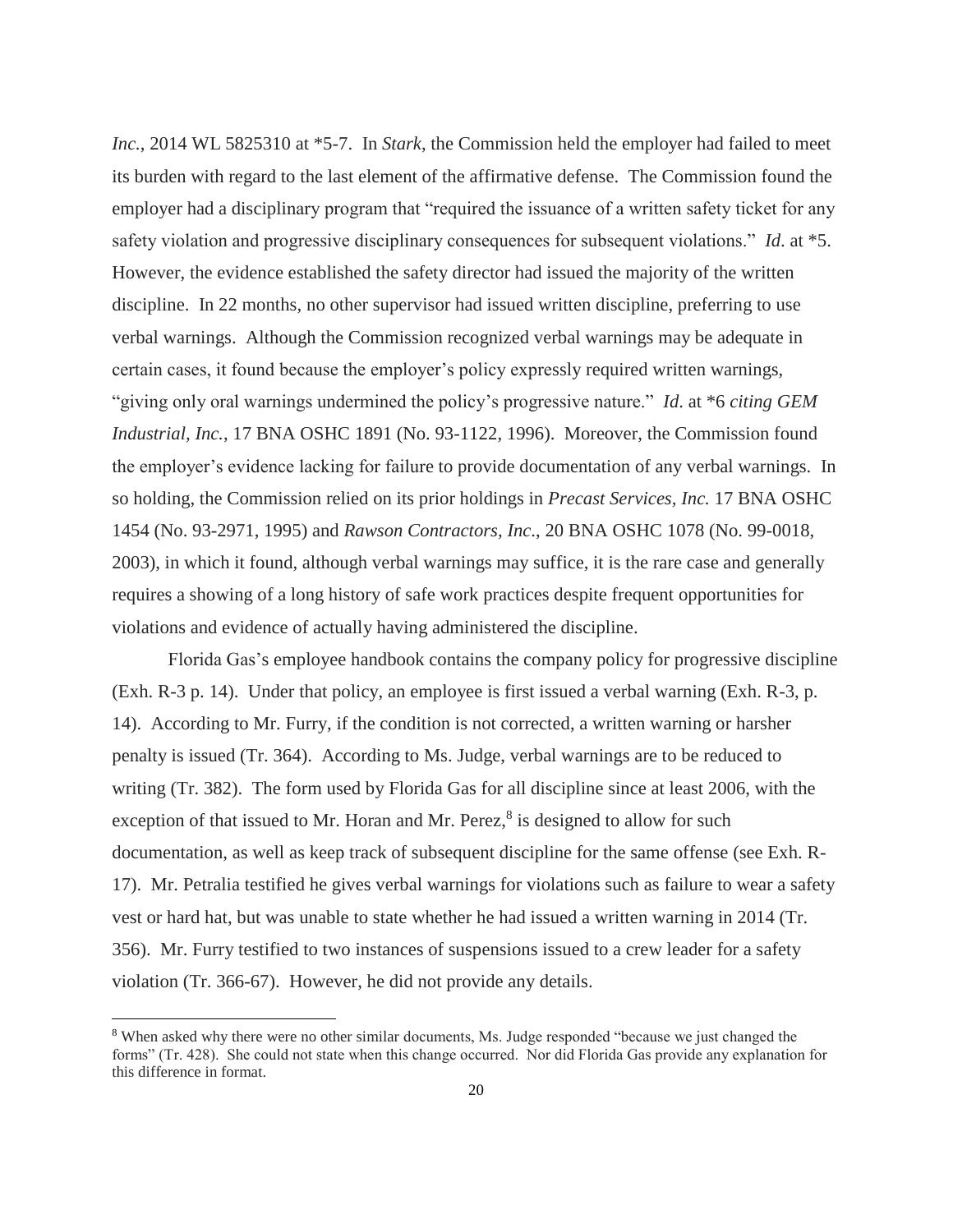Based upon a careful review of Florida Gas's disciplinary records, I find Florida Gas has failed to establish effective enforcement of its safety program. These records corroborate only one of the disciplinary actions to which Mr. Furry testified and none referenced by Mr. Petralia. The record of the discipline referenced by Mr. Furry show it occurred in 2011 (Exh. R-17C). Moreover, only five of the 30 disciplinary records submitted by Florida Gas address safety violations occurring before this inspection (Exhs. R-17C, 17-D, 17M, 17O, 17P).<sup>9</sup> The overwhelming majority of these records, which date back to 2006, show discipline for attendance violations. When asked whether the documents contained in Exhibit R-17 constituted all the discipline issued for the time period covered, Ms. Judge responded "it's just a sampling…we could not bring everything; it's too voluminous." (Tr. 430). Florida Gas has the burden to produce evidence of enforcement of its safety rules. That voluminous evidence of such exists, but Florida Gas chose not to present it and presented in its place evidence of discipline for nonsafety related infractions, strains credulity. Even if I found this assertion credible, I can only consider those records before me. Based on the record before me, I find Florida Gas has failed to establish it followed its own progressive disciplinary policy when enforcing its safety rules.

The evidence shows serious safety concerns had been brought to Florida Gas's attention, yet it did not address those issues with its employees. I am unpersuaded by Florida Gas's assertion, via Mr. Judge's testimony, it did not discipline anyone for safety violations depicted in the CNA reports because the photographs do not show exposed employees. First, this is simply inaccurate, as the photos at Exhibit R-16B (employee riding in the open bed of a pick-up truck), R-16B.2 (an employee without a safety vest), and R-16B.4 (an employee without proper foot protection) establish. Florida Gas presented no evidence, other than the one set of safety committee minutes that occurred after the OSHA inspection, establishing it took measures to address any of the safety concerns raised by the insurance carrier in these meetings. In failing to respond, in light of the language used by the insurance carrier in one letter in which the inspector

<sup>&</sup>lt;sup>9</sup> Florida Gas refers to nine safety-related disciplinary records. Because Florida Gas did not specify to which records it refers, I assume the discrepancy is due, in part, to my exclusion of the discipline issued to Mr. Horan and Mr. Perez. Florida Gas may also have included discipline for such infractions as carelessness and spitting, as well. Even accepting Florida Gas's number, the overwhelming majority of the disciplinary records do not reference safetyrelated discipline.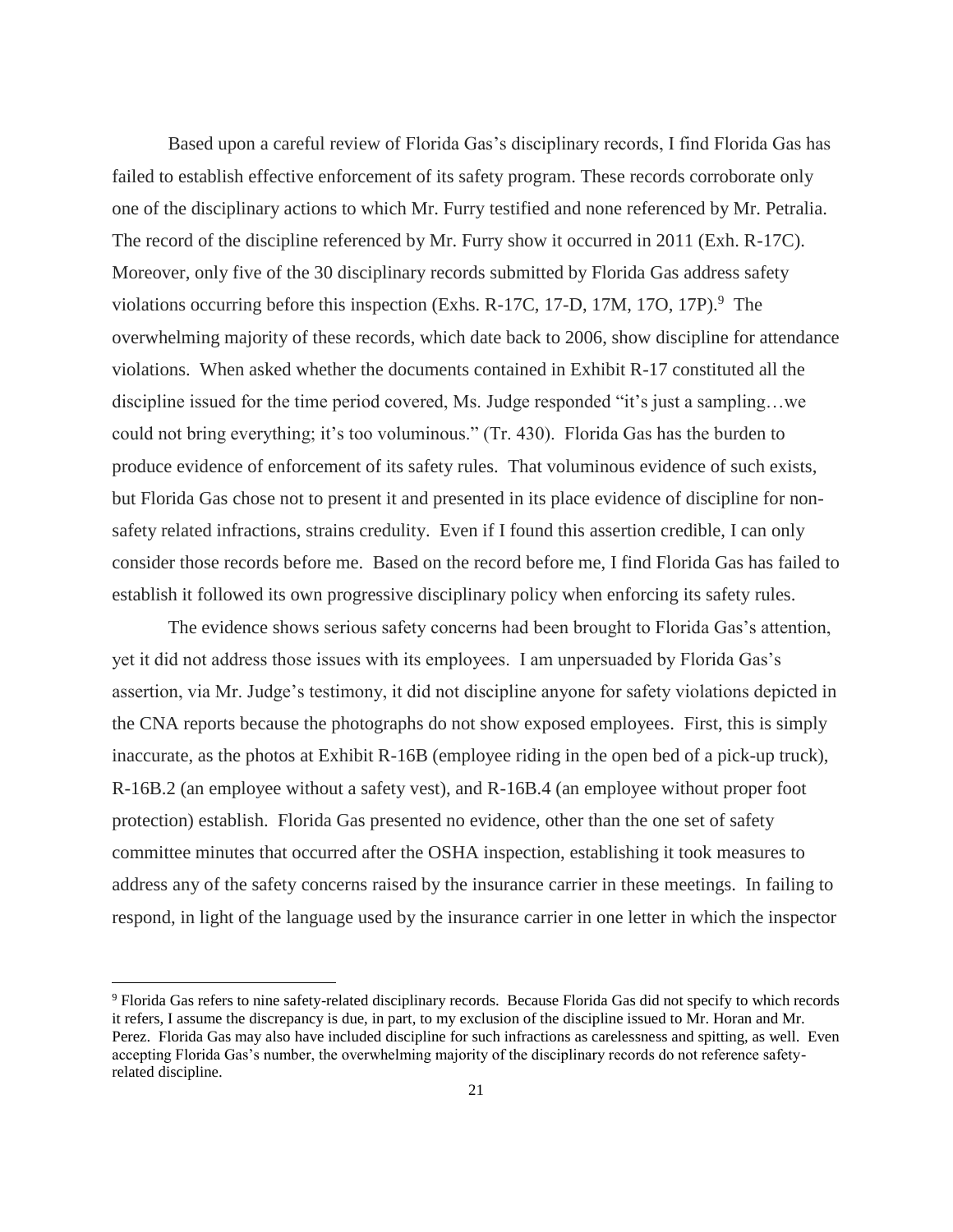states "uncontrolled exposures…should have been controlled as a normal operational procedure," (Exh. R-16B), Florida Gas undermined the effectiveness of its written program.

Although Mr. Horan and Mr. Perez were disciplined following the OSHA inspection, the records indicate they were disciplined for not following company policy with regard to conduct during such an OSHA inspection, with reference to only one of the safety concerns raised in the OSHA inspection (Exh. R-17A, 17B). Mr. Horan testified, in additional to the verbal discipline, he was required to give a presentation to his peers (Tr. 163-64). I was impressed by Mr. Horan's sincere expression of embarrassment at having to so do. However, I found the evidence as to what this presentation involved lacking (Tr. 201). The minutes of that meeting indicate his focus was on failure to follow company procedures with regard to conduct during an OSHA inspection, such as directing the CSHO to wait for a manager to arrive and to take the same photos as the CSHO (Exh. R-15N). Therefore, I do not find this discipline of Mr. Horan to be persuasive evidence of Florida Gas's enforcement of its safety policies.

To the extent Florida Gas's safety committee could be construed as a mechanism to address rule violations, a careful review of the minutes of those meetings establishes employee safety was raised infrequently (Exhs. R-15A, 15E, 15F, 15I, 15K). Rather, the majority of the minutes reference discussion of property damage or loss (*see, e.g*., Exhs. R-15B, 15-D, 15H, 15I, 15J, 15K, 15L).

I find the evidence establishes Florida Gas did not adhere to its own progressive disciplinary policy with regard to safety violations. Florida Gas failed to submit evidence showing it addressed its insurance carrier's concerns with employees through an enforcement mechanism. As the Commission recognized in *Stark*, giving only verbal reprimands where an employer's policy explicitly required it to use progressive discipline and issue written warnings, "undermined the policy's progressive nature." 2014 WL 5825310 at \*6. For the foregoing reasons, I find Florida Gas has failed to establish the affirmative defense of unpreventable employee misconduct.

22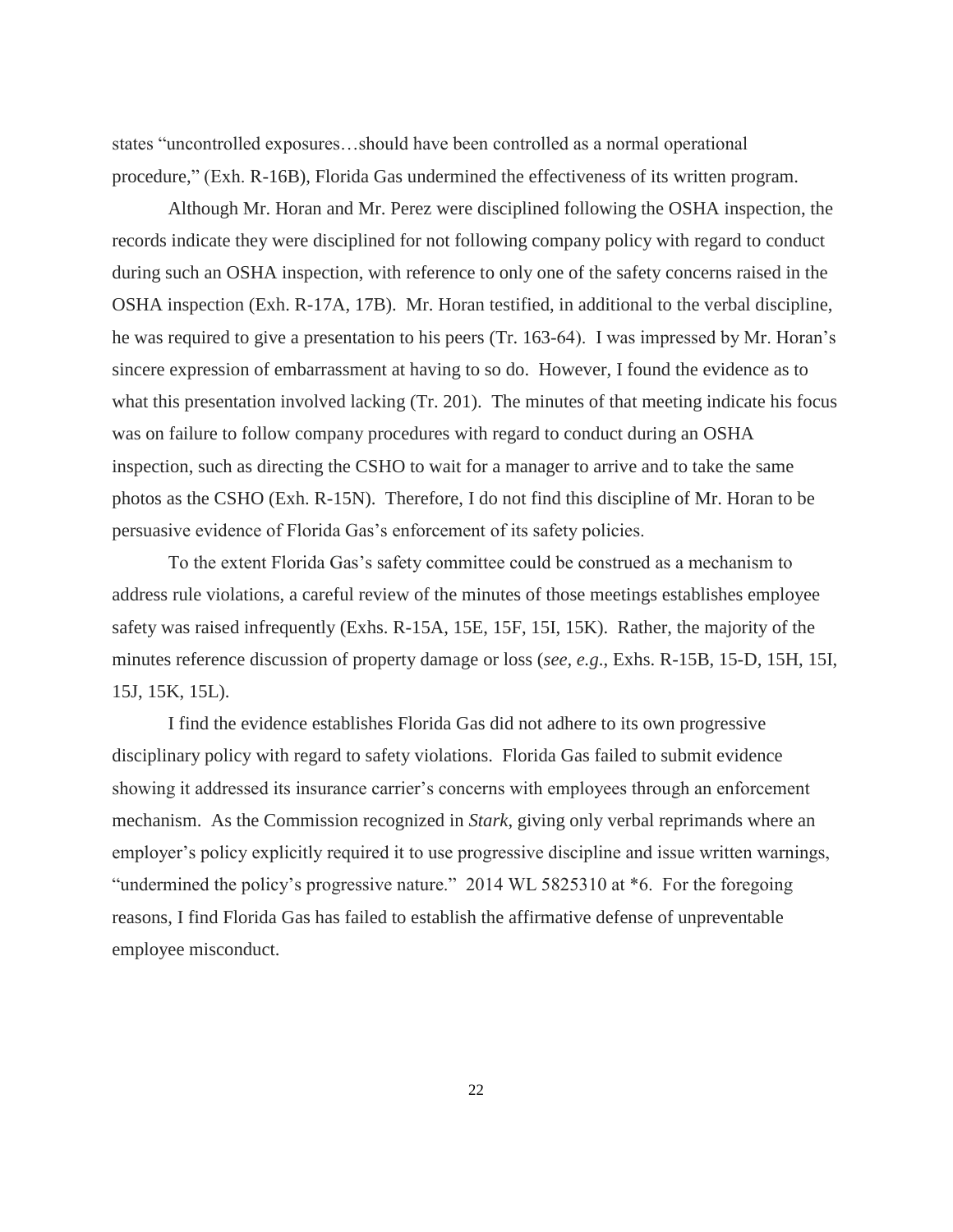#### **Penalty Determination**

The Commission is the final arbiter of penalties. *Hern Iron Works, Inc.*, 16 BNA OSHC 1619, 1622, (No. 88-1962, 1994), *aff'd*, 937 F.2d 612 (9th Cir. 1991) (table); *see Valdak Corp.*, 17 BNA OSHC 1135, 1138 (No. 93-0239, 1995) ("The [OSH] Act places limits for penalty amounts but places no restrictions on the Commission's authority to raise or lower penalties within those limits."), *aff'd*, 73 F.3d 1466 (8th Cir. 1996). In assessing a penalty, the Commission gives due consideration to all of the statutory factors with the gravity of the violation being the most significant. OSH Act § 17(j), 29 U.S.C. § 666(j); *Capform Inc.*, 19 BNA OSHC 1374, 1378 (No. 99-0322, 2001), *aff'd*, 34 F. App'x 152 (5th Cir. 2002) (unpublished). "Gravity is a principal factor in a penalty determination and is based on the number of employees exposed, duration of exposure, likelihood of injury, and precautions taken against injury." *Siemens Energy and Automation, Inc.,* 20 BNA OSHC 2196, 2201 (No. 00- 1052, 2005). Section 17(j) of the OSH Act, 29 U. S. C. § 666(j), requires the Commission to give due consideration to the gravity of the violation and the employer's size, history of violation, and good faith." *Burkes Mechanical Inc.,* 21 BNA OSHC 2136, 2142 (No. 04-0475, 2007).

The Secretary proposed a penalty of \$4,900.00 each for Item 2 and Item 3 (Tr. 71). CSHO Nicou testified he considered the violations to have a high probability of causing injury; therefore, the gravity based penalty proposed for each was \$7,000.00. A reduction factor of 30% was given for the company's small size. No other reductions were given.

With regard to Item 2, I do not agree the gravity of the violation was high. Given the type of soil, size of the spoil pile, and Mr. Perez's location, the likelihood of injury is low. Mr. Perez was the only employee exposed and for a short period of time.

With regard to Item 3, I find the gravity of the violation was high. Either Mr. Horan or Mr. Perez, or both, could have been severely injured if the excavation caved in. The likelihood of that occurring was heightened due to the water in the excavation, evidenced by Mr. Horan's testimony the walls had collapsed as a result of the pump having stopped (Tr. 144, 158). The record establishes Mr. Horan and Mr. Perez were exposed to the hazard for approximately 30 minutes. Therefore, a high gravity based penalty for this violation is appropriate.